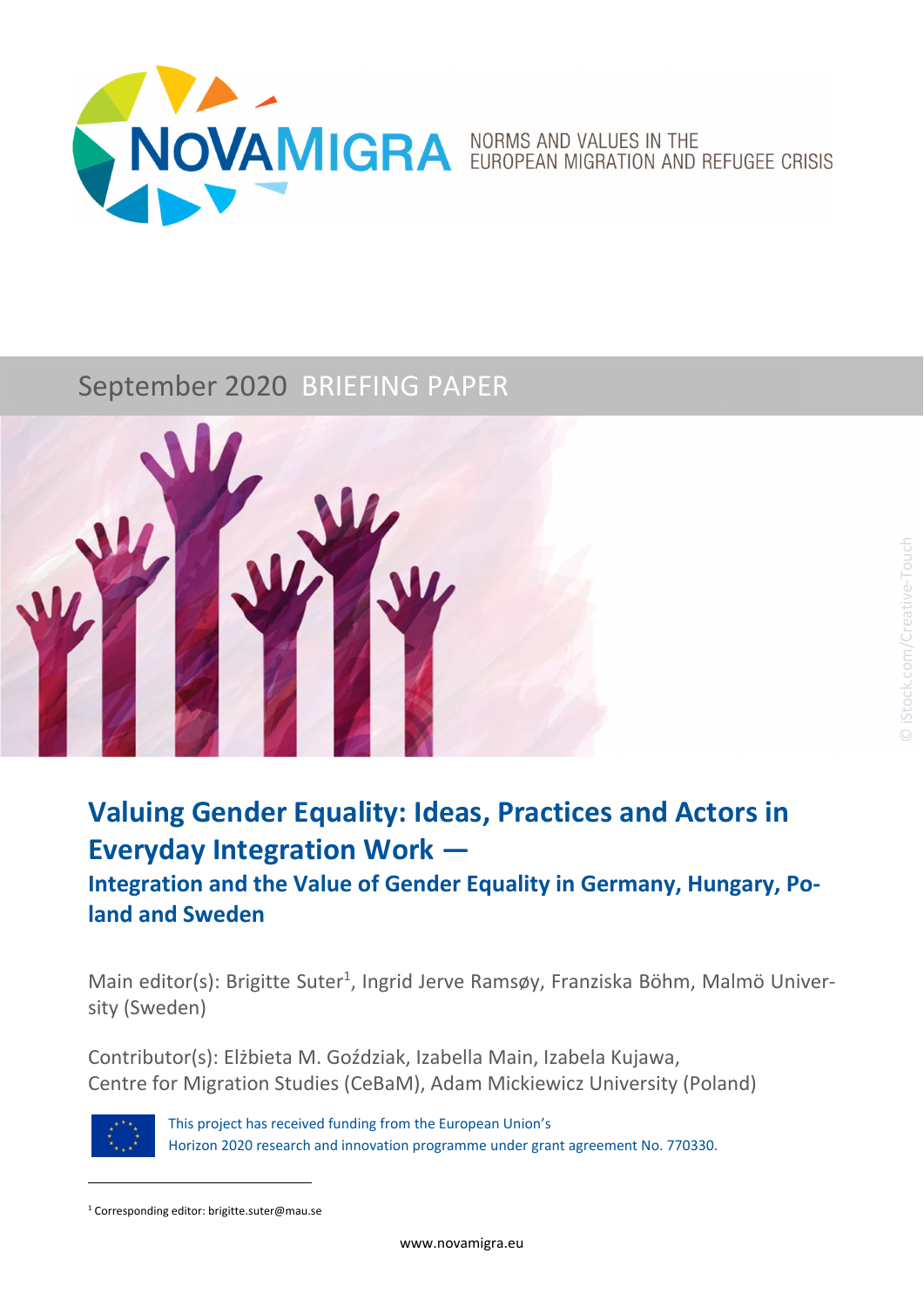

### **Acknowledgments**

This report is based on empirical field research in four countries: Germany, Hungary, Poland, and Sweden. We would like to take this opportunity to extend our appreciation to all the representatives of governments and civil society groups for spending time with us discussing issues of gender equal‐ ity and value formation in the field of integration. We are grateful for your time, your effort and the trust that you have vested in us.



This project has received funding from the Euro‐ pean Union's Horizon 2020 Research and Innova‐ tion Program under grant agreement No 770330.

**DOI** 10.17185/duepublico/72831

**License**



This work is licensed under a Creative Commons Attribution‐NonCommercial‐NoDerivs 4.0 Unported License.

#### **Disclaimer**

This work only reflects the authors' views. The European Commission is not responsible for any use that may be made of the information it contains.

2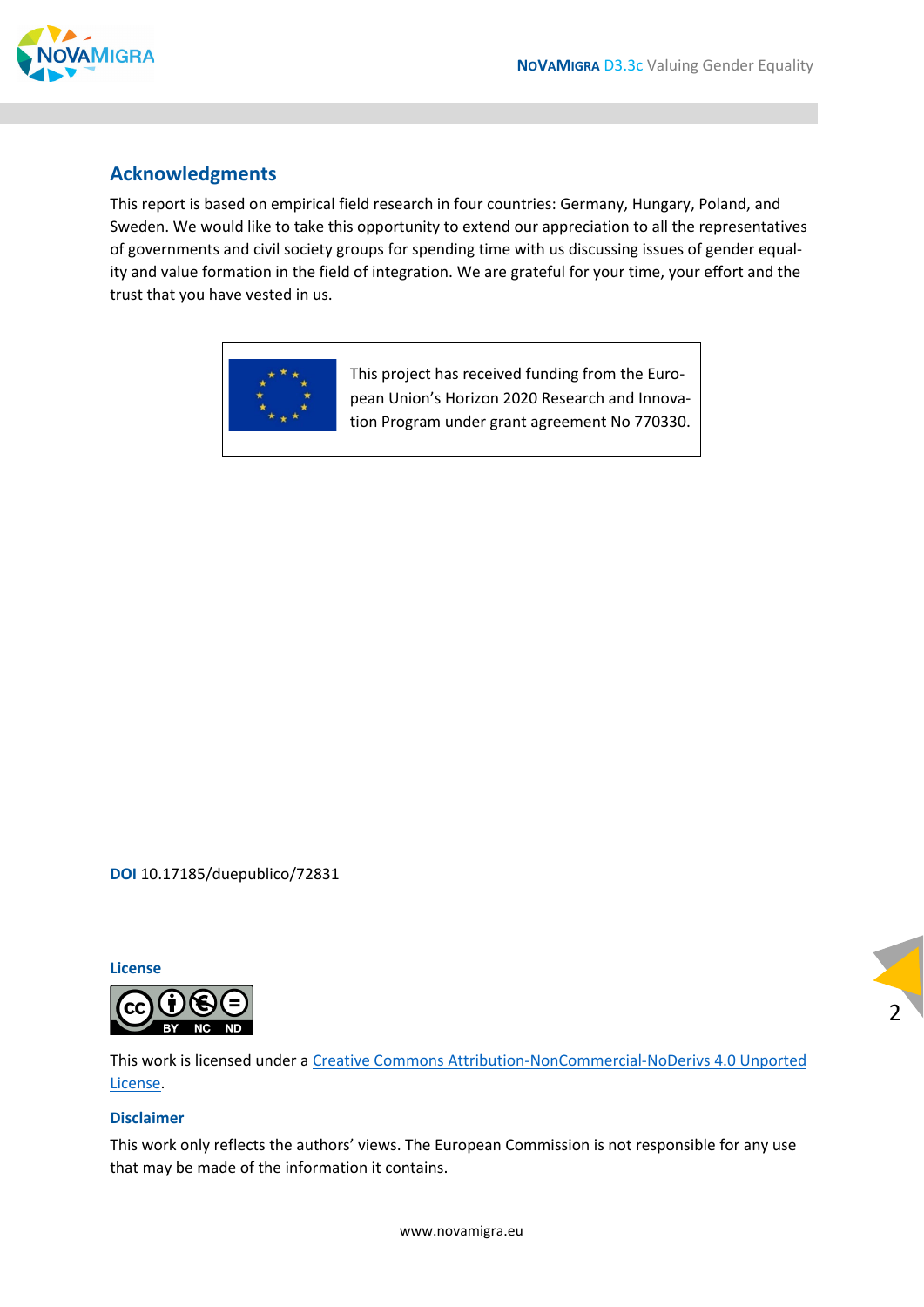

### **Key observations**

Following the refugee reception crisis of 2015, migration and integration have continuously been placed in the media and political spotlight in Europe. Part of the attention has been on how new residents in the European Union might best be enabled to take part in society, and how to mediate poten‐ tial conflicts between the newly arrived immigrants and the autochthonous population. Some of these conflicts have been framed as value conflicts, and particular attention has been paid to issues of gender equality and gender relations. Gender equality as a value is one of the core founding values of the European Union and as such incorporated into the legislations of almost all member states.

This report investigates how the value of gender equality is understood and conveyed in integration work in Europe. In this context, we approach gender equality not as a fixed concept, but through the ideas, practices and actors involved in the value transmission processes related to integration work. Integration work includes a multitude of actions and actors differing across national contexts. These include state organised civic education courses, language courses, facilitating meeting points, NGO and volunteering work, bridge builders and many more. This report explores which role values play in eve‐ ryday integration work in Germany, Hungary, Poland and Sweden, especially after the increase in state and non‐state initiatives to integrate newcomers.

Gender equality allows for a variety of interpretations depending on local, regional, and national con‐ text. Important to consider is that the four countries considered in this report have very different ex‐ periences with migration and integration, and, while they have all incorporated to gender equality in their national legislation), the social practices and norms pertaining to gender equality look very dif‐ ferent.

The ideas, the practices, and the actors of gender equality evolve over time and throughout different national and local contexts. Norms and values continuously transform within and beyond integration work, both in individuals and in societies. Their meaning is contested and constantly (re-)negotiated. Time and trust, and tools to create awareness of one's own values are essential for the value of gender equality to make a meaningful impact in integration work.

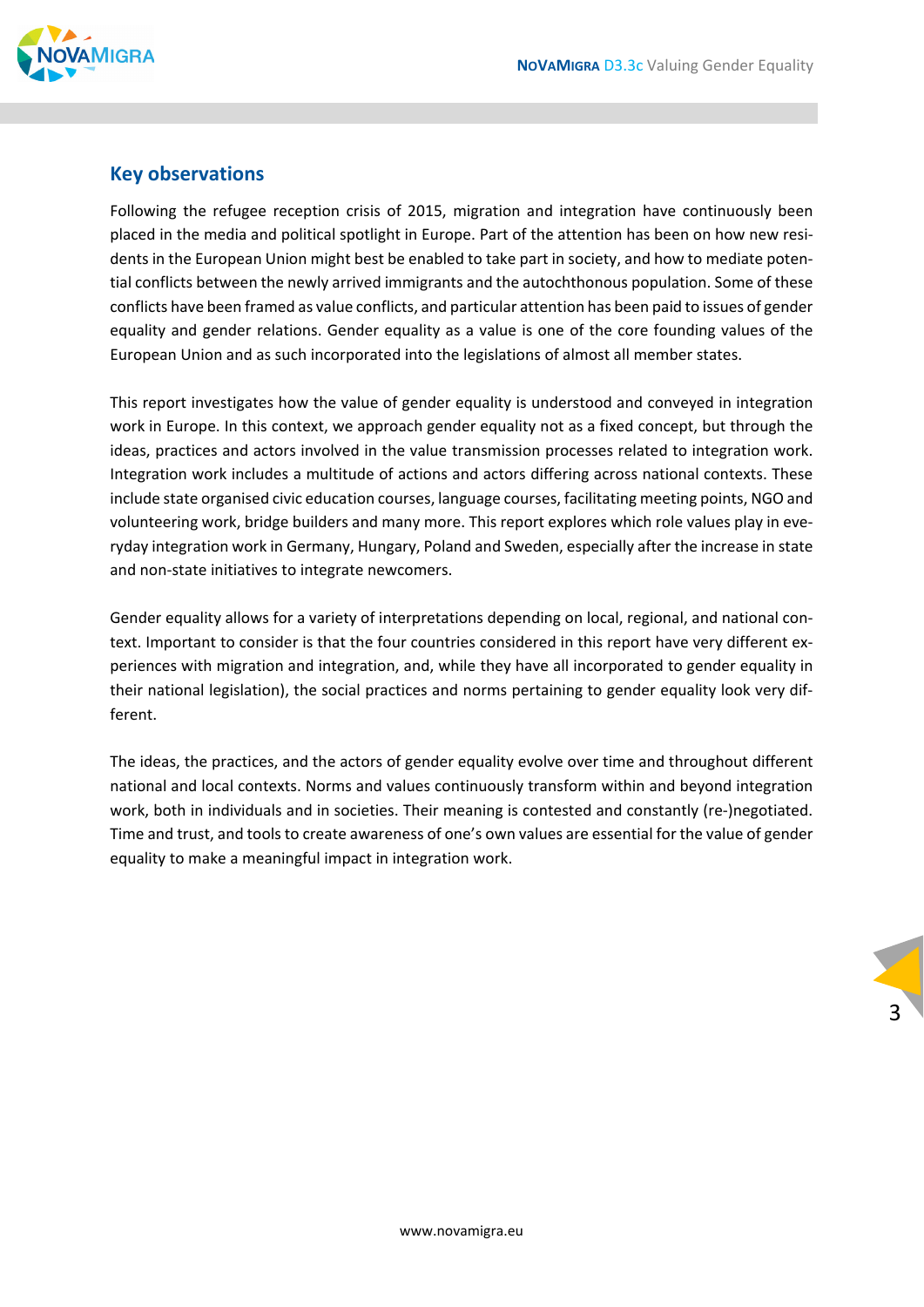

#### **In line with the key findings of our field research in Germany, Hungary, Poland and Sweden, we recommend policy makers and integration workers to:**

- **Present gender equality as a value which is universally fought for, rather than dependent** on a national, European or Western context and thereby account for the diversity of the value itself and the struggles for gender equality in and beyond the West.
- ◆ Offer conditions for integration work which foster trust and provide space for mutual communication and reflexivity among newcomers and society at large.
- ◆ Safeguard all women's rights, including migrant and refugee women.
- Empower migrant and refugee women, through facilitating access to integration activities.
- $\bullet$  Be attentive to the needs of all different target groups in which gender plays a particular role, such as the LGBTQI+ community, parents, women, and men.
- Promote academic research on gendered migration and integration including studies of masculinities.
- Increase project and NGO funding forsustainable work with the empowerment of migrants and refugees.
- Enable reflection among the educators and integration workersto account for the fact that value transformations are long term processes.

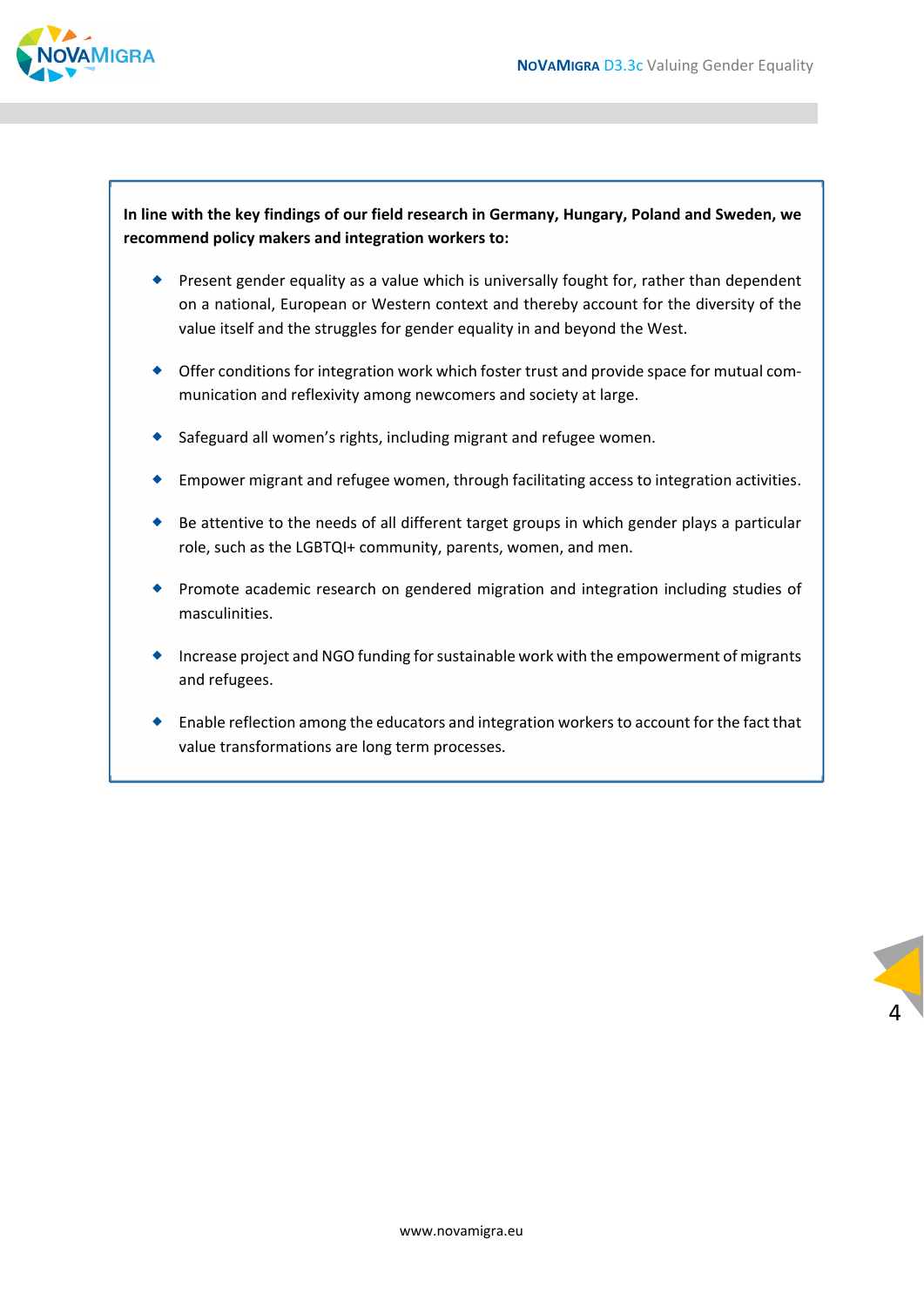

### **Contents**

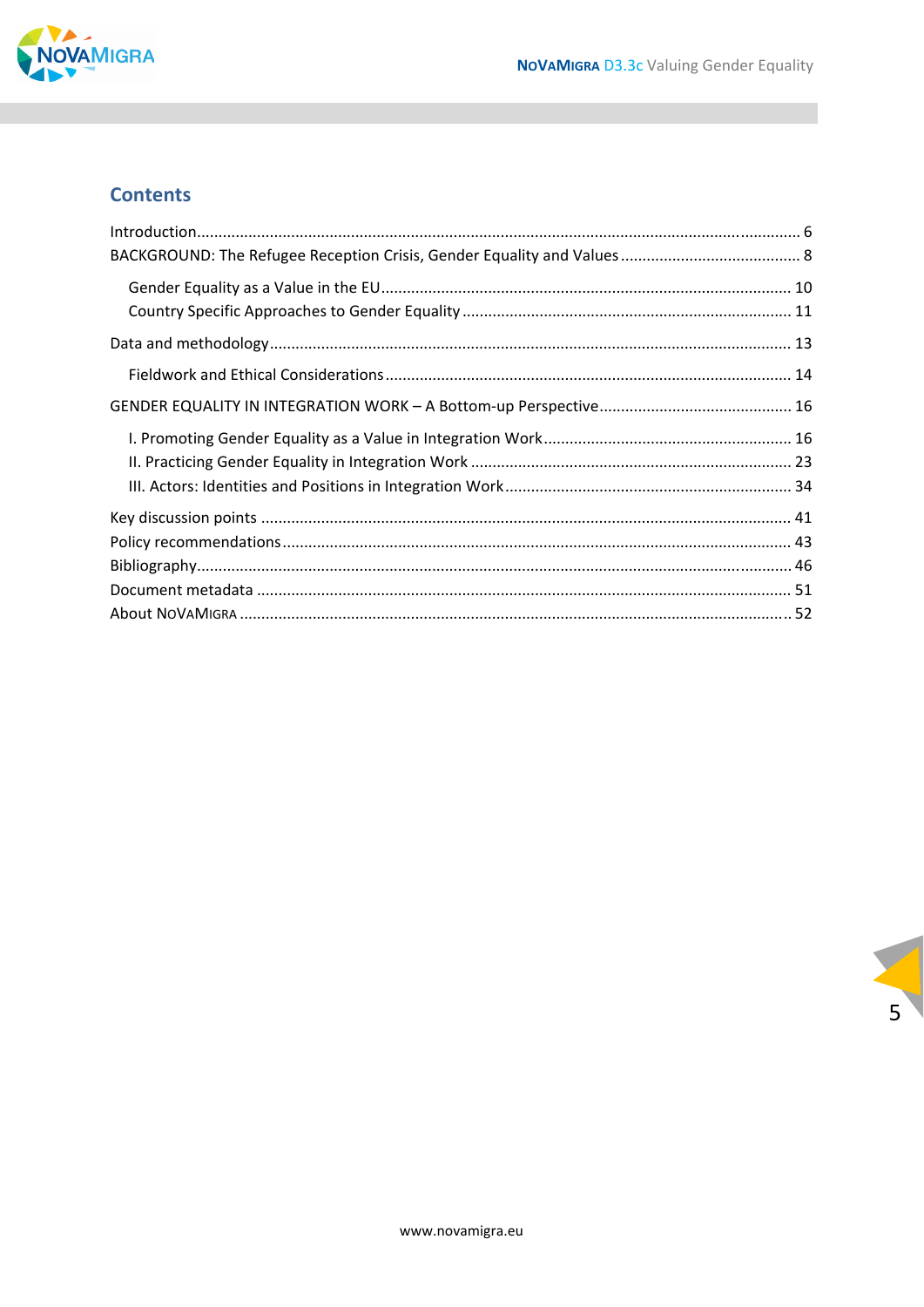

### **Introduction**

*'Gender equality is one of the biggest challenges [in integration].' 'Well, how to define the term gender equality …? [laughs] like, what you think is gender equal, compared to what he or she thinks gender equality is …'*

*'Gender equality is a very difficult topic to convey because I feel so stu‐ pid talking about it. in the books it is so obvious what they want to say "we in the west are so gender equal".'*

The statements above come from integration workers interviewed in the course of this study. These quotes illustrate the diversity of the value of gender equality and at the same time emphasise its cen‐ trality and priority in the field of integration across the European Union. Gender equality is one of the core founding values of the EU and is also included in most member states' constitutions. Rather than a common history, common values are what constitute the basis of the European Union. These values are enshrined in founding treaties and charters, most prominently in Article 2 of the Treaty on European Union and the Charter of Fundamental Rights, and thereby make up the Union's legal structure and operational basis. Moreover, this value framework is an integral part of the European self-image.<sup>2</sup> Following the refugee reception crisis of 2015, migration and integration have continuously been placed in the media and political spotlight in Europe. Part of the attention has been on how new resi‐ dents in the European Union might best be enabled to take part in society, and how to mediate potential conflicts between the newly arrived immigrants and the population at large. Some of these con‐ flicts have been framed as, precisely, value conflicts, and particular attention has been paid to issues of gender equality and gender relations when it comes to the challenge of integration.

This report looks at how gender equality figures as part of particular member states' integration work, by discussing how actors understand and practice this value. Important to consider is that Germany, Hungary, Poland, and Sweden — the four countries considered in this report — have very different experiences with migration and integration. While all four countries adhere to gender equality as a legal norm (through their legislation), the social practices and norms pertaining to gender equality look very different. Gender equality as a European value thus takes different shapes and has different im‐ plications in each of the countries. Ultimately, the report also provides recommendations for the way forward in regard to reaching gender equality within the European context at large — both within integration work and beyond.



<sup>&</sup>lt;sup>2</sup> A. Dimitriadi and T. Malamidis, 'Talking of Values: Understanding the Normative Discourse of EU Migration Policy. On (Value-Based) EU Policies on Migration,' *NOVAMIGRA*, D2.1., September 2019, https://doi.org/10.17185/duepublico/49360 (accessed 3 July 2020).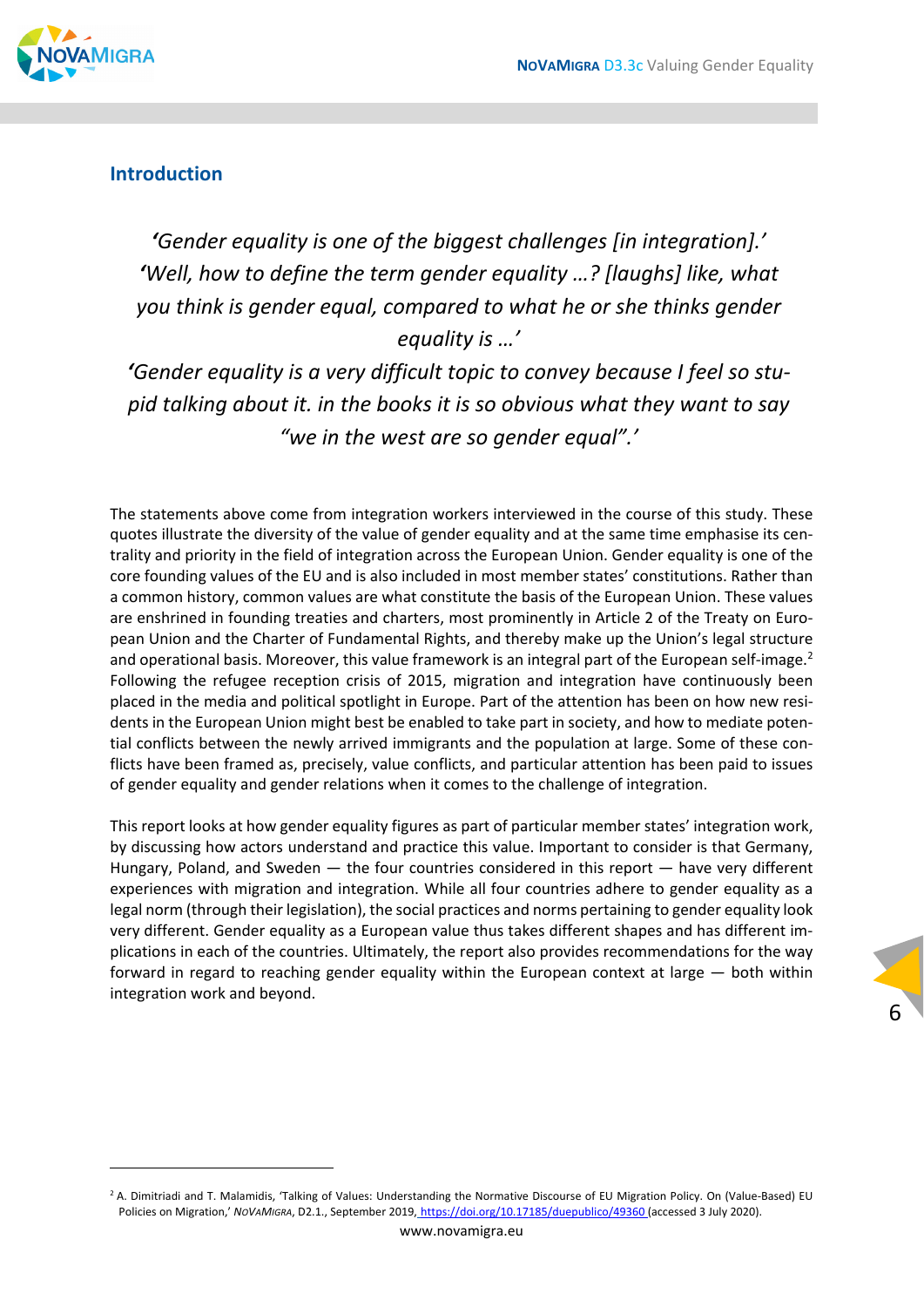

The report is based on the following questions:

First, how does gender equality as part of the (European and national) self-image play out in everyday life encounters through integration work?

**Second**, how is gender equality practiced in these encounters?

And, **finally**, how do the actors involved (integration workers and participants) impact the role of gender equality in integration work?

These questions are posed as part of an ethnographic research approach, which adopts a bottom‐up view, basing itself largely on the experiences and ideas of those individuals that meet and interact with immigrant newcomers on a daily basis. In other words, the research material consists of the perspec‐ tives of language teachers, civic education trainers, course providers, and volunteer workers from dif‐ ferent civil society organisations — the frontline workers of integration.

This report has been drafted as part of the Horizon 2020‐funded project *Norms and Values in the Eu‐ ropean Migration and Refugee Crisis* (NOVAMIGRA), which asks whether and how the large arrival of asylum seekers in 2015 has had an impact on European norms and values. In this report we approach the above questions through the lens of integration work, which is constituted, broadly speaking, of all kinds of state and civil society activities that promote the integration of newcomers into society, often recognising integration as a two-way process. In line with academic literature on the civic turn, $3$ we see integration work — especially state-led initiatives — as arenas where the nation is reproduced and negotiated. Ideally, integration can be seen as an arena where the line is drawn between who belongs within a nation state and who does not.

The report includes the following sections: The background section provides brief presentations on gender equality, norms and values, and the impact of the refugee reception crisis. After an equally brief presentation of the data and methodology, the report presents its main part, the Evidence and Analysis section with the three themes that emerged from fieldwork. The first theme, *Promoting Gen‐ der Equality as a Value,* is concerned with the practices and ideas of transmitting gender equality as a value. The material in this section is drawn from interviews with practitioners in civic education courses for refugees and other migrants. The second theme, *Practising Gender Equality in Integration,* presents everyday practices and ideas in integration work aimed at enhancing gender equality. It is largely clus‐ tered around two areas of focus, namely the individual and structural factors of women's empower‐ ment, and the inclusion of men and people of non-binary gender identity as part of the struggle towards achieving gender equality. The third theme, *Gender Equality Actors*, discusses the impact of the integration workers' identities and also looks at positions on how gender equality is dealt with. In the next section, the key points are summarised and discussed. The report ends with recommendations for integration workers, policy makers, researchers, and research funders at the European Union level.

<sup>&</sup>lt;sup>3</sup> The civic turn designates the shift in European integration policies in the 2000s that introduced civic education as part of the integration courses. See: K. Borevi, K.K. Jensen, and P. Mouritsen, 'The civic turn of immigrant integration policies in the Scandinavian welfare states', *CMS*, vol. 5, no. 9, 2017.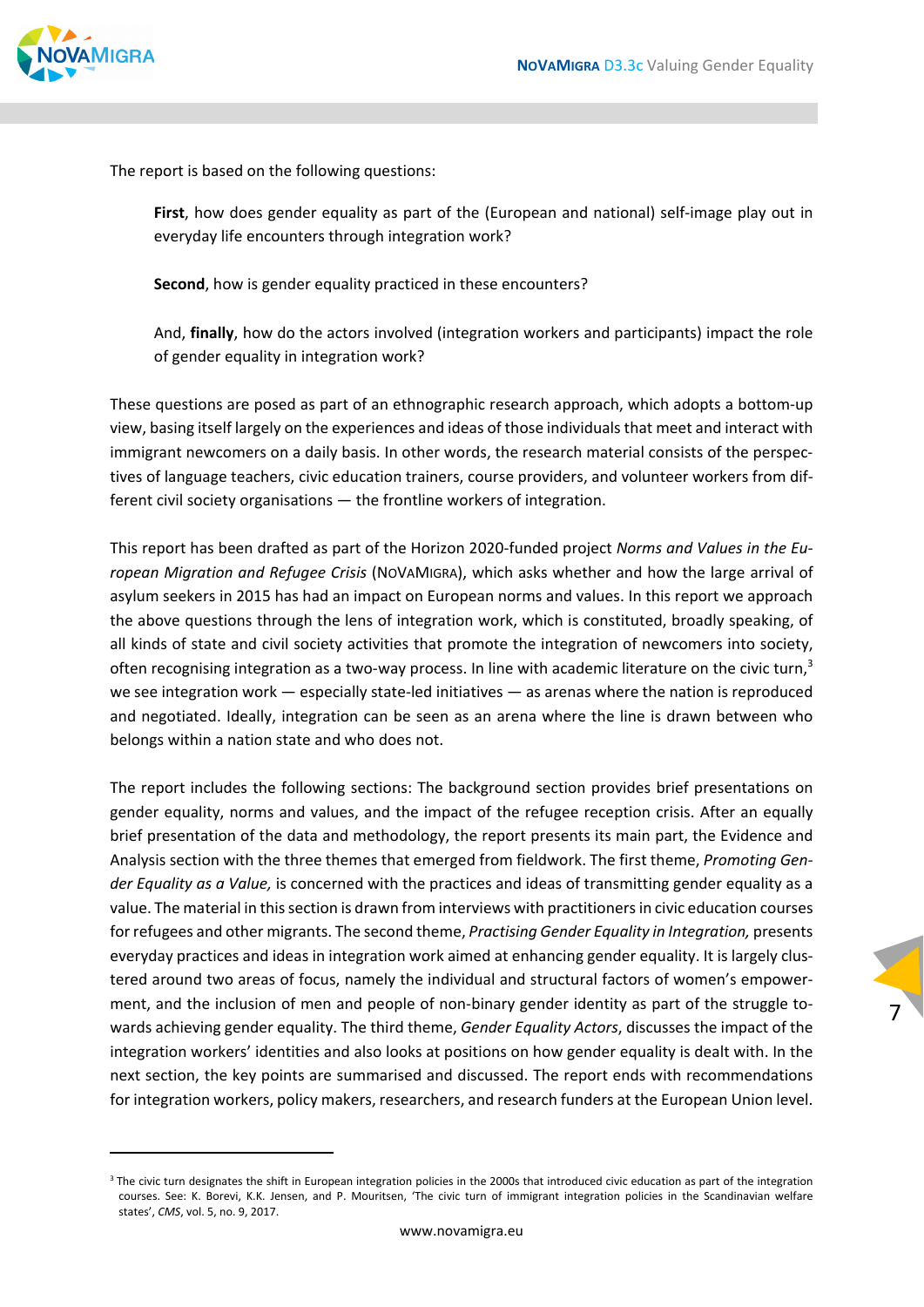

### **BACKGROUND: The Refugee Reception Crisis, Gender Equality and Values**

The refugee reception crisis of 2015 impacted countries in the EU in very different ways, and the ways in which the crisis was addressed politically were therefore equally diverse.<sup>4</sup> Overall, 2015 meant an abrupt increase in the number of asylum seekers arriving to Europe, igniting discourses of alarm, invasion, and fear across the EU, but also vast political and social mobilisations of solidarity.<sup>5</sup> While a massive number of people did, in fact, arrive in particular countries — such as Greece and Malta, which continue to receive high numbers of refugees to this day — for many countries an objectively high increase in newcomers was far from a reality. Nonetheless, the discourse about this increase shaped political responses in most, if not all EU states, prompting widespread actions and reactions in civil society. Some of the main changes in the countries under study include the following:

**Germany** became one of the main actors throughout the refugee reception crisis and was among the countries that received the most refugees per capita.<sup>6</sup> Indeed, the number of asylum applications rose significantly between 2014 and 2016.<sup>7</sup> As a response to the rising numbers of asylum applications and political pressure to settle asylum cases, the government passed a more restrictive Asylum and Inte‐ gration Law in July 2016. Additionally, individuals that originate from one of the countries deemed 'safe' are immediately rejected and scheduled for deportation. Another change is the rising popularity of the right-wing party AfD,<sup>8</sup> who saw the government's response to refugees as a political momentum to increase their advocacy for cultural homogeneity and more restrictive immigration policies. Utilizing discourses of fear and threat in their campaigns, the party has gained significant electoral support since 2015.9

In September 2015, the **Hungarian** government declared a 'state of crisis due to mass migration,'10 and in the subsequent months introduced several concrete measures: closing of its borders, amending the Hungarian Criminal Code to make unauthorised crossing in addition to causing damage to the physical border closure punishable by three to ten years imprisonment.<sup>11</sup> The new policies were quickly put into effect and a couple of thousand migrants were convicted of unauthorized border cross‐  $ing<sup>12</sup>$ . The government took further measures to deter potential asylum seekers from trying to enter

<sup>&</sup>lt;sup>4</sup> It is important to keep in mind that the refugee reception crisis is only one of several crises that the European continent faced in the past two decades. Europe experienced a financial crisis, a security crisis, a refugee reception crisis and is currently in the midst of yet two other crises – the Covid-19 pandemic and the climate crisis. These crises further exacerbate existing inequalities, including those based on gender.

<sup>&</sup>lt;sup>5</sup> 1.3 million asylum seekers arrived in Europe in 2015, see Pew Research Centre, 'Number of Refugees to Europe Surges to Record 1.3 Million in 2015', 2nd August 2016, https://www.pewresearch.org/global/2016/08/02/number-of-refugees-to-europe-surges-to-record-1-3-million‐in‐2015/, (accessed 1 May 2020).

<sup>6</sup> 540 per 100,000 inhabitants in 2015, see Pew Research Centre.

<sup>7</sup> The number rose from below 175,000 in 2014, to 440,000 in 2015, reaching a peak at 720,000 in 2016, see European Parliament, 'A Wel‐ coming Europe? Asylum Applications', *News,* European Parliament, 2019, https://www.europarl.europa.eu/infographic/welcoming-europe/index\_en.html - filter=2015, (accessed 1 June 2020).

<sup>8</sup> Alternative für Deutschland (*Alternative for Germany*).

<sup>&</sup>lt;sup>9</sup> G. Wiegel, 'Family and Gender politics of the right wing "Alternative for Germany",' in Luxemburg Magazine. Gesellschaftsanalyse und linke Praxis, September 2018, Berlin, Rosa‐Luxemburg‐Stiftung.

 $10$  In 2015, about 391,000 refugees and asylum seekers entered Hungary through its southern border, most of them intent on transiting the country to get elsewhere in Europe.

<sup>11</sup> E. Goździak, 'Using Fear of the "Other," Orbán Reshapes Migration Policy in a Hungary Built on Cultural Diversity', *Migration Policy Institute*, 19 October, 2019, Migration Information Source, https://www.migrationpolicy.org/article/orban-reshapes-migration-policy-hungary.

 $12$  The Hungarian government also implemented so-called 'border hunters' for the same reason. (ibid)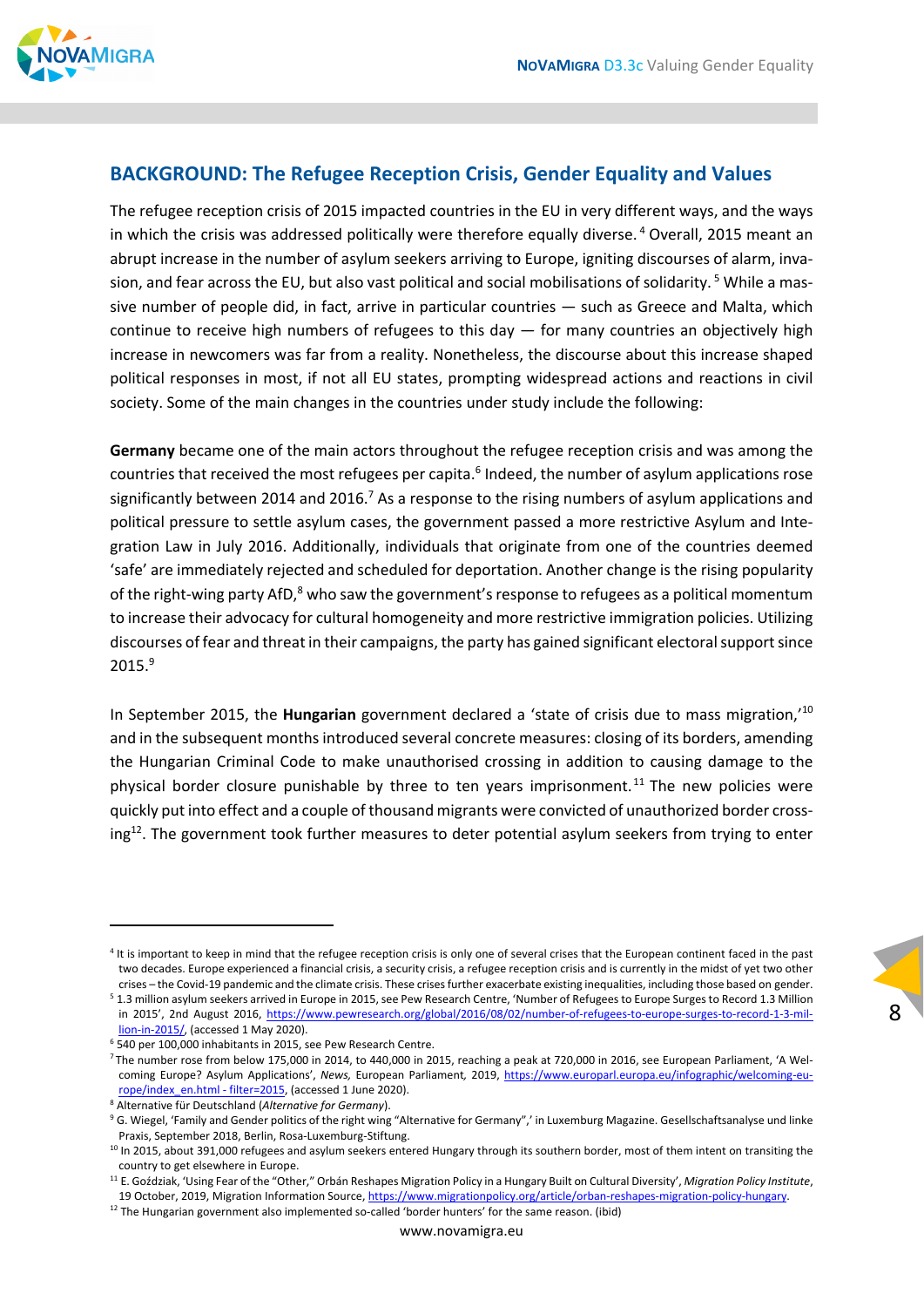

Hungary, and rejected participation in the EU's refugee relocation scheme. As such, the refugee reception crisis has deepened the political divide between Hungary and the rest of the EU, while it has also intensified the Hungarian government's rhetoric regarding who belongs and who does not.

In **Poland**, since 2015, the general public attitude towards receiving refugees has become largely neg‐ ative, especially among young people,<sup>13</sup> hailing from anti-refugee media campaigns orchestrated by the newly elected government.<sup>14</sup> Poland experienced a political shift as a result of the election of the Law and Justice (PiS) party into government. The party's campaign has been one of the motors of change in the country in regard to migration and integration politics. The refugee reception crisis was mediatized and, for the first time in Polish history, refugees were politicized.15 Although Poland signed the 1951 Geneva Refugee Convention in 1991, the country has one of the lowest recognition rates of asylum claims in the whole EU: Only a small number of asylum seekers received international protec‐ tion. The majority of asylum seekers moved on to other countries.<sup>16</sup>

**Sweden** initially welcomed refugees at the start of the refugee reception crisis. However, parts of the political spectrum expressed fear of saturating the reception system and welfare provisions. Political pressure led to significant policy changes. Border controls were established between Sweden and its neighbouring countries in November 2015. Thus, on the political level, the refugee reception crisis has meant a rejection of the previously cosmopolitan Swedish approach to migration and refugee policies, and led to more inward-looking policy making.<sup>17</sup> At the same time, only small policy changes have been seen in the field of integration.<sup>18</sup> More actors have been included in the field of integration work, including civil society, and more public funds have been allocated for integration‐related activities.

In all four countries, the reception crisis also ignited movements of solidarity. At the beginning, when movement through Europe was relatively unrestricted, civil society volunteers stood in ports and train stations providing those travelling with food, clothing, a place to sleep, and other humanitarian emer‐ gency aid. Moreover, changes in legislation and policies affecting asylum seekers and refugees in a negative way have also been met with resistance from civil society. In the course of the refugee recep‐ tion crisis the visibility of gender equality as a European value has been reinforced. At the same time, the normative power of gender equality in the EU has changed: gender equality has been instrumen‐ talized to, for example, justify the quasi‐closure of borders in Sweden, or by European politicians to argue for the difference between Europeans and non-Europeans.<sup>19</sup>

<sup>13</sup> A. Pilat and D. Potkańska, *Local responses to the refugee crisis in Poland. Reception and integration*, NIEM Analyses, Warszawa, Institute for Public Affairs, 2017.

<sup>&</sup>lt;sup>14</sup> I. Main, 'Proclaiming and Practicing Pro-Immigration Values in Poland: A Case Study of Poznan', in E. Goździak, I. Main, and B. Suter (eds.), *Europe and the Refugee Response: A Crisis of Value?* London, Routledge, 2020, pp. 269‐285.

<sup>15</sup> M. Krzyżanowski, 'Discursive Shifts in Ethno-Nationalist Politics: On Politicization and Mediatization of the "Refugee Crisis" in Poland', *Journal of Immigrant & Refugee Studies*, vol. 16, no. 1‐2, 2018, pp. 76‐96.

<sup>16</sup>European Parliament, 'A Welcoming Europe? Asylum Applications', *News,* European Parliament*,* 2019, https://www.europarl.europa.eu/in‐ fographic/welcoming-europe/index\_en.html - filter=2015, (accessed 1 June 2020).

<sup>&</sup>lt;sup>17</sup> C. Fernandez, 'Cosmopolitanism at the Crossroads: Swedish Immigration Policy after the 2015 refugee crisis', in E. Goździak, I. Main, and B. Suter (eds.), *Europe and the Refugee Response: A Crisis of Value?*, London, Routledge, 2020, pp. 220‐235.

<sup>&</sup>lt;sup>18</sup> R. Scaramuzzino and B. Suter, 'Holding course: Civil society organisations' value expressions in the Swedish legislative consultation system before and after 2015', in E. Goździak, I. Main, and B. Suter (eds.), *Europe and the Refugee Response: A Crisis of Value?*, London, Routledge, 2020, pp. 166‐184.

<sup>&</sup>lt;sup>19</sup> E. Edenborg, 'Endangered Swedish Values: Immigration, Gender Equality, and "Migrants' Sexual Violence"', in A. Hellström, C. Norocel and M. Bak Jørgensen (eds.), *Nostalgia and Hope: Intersections between Politics of Culture, Welfare, and Migration in Europe*, Amsterdam, Springer Publications, 2020.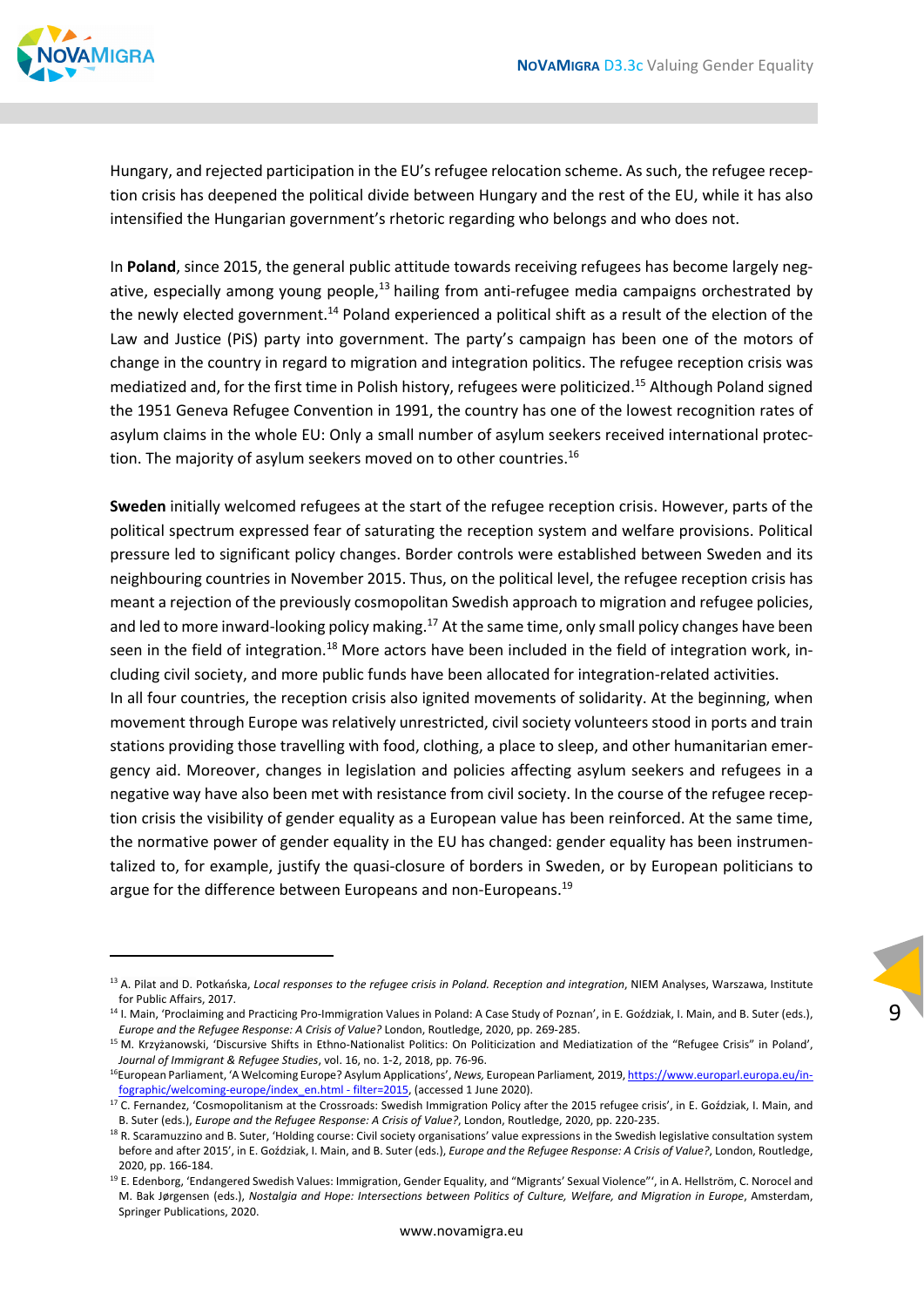

### **Gender Equality as a Value in the EU**

Values commonly denote what a community or an individual deem desirable. Hence values provide a personal or a socially, culturally or politically shared orientation, not only regarding what is worth striv‐ ing for, but also what one *is*; one's identity. Norms and values are crucial components of the self-image of both people and nation states. However, this self‐image does not develop in a vacuum, rather it is reinforced in reaction to what is identified as *Other*. <sup>20</sup> Put differently, the national self‐image provides an idea of an 'us' versus 'them'.

When it comes to gender equality as a European value, the European Union has a long history of gender equality promotion. Since the entry into force of the Amsterdam Treaty in 1999, gender main‐ streaming<sup>21</sup> became the main tool for achieving gender equality in the EU. Evaluations of this approach to gender equality, however, have shown that gender mainstreaming haslacked actual political power, and thus left institutional structures that reproduce gender inequalities unchanged. $22$ 

Thus, while gender equality is a fundamental concept in EU and national law, its scope, meaning, and the strategies to achieve it remain highly contested.<sup>23</sup> Gender equality has several dimensions, each of which is the product of historical struggles and reinterpretations. Among these are women's fight for accessto the labour market, equal pay for equal work, and the struggle to level the imbalance between paid and unpaid work — such as housework or caring for children, the elderly and the sick. Other central struggles have been, and continue to be, accessing the right to vote and political representa‐ tion, sexual and reproductive rights, and ending gender-based violence.<sup>24</sup>

The European Institute for Gender Equality (EIGE) in Vilnius measures EU member states' progress towards gender equality in its Gender Equality Index (GEI) by investigating the varying levels of achievement of women and men in six core domains: work, money, knowledge, time, power and health. Feminist scholars argue that the EU has strongly sided with the economic (neoliberal) dimension of gender equality.<sup>25</sup> The dimension accentuates women's inclusion in the labour market, rather than the social aspect of gender equality in which the valuation of care figures more strongly.<sup>26</sup> As a result, gender equality becomes simply a tool for economic growth. This approach fails to recognise

<sup>&</sup>lt;sup>20</sup> 'The Other' is an academic term for grasping the image that is created of those that are perceived strange or foreign and consequently seen as not belonging to 'us'. A concept which gives space to the problematic, often racist or stereotypical conceptions of who or what is an inherent part of European identity.

<sup>&</sup>lt;sup>21</sup> 'Gender mainstreaming is an approach to policy-making that takes into account both women's and men's interests and concerns, aimed at designing better policies.' See Council of Europe, 'Gender mainstreaming at the Council of Europe', *Council of Europe*, Strasbourg Cedex, France, 2020, https://www.coe.int/en/web/genderequality/gender-mainstreaming, (accessed 3 July 2020).

<sup>22</sup> A. Gregor, 'Who is for Sale? Challenging the commodification of gender equality in the European Union', in E. Kováts (ed.), *The Future of the European Union. Feminist Perspectives from East‐Central Europe*, Budapest, Friedrich‐Ebert Stiftung, 2017.

<sup>23</sup> A. Petö, 'From women through gender to unconscious bias: changing terminology about gender equality in the EU', in E. Kováts (ed.), *The Future of the European Union. Feminist Perspectives from East‐Central Europe*, Budapest, Friedrich‐Ebert Stiftung, 2017.

<sup>&</sup>lt;sup>24</sup> A. Van der Vleuten, The Price of Gender equality. Member States and Governance in the European Union, Aldershot, Ashgate Publishing, 2015.

<sup>&</sup>lt;sup>25</sup> Indeed, this is reflected in the formulation of gender equality as a core value of the European Union, in article 2 of the Charter of Fundamental Rights, which states that: Equality between men and women must be ensured in all areas, including employment, work and pay. (Art 23 of the Charter of Fundamental Rights of the European Union, 2000/C 364/01).

<sup>&</sup>lt;sup>26</sup> A. Elomäki, 'The economic case for gender equality in the European Union: Selling gender equality to decision-makers and neoliberalism to women's organizations', *European Journal of Women's Studies*, vol. 22, no. 3, 2015.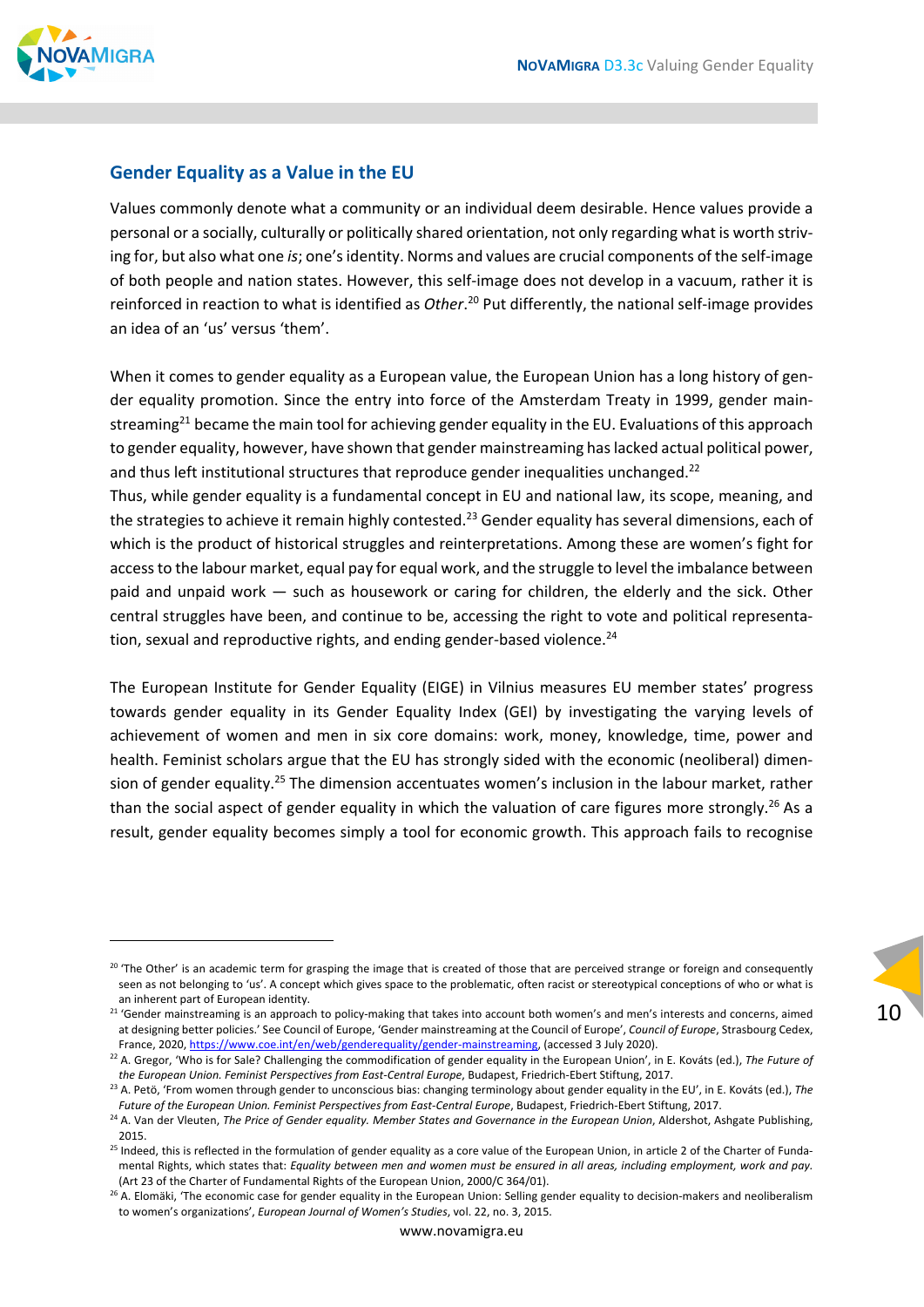

gender equality as a goal in itself, leaves the origins of the inequality unaddressed, and does little to recognise the value of care.<sup>27</sup>

### **Country Specific Approaches to Gender Equality**

Gender equality as a value and norm is present in nation states across Europe, but its interpretation and representation differ according to the country in question. Overall, gender equality as a value and norm is present in all four countries studied here.

In **Sweden**, gender equality permeates many, if not most, aspects of society, including the organisation of the welfare state. The government and its foreign policy are declared 'feminist' and in 2018 the Gender Equality Agency (*Jämställdhetsmyndigheten*) was established.28 Generally, Sweden's policy on gender equality aim for equality of opportunity where women and men equally shape society and their lives.<sup>29</sup> While gender equity is arguably one of the most salient Swedish values, scholars have pointed out that the value is often used interchangeably with Swedish identity and even serves as an ethnic signifier to draw boundaries between 'us' and 'them'.<sup>30</sup> At the same time, the definition of gender equality is contested by conservative political movements, such as the Sweden Democrats party.<sup>31</sup> This shows that norms and values — even when established as part of a nation — are always open to definition and redefinition.

In Germany, gender equality is a fundamental right.<sup>32</sup> While gender mainstreaming has been implemented at federal level in Germany, it has not been fully successful in specific policy areas. Policies oriented towards both equality in general and family matters in particular, have not been consistently oriented towards reaching gender equality. According to some scholars, the latter policy area has thereby also undergone a re‐traditionalization, in which, especially in low income households, women are responsible for the majority of care work at home, often at the expense of their own careers, resulting in no paid work or part time paid work only.<sup>33</sup> Another step pursued was the 2014 introduction of a quota law for the private sector to tackle women's underrepresentation in decision‐making positions. As such, gender equality in the German context is to a large extent a value that is repre‐ sented in legislation targeting different forms of discrimination, but it often remains limited to economic rather than social aspects of equality.

<sup>27</sup> E. Kováts, 'Preface: The need for feminist and East‐Central European reform perspectives for the EU', in E. Kováts (ed.), *The Future of the European Union. Feminist Perspectives from East‐Central Europe*, Budapest, Friedrich‐Ebert Stiftung, 2017.

<sup>&</sup>lt;sup>28</sup> This agency works towards implementing the government's key pillars of gender equality: equal division of power and influence, economic equality, gender equal education, division of paid and unpaid labour, gender equal health, and the elimination of men's violence against women. See Swedish Gender Equality Agency, *Sweden's Gender Equality Policy* [website], https://www.jamstalldhetsmyn‐ digheten.se/en/about-gender-equality/swedens-gender-equality-policy, (accessed 3 July 2020).

<sup>29</sup> Righard, H. Emilsson, and T. Gudrun Jensen, *Gender Dynamicsin Integrating Refugees and Other Migrantsin Sweden*, GLIMER, WP6 report, Sweden, 2020.

<sup>30</sup> D. Mulinari, 'Women friendly? Understanding gendered racism in Sweden', in K. Melby, C. Carlsson Wetterberg and A.-B. Ravn (eds.), *Gender Equality and Welfare politics in Scandinavia. The Limits of Political Ambition?* Bristol, Policy Press, 2009.

<sup>31</sup> The Sweden Democrats is a populist right-wing party which has experienced increased popularity since 2010. It is highly polemic within the Swedish political scene, especially when it comes to questions of migration and integration. The party has increasingly gained both seats in parliament and power to partake in setting the political agenda.

 $32$  Fundamental rights are anchored in the German Basic Law of 1949. Article 3(2) states: 'Men and women shall have equal rights. The state shall promote the actual implementation of equal rights for women and men and take steps to eliminate disadvantages that now exist.'

<sup>&</sup>lt;sup>33</sup> E. Botsch, The Policy on Gender Equality in Germany: In-depth analysis for the FEMM committee, Directorate General For Internal Policies, European Parliament, Brussels, European Union, 2015, https://www.europarl.europa.eu/ReData/etudes/IDAN/2015/510025/IPOL\_IDA(2015)510025\_EN.pdf, (accessed 3 July 2020).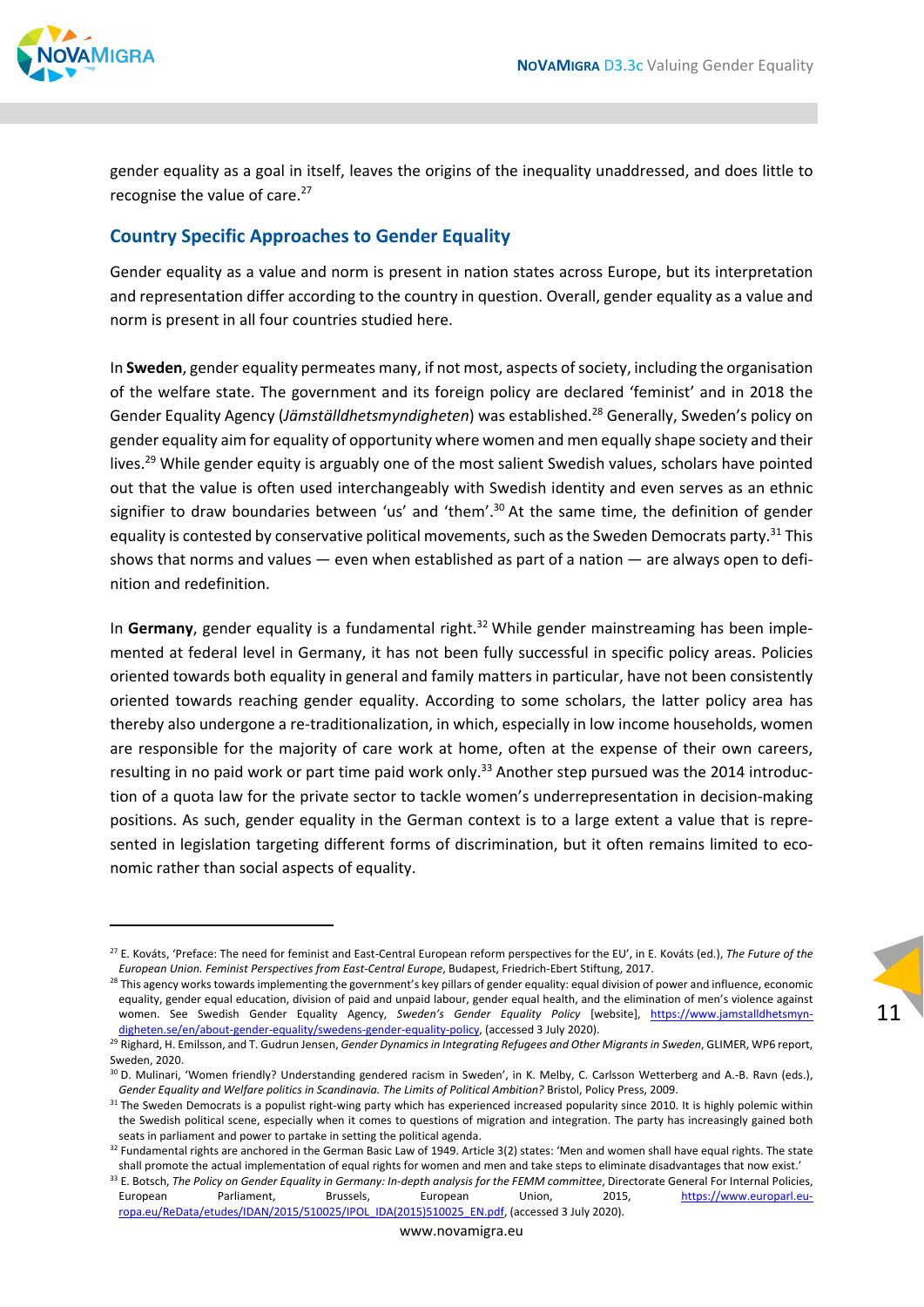

The **Polish** Constitution of 1997 declares equal rights to women and men in all spheres of public and private life.<sup>34</sup> However, while gender equality was part of the official state ideology during communism, there has been a backlash against women's equal position in society since 1989. From the 1990s onward, government support for gender equality has remained mainly on a declarative level. Moreover, the Law and Justice (PiS) government, in power since 2015, promotes policies in support of traditional gender roles.<sup>35</sup> Under the current government, the anti-gender campaign has gained momentum. The government introduced measures that curb reproductive rights, undermine initiatives addressing violence against women, hinder sexual and reproductive health education, and denigrate women's and LGBTQI+ rights. Gender equality in Poland does arguably remain a value and a legal norm, albeit a contested one, and is far from reaching the mainstreaming politics observable in Sweden and, to an extent, in Germany.

Similarly, gender equality as a value was institutionalized in **Hungary** during the time of the socialist regime. After its collapse in 1989, the issue of gender equality politically stagnated and was only rein‐ vigorated during the country's preparation for the accession to the EU in 2004. The situation was ex‐ acerbated in 2010, when the Fidesz-led government (informed by nationalism and conservatism) began restructuring various public offices responsible for the promotion of equal opportunities and made them lose their status, financial base, and staff. In 2014, Viktor Orban announced his plan to build a new order and set up a new direction for Hungary — one of illiberal democracy. Family became a central political topic, and 'family mainstreaming' a strategy to cope with the country's demographic challenges. In this strategy, women are primarily seen as wives and mothers whose role it is to uphold the Christian family values. Various regulations and laws were indeed amended to support this stance. For instance, in 2012, the Fundamental Law replaced the constitution and brought in explicit information about family as the basis of national survival and the state as a defender of the institution of marriage (defined as a union between a man and a woman). The values represented and promoted by the government are often depicted as endangered by liberal, destructive principles, which in recent years have often been framed as 'gender ideology'. It is in this spirit that the Istanbul Convention was never ratified by Hungary and that Gender Studies were banned from Hungarian universities. Conse‐ quently, gender equality has never been a clear priority in Hungary, and the legal norm — if upheld as such — does not seem to have translated into a strong social norm. However, gender equality is still part of social practices in Hungary in some parts of society, showing, once again, how norms and values are contested both within and beyond nation states.

<sup>&</sup>lt;sup>34</sup> Art. 33.1: 'Women and men in the Republic of Poland have equal rights in family, political, social, and economic life.' (Constitution of the Republic of Poland 1997).

<sup>35</sup> A. White et al., *The Impact of Migration on Poland. EU Mobility and Social Change*. London, University College London Press, 2018.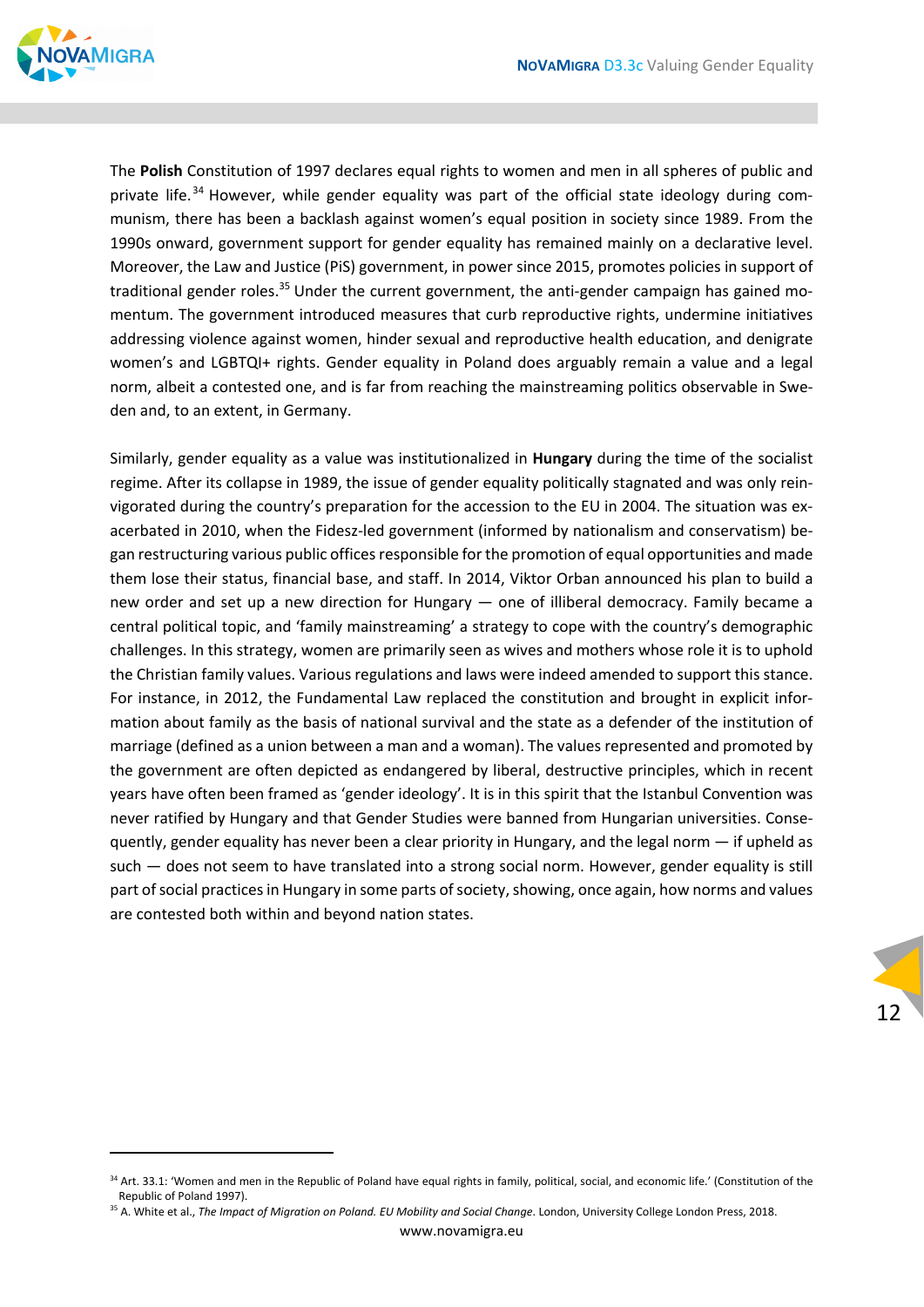

### **Data and methodology**

The data this report is based on provides evidence of how gender equality is dealt with in integration work of refugees and migrants. The collected material provides an insight into the varying integration spheres in Germany, Hungary, Poland, and Sweden and the ethnographic data collection mirrors the respective context of the country. The material is presented through the voices of the integration workers interviewed in each context, so that their approach to their work has informed the analytical lens used in this report. Integration work is broadly defined to include all formal and informal programmes, activities, and actors aimed at facilitating integration, among them state‐organised, NGO, voluntary, or solidarity work. Integration work is organised differently in the four countries, as is sketched out below.

In Germany and Sweden integration work is formalized and institutionalized to a large extent. Both countries provide civic education and language courses to those who have received residency. Since 2015, state-funded integration activities have increasingly also targeted registered asylum seekers. All courses address gender equality as a value and a practice, though the manifestation of this varies greatly between the course providers and even among individual teachers.

In Germany, the boundaries between the third and the public sectors are at times diffuse when it comes to, precisely, integration work. The state outsources responsibility for integration courses to civil society organisations. As such, the practices of value transmission and negotiation presented be‐ low at times represent both German authorities and different civil society organisations that perform the integration work 'on the ground'. The federal system of integration courses provides comprehen‐ sive access to language and civic education and includes various specialized courses. For example, the state provides courses exclusively for women, parents, or a literacy course. For the majority of refu‐ gees, the courses are mandatory and non-compliance may be sanctioned by restricting financial benefits.<sup>36</sup> All courses conclude with an exam, and the certificate awarded allows earlier application for permanent residency.

In Sweden, many civil society organisations provide informal spaces where refugees and other mi‐ grants can meet local people to practice Swedish and receive assistance with e.g. paperwork and pro‐ vision of clothing. Both formal and informal meeting places address and practice the value of gender equality in different ways. While Sweden has gender mainstreamed all policy development, a recent report by the GLIMER project contends that activities towards gender equality for foreign-born women are often relegated to the third sector which relies on (predominantly female) volunteer workers and lacks financial support.<sup>37</sup> While integration work is, by and large, organised and carried out by local, regional, and national authorities, the number of civil society organisations involved in integration work (often with government funding) has increased in the aftermath of the refugee reception crisis. Most of these organisations are study associations, folk high schools, and other idea-based organisations. In some municipalities, parenting support courses have become part of the official integration

<sup>36</sup> N. Funk, 'A spectre in Germany: refugees, a 'welcome culture' and an 'integration politics'', *Journal of Global Ethics*, vol. 12, no. 3, 2016. <sup>37</sup> E. Righard, H. Emilsson, and T. Gudrun Jensen, *Gender Dynamics in Integrating Refugees and Other Migrants in Sweden*, GLIMER, WP6

report, Sweden, 2020, http://www.glimer.eu/wp‐content/uploads/2020/06/WP6‐Report‐Sweden.pdf.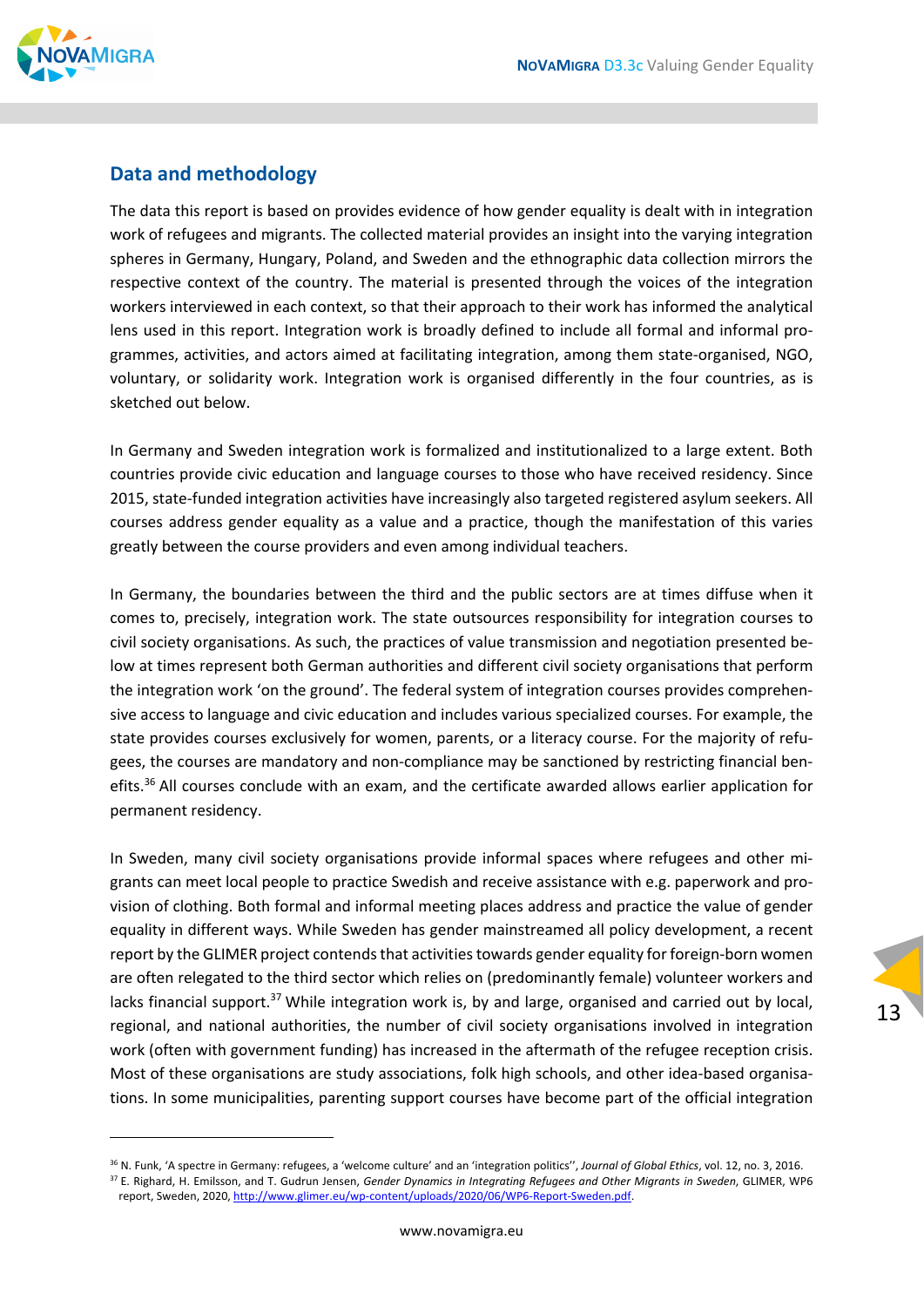

programme.<sup>38</sup> The courses usually discuss the division of work between the spouses, gender roles in society, child rearing, and norms on sexuality, including honour-related norms.

In both Poland and Hungary, integration work is largely excluded from the public system, and is, therefore, almost solely carried out by civil society. At times it is done in the form of a humanitarian response, as seen, for instance, during the refugee reception crisis. At other times it is part of political work, as a way to differentiate from and provide an alternative to the politics of the government. NGOs and activists in Hungary that defend the rights of refugees and migrants experience significant obstacles in their work. For example, because the Orban government regards human rights activists receiving foreign funding as a threat to the nation's sovereignty they have to pay a special tax. The research material for this report also shows that they experience personal threats.<sup>39</sup> These restrictions diminish the activities of civil society significantly. Poland sees itself as a transit country and not as an immigration country, which is reflected in the absence of a national integration policy.<sup>40</sup> However, there are some integration measures for recipients of international protection, although most activities are organised and executed by NGOs with funding from the EU. $41$  As will be reflected below, due to the current climate regarding gender‐related politics in both Poland and Hungary, the extent to which gender equality figures as an explicit goal of integration work is limited in these countries. However, different practices do reflect this value, and these will be pointed out.

### **Fieldwork and Ethical Considerations**

This report relies on fieldwork, interviews, statistics, documents, and secondary data, such as pub‐ lished and unpublished reports and academic journal articles.<sup>42</sup> The material was collected between 2017 and 2020 and includes more than 120 in-depth ethnographic interviews, numerous participant observations and field trips, including casual conversations with a number of stakeholders, one work‐ shop with integration workers (at a conference for integration workers in Sweden), and five focus group interviews (two of which were brainstorming sessions in Malmö and in Poznan).<sup>43</sup> The interviews focused largely on issues pertaining to the national self-image, the large arrival of asylum seekers in 2015, and solidarity and integration work. Issues of gender equality were discussed with all of the informants. <sup>44</sup>

We have received ethics approval from the Regional Ethics Board at Lund University in Sweden and the Ethics Board at Adam Mickiewicz University in Poznan. All data has been anonymised to guarantee

<sup>38</sup> Parenting support courses are generally seen as an instrument to prevent domestic violence, violence against children and violence in general (criminality), based on evidence that gender equality between partners generally reduces violence.

<sup>&</sup>lt;sup>39</sup> A. Bíró-Nagy, 'Illiberal democracy in Hungary: The social background and practical steps of building an illiberal state', in P. Morillas (ed.), *Illiberal democracies in the EU: The Visegrad group and the risk of disintegration*, Barcelona, CIDOB, 2016.

<sup>40</sup> A. Solik, 'Poland's dual approach to migration', in WIDE (ed.), *The Europe we want? Feminist approaches to gender, migration, and democ‐ racy*, Vienna, WIDE, 2018.

<sup>41</sup> A. Pilat and D. Potkańska, *Local responses to the refugee crisis in Poland. Reception and integration*, NIEM Analyses, Warszawa, Institute for Public Affairs, 2017.

<sup>&</sup>lt;sup>42</sup> The material on Poland and Hungary has been collected and provided by Elżbieta M. Goździak, Izabella Main, Izabela Kujawa, Centre for Migration Studies (CeBaM), Adam Mickiewicz University.

<sup>43</sup> NOVAMIGRA Policy Research Alert No. 2 "Multicultural Education in Poland" and NOVAMIGRA Policy Research Alert No. 3 "The Role of Values in Swedish Integration Practices", both available on http://novamigra.eu/index.php?id=12.

<sup>44</sup> Other specific issues discussed with all informants regarded freedom of religion and hospitality. See A. Dimitriadi and T. Malamidis, *Hu‐ manitarianism and Hospitality in Civil Society: Practices during the European 'Refugee Crisis,' NoVaMigra* Deliverable D3.3a, 2020, https://doi.org/10.17185/duepublico/72832, and in Goździak, E., Main, I., and Kujawa, I., *The 'Refugee Crisis' and Religious Tolerance in Europe: Plurality of Perspectives. NOVAMIGRA* Deliverable D3.3 b, 2020, https://doi.org/10.17185/duepublico/72833.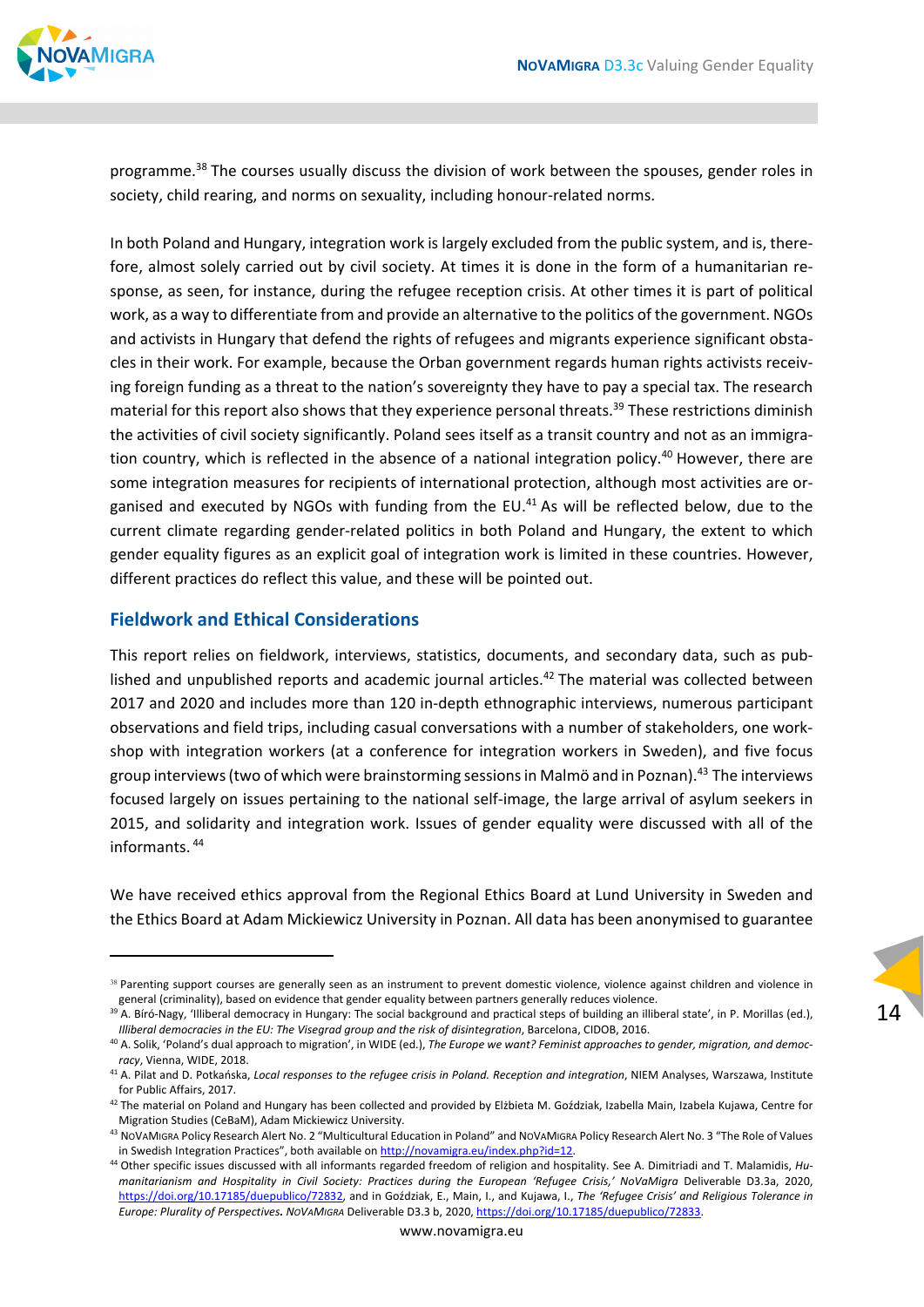

the privacy of the informants and all informants have given informed consent to take part in the pub‐ lication of our research. In ethnographic fieldwork, however, ethical considerations often go beyond interview situations (for example, attending conferences and stakeholder meetings), and our ethical considerations have been extended to also cover these situations.

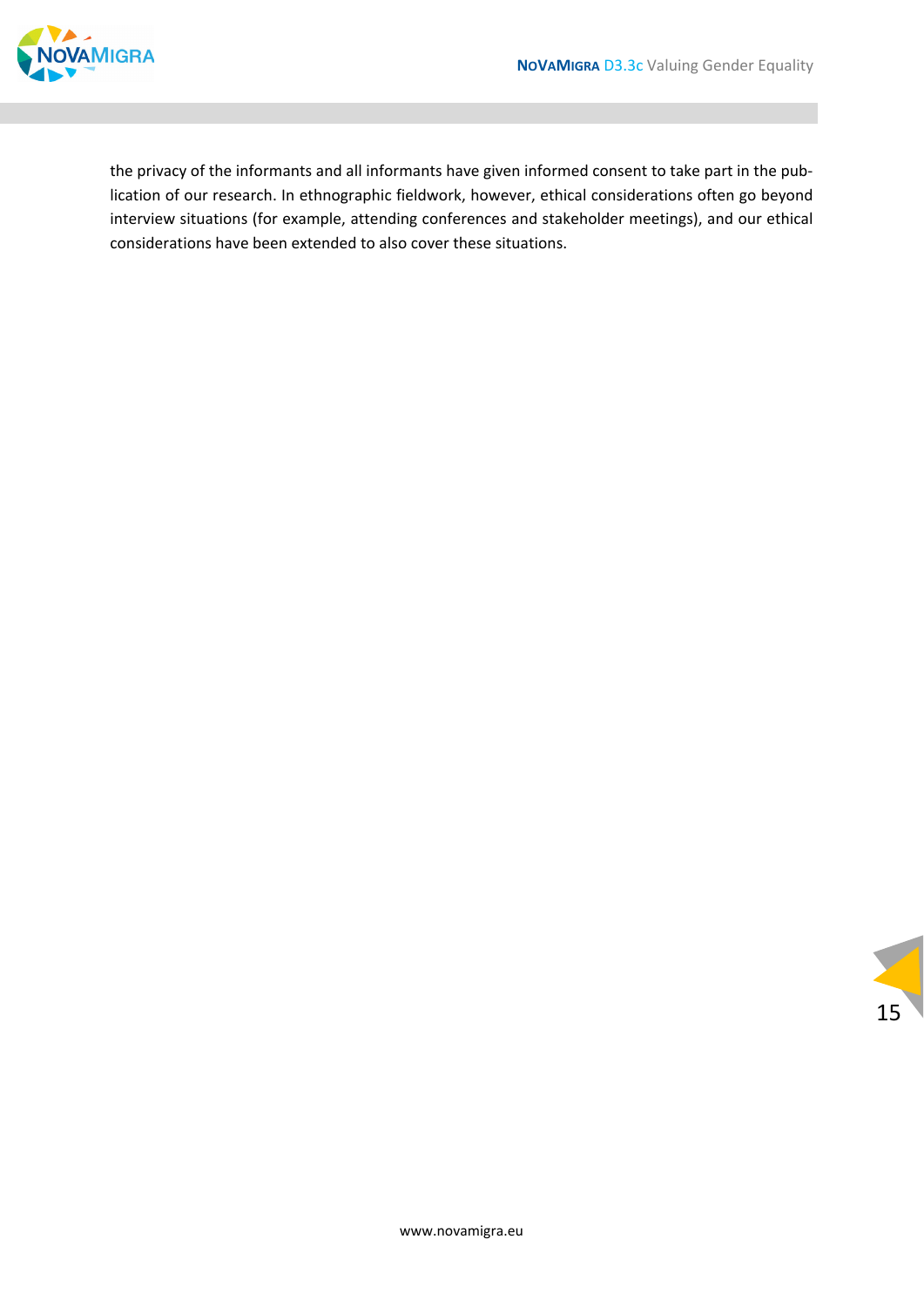

### **GENDER EQUALITY IN INTEGRATION WORK – A Bottom‐up Perspective**

This part presents evidence and analysis in three different sections: Section one, *Promoting Gender Equality as a Value in Integration Work,* looks at the transmission of gender equality as a value in inte‐ gration courses in Sweden and Germany. It focuses on the teachers' experiences and highlights how gender equality is taught and negotiated in the courses. Section two, *Practising Gender Equality in Integration Work,* presents evidence of civil society organisations acting upon the value of gender equality in their (daily) activities with refugees and migrants in Germany, Hungary, Poland, and Swe‐ den. The third section, *Actors: Identities and Positions in Integration Work*, discusses the impact of integration workers' identities and positions on how gender equality is dealt with.

### **I. Promoting Gender Equality as a Value in Integration Work**

Many Western European countries include issues of norms and values in their integration courses and sometimes even make the granting of residence permits subject to individuals' agreement with the country's alleged norms and values.<sup>45</sup> Integration courses can be understood as 'symbolic politics<sup>'46</sup> but they also provide opportunities for encounters between the newcomers and the state.<sup>47</sup> The large arrival of asylum seekers in 2015 intensified this development. In many countries, reference to national values in political and public debates became more explicit after 2015.<sup>48</sup>

Germany and Sweden have a long‐standing policy focus on **integration**. Both countries engaged early in **civic education,** albeit in different forms and with different conditions.49 Most researchers agree that the content of integration courses often reproduces the national identity of the receiving society and that such programmes generally run the danger of 'reimagin(ing) a progressive, modern, and always superior community in contrast to the "backwards" and "static" non-European cultures'.<sup>50</sup> The value of gender equality with its attached discussion on sexual rights is one of the core values in such courses. In the aftermath of the events in Cologne and various festivals in Sweden where 'foreign/Muslim men have molested/sexually harassed native women',<sup>51</sup> political and public calls for increased gender equality education for (male) immigrants became more prominent.

The role gender equality plays in representing the nation in these countries cannot be overstated. $52$ Consequently, the image of successfully integrated migrants depends on how a country defines and

<sup>45</sup> See P.W.A. Scholten, et al., 'Integration from Abroad? Perception and Impacts of Pre‐entry Tests for Third‐Country Nationals,' *PROSINT,* WP4 report, 2012, http://research.icmpd.org/projects/integration-non-discrimination/prosint/, (accessed 2 June 2020).

<sup>&</sup>lt;sup>46</sup> J. Mourão Permoser, 'Civic Integration as Symbolic Politics: Insights from Austria', European Journal of Migration and Law, vol. 14, no. 2, 2012.

<sup>47</sup> S. Wallace Goodman and M. Wright, 'Does Mandatory Integration Matter? Effects of Civic Requirements on Immigrant Socio-economic and Political Outcomes', *Journal of Ethnic and Migration Studies*, vol. 41, no. 12, 2015, pp. 1885‐1908.

<sup>48</sup> R. Verwiebe, L. Seewann and M. Wolf, 'Werte und Wertebildung in der Einwanderungsgesellschaft,' in R. Verwiebe (ed.), *Werte und Wer‐ tebildung aus interdisziplinärer Perspektive*, Wiesbaden, Springer, 2019.

<sup>49</sup> See C. Joppke, 'Beyond national models: Civic integration policies for immigrants in Western Europe', *West European Politics*, vol. 30, no. 1, 2007, pp. 1‐22; K. Borevi, K.K. Jensen and P. Mouritsen, 'The civic turn of immigrant integration policies in the Scandinavian welfare states', *Comparative Migration Studies*, vol. 5, no. 9, 2017.

<sup>&</sup>lt;sup>50</sup> E. Edenborg, 'Endangered Swedish Values: Immigration, Gender Equality, and "Migrants' Sexual Violence"', in A. Hellström, C. Norocel and M. Bak Jørgensen (eds.), *Nostalgia and Hope: Intersections between Politics of Culture, Welfare, and Migration in Europe*, Amsterdam, Springer Publications, 2020, p. 111.

<sup>&</sup>lt;sup>51</sup> see Edenborg for similar events in Sweden. Edenborg, 'Endangered Swedish Values,' 2020.

<sup>52</sup> Edenborg, 'Endangered Swedish Values,' 2020; N. Yuval‐Davis, *Gender and nation*, London, Sage, 1997.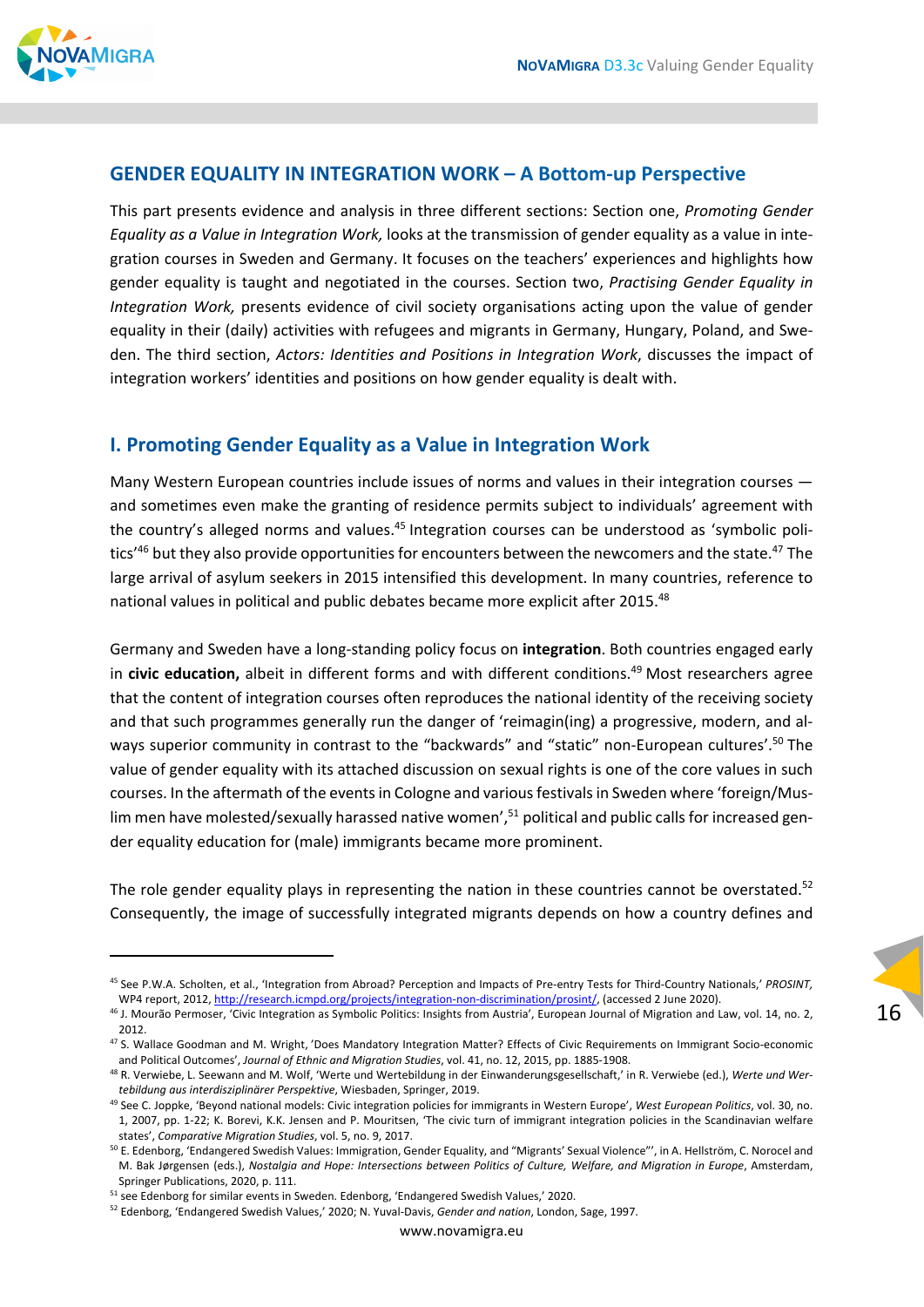

values gender equality — and how this value is positioned in relation to other values, such as freedom of religion, or individualism/collectivism. In both Germany and Sweden, immigrant women living self‐ determined and gender equal is seen as a sign of successful integration, since both countries weigh gender equality highly.<sup>53</sup> Other research also points out that gender equality is used as an indicator of being able to live democratically.<sup>54</sup>

Both Sweden and Germany understand their self‐image to lie partly in their strong efforts towards becoming a gender equal society. The state has multiple ways of transmitting gender equality to its citizens, residents, and newly arrived immigrants. One way are integration courses specifically de‐ signed for newly arrived immigrants. Curricula and textbooks include gender equality to varying de‐ grees as legal norm (legislation) and social norm (as something that 'normal' people do), or even as a value (described as something that is worth striving for). Importantly, the research material shows that teachers have substantial leeway as to how they want to present gender equality. This is most pro‐ nounced in the courses offered by study associations and folk high schools in Sweden, who belong to the civil society but receive funding from the state to run these courses. In the case of German inte‐ gration courses this is less pronounced, due to a test that must be passed at the end of the course which leads to a higher level of standardisation.<sup>55</sup> However, in the interviews all teachers foregrounded their *own* assessments — based to a large extent on their *own* experiences — of how to present gender equality.56

The narratives gathered on how gender equality is dealt with in everyday practices of integration work show that the self-image of the nation that is presented to newcomers in the courses takes a variety of forms and is far from homogeneous. What is more, the image of what defines the nation is also negotiated in the interaction with the newcomers, and thus takes different forms depending on the situation.

#### **Conveying Gender Equality as a Legal Norm**

All our material univocally identifies gender equality to be one of the topics that gives rise to controversies and discussions in the classroom.

One of the municipality employees we interviewed works in a small town in mid‐west Sweden. She had been central in designing the civic education course, in hiring appropriate staff (civic educators in different languages), and has continuously been engaged in following and evaluating this course. She maintained that gender equality is one of the most difficult topics for the civic educators to teach.

<sup>53</sup> I. Wunn, 'Neue Wege für Musliminnen in Europa,' *Politik und Zeitgeschichte: Frauen in Europa*, Bpb, vol. 37‐38, 2011; A. Johansson Heinö, *Hur mycket mångfald tål demokratin? Demokratiska dilemman i ett mångkulturellt Sverige*, Ph.D. diss., University of Gothenburg, 2009, https://gupea.ub.gu.se/handle/2077/20038, (accessed 6 July 2020).

<sup>&</sup>lt;sup>54</sup> B. Rommelspacher, 'Feminismus, Säkularität und Islam. Frauen zwischen Modernität und Traditionalismus,' in M. Selçuk and I. Wunn (eds.), Islam, Frauen und Europa: Islamischer Feminismus und Gender Jihad - neue Wege für Musliminnen in Europa, Stuttgart, Kohlhammer, 2013; P. Rostock, and S. Berghan, 'The ambivalent role of gender in redefining the German nation,' *Ethnicities*, vol. 8, no. 3, 2008.

<sup>&</sup>lt;sup>55</sup> At the successful completion of the test, consisting of a language part and a civic orientation part the participants receive the integration course certificate which can positively influence one's residency permit decision and allows one to apply for citizenship one year earlier than without the certificate.

<sup>&</sup>lt;sup>56</sup> This is generally the case in Swedish value education (also in primary schools), see: R. Thornberg, 'The lack of Professional Knowledge in Values Education,' *Teaching and Teacher Education*, vol. 24, 2008, pp.1791‐1798.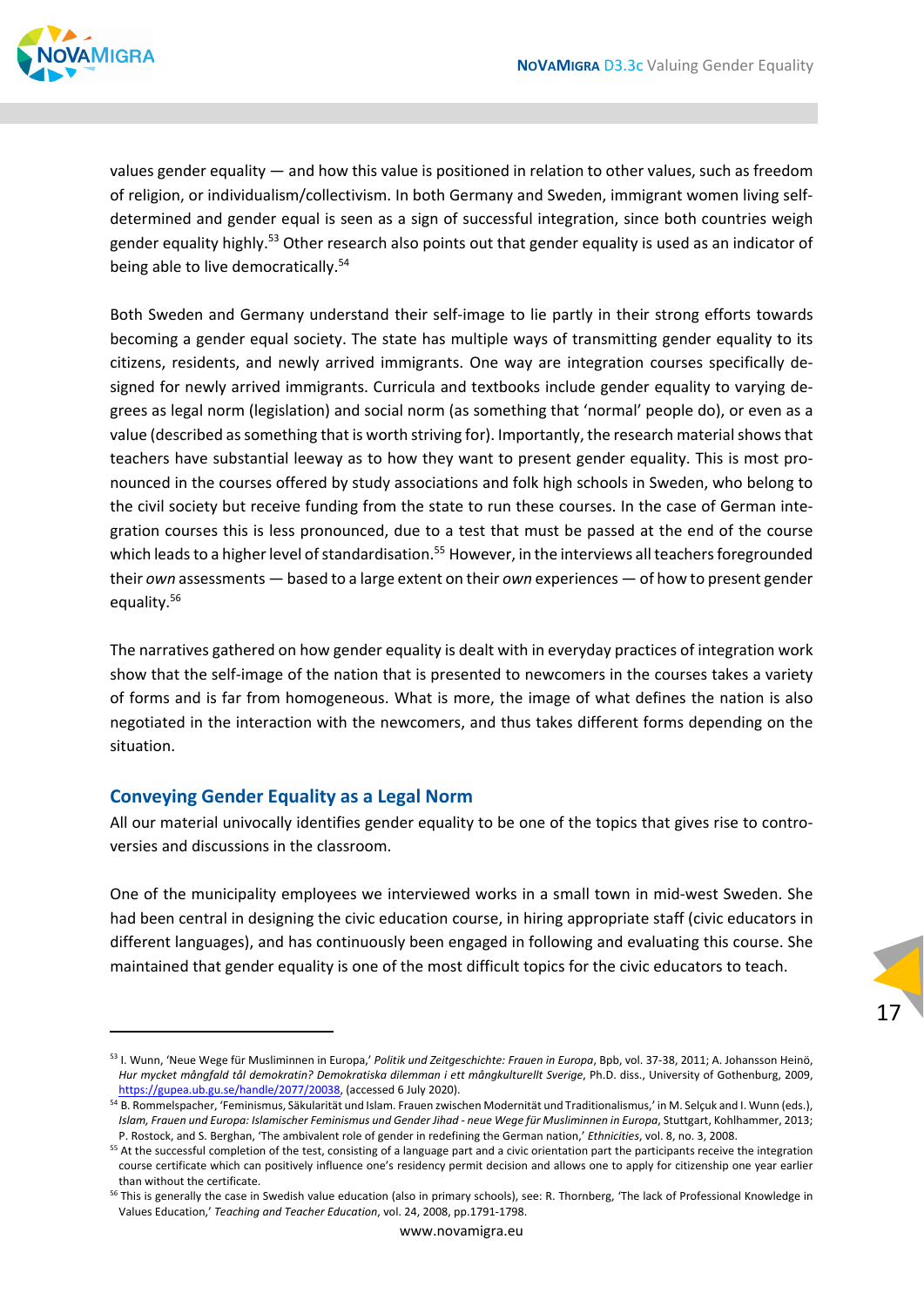

*'The question of gender equality is highlighted in every lecture, it's so all‐permeating. You cannot just treat it as a theme, no, the gender equality perspective hasto permeate and be there all the time. Because it is a challenging question.'*

One way that teachers deal with the topic of gender equality in integration courses is to present it as a legal norm by referring to the legislation.<sup>57</sup> Here the teachers usually point out the national legislation that addresses gender equality. According to the teachers, this approach informs newcomers about the law so that they can avoid breaching it or facing legal consequences. Furthermore, it avoids stigmatisation of newcomers, who at the same time are taught their rights with reference to these same pieces of legislation. A dean at a folk high school in the Swedish city of Malmö referred to the anti-discrimination law, especially when gender equality becomes a question of the equality of all genders.

**The civic educators represent the nation to newcomers, and their interpretations of the nation vary widely.**

*'We refer to the law. Like … we have a law that says that trans people cannot be discriminated against. So, there we can always simply say: it is against the law. […] So, with the legislation you have the possibility to steer which values are good, and it's the same for us. We have the edu‐ cation act and we have the discrimination law which is really important for us.'* 

A teacher and coordinator of the general integration course at a language education centre in Cologne, Ger‐

18

many, provided a similar perspective. When talking about gender equality she describes same‐sex partnerships as a value since these partnerships are anchored in law.

*'So, I usually tell my students that you have the freedom to have your opinion about things and do not have to like it [same‐sex relationships], but it is allowed by law.'*

### **Discussing Gender Equality as a Social Norm**

In Sweden, and to a slightly lesser extent Germany, gender equality (between women and men) is indeed deemed a social norm. On account of this, integration teachers often engage in discussions on gender equality with the course participants by referring to their own personal practices in their daily life as a way of representing the national mindset. A language teacher in a small municipality in south‐ ern Sweden said: 'I usually tell them that my husband cooks and I do the dishes, and that we share all of the housework.' While her colleague added: 'I talk about my teenage daughter having a boyfriend and how we discuss contraceptives.'

Some aspects of gender equality are thus 'personalised' — such as equality between women and men, equal rights and opportunities, equal division of household chores, raising children, and sexuality between men and women — while others are not. This is commonly the case for LGBTQI+ rights issues

www.novamigra.eu

<sup>&</sup>lt;sup>57</sup> A legal norm is manifested in a body of rights, such as the constitution or national legislation.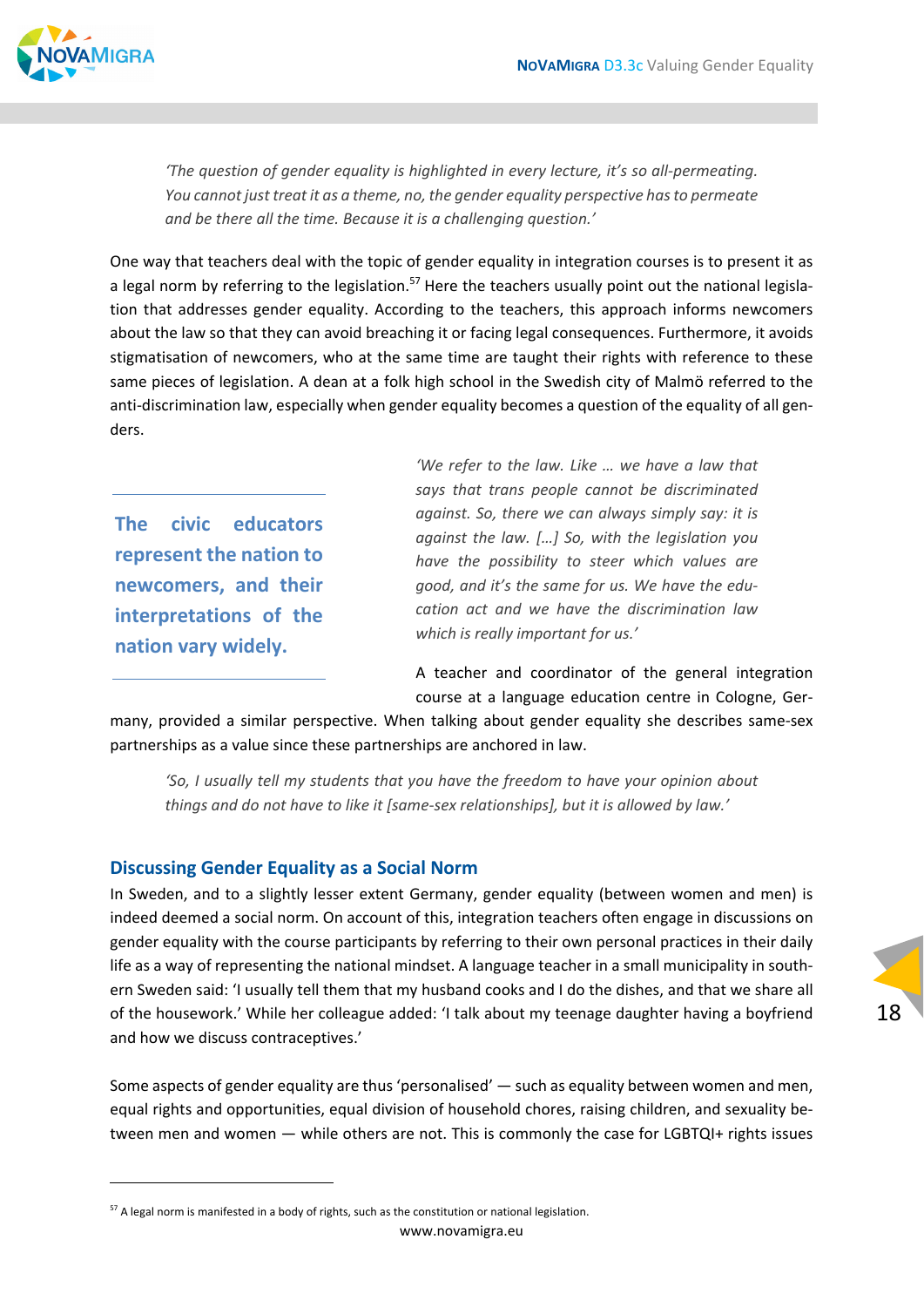

that usually only go beyond references to the legislation when LGBTQI+ people in the classroom share their stories. Teachers who are homosexual, however, stated that they feel reluctant to disclose their sexual orientation in class.<sup>58</sup> This mirrors the official presentation of gender equality by the state and in public discourse in both Germany and Sweden, which emphasises the relationship between women and men. Interestingly, gender equality is often presented with a direct or indirect link to the nation, as national legislation, or in the form of a personalised story representing the perceived typical Swede/German.

However, as our material shows, it would be wrong to assume an overall homogeneous view of the nation. Many educators have diverse images of what the nation is and how they see their own and the newcomers' position in it. One of the teachers in Sweden reflected:

*'I don't see myself as the average Swede, so when the course participants ask me how something is done in Sweden, I usually say that "many Swedes would do like this, but I would do like that".'*

Teachers also differ in their understanding of how the nation relates to Europe as a political or cultural community, or to some bigger universal global community. Overall, they vary in their understanding of the role of gender equality in society.

None of the teachers spontaneously referred to the values they presented and discussed as 'Swedish values' or 'German values', although they recognised that the general meanings attached to these values were sometimes specific to their countries. Instead, rather than talking about values, they re‐ ferred to them as'important aspects of life in the Swedish or German society' or 'Swedish and German culture'. The dean of the folk high school in Malmö mentioned above, pondered to what extent a piece of legislation on discrimination based on gender or gender expression can be said to be a 'Swedish value':

*'Well, obviously it is about Sweden [as it is a national law]. Then again, it's really about the law and not about Sweden: The law is a way to steer people's values, because Swedes don't automatically think that homosexuals or trans persons have the same rights.'*

Interestingly, while many teachers perceive the values to be typically Swedish or German, they expe‐ rience that for many of the pupils in their classroom (and also for many of their fellow teachers) these values come to represent European values. A Swedish language teacher at a municipal school for adult education in Malmö pointed to the very diverse composition of language classes in terms of the par‐ ticipants' geographical origin. As the language classes are open for everyone who does not master a Scandinavian language, the classes are composed of refugees, as well as labour, family, and student migrants, and the nationalities include, Turks, Iraqis, Pakistanis, Indians, Thais, Americans and nation‐ als of various European countries.

<sup>58</sup> For a similar finding, see R. Fornoff, *Migration, Demokratie, Werte*, Universitätsverlag Göttingen, 2018.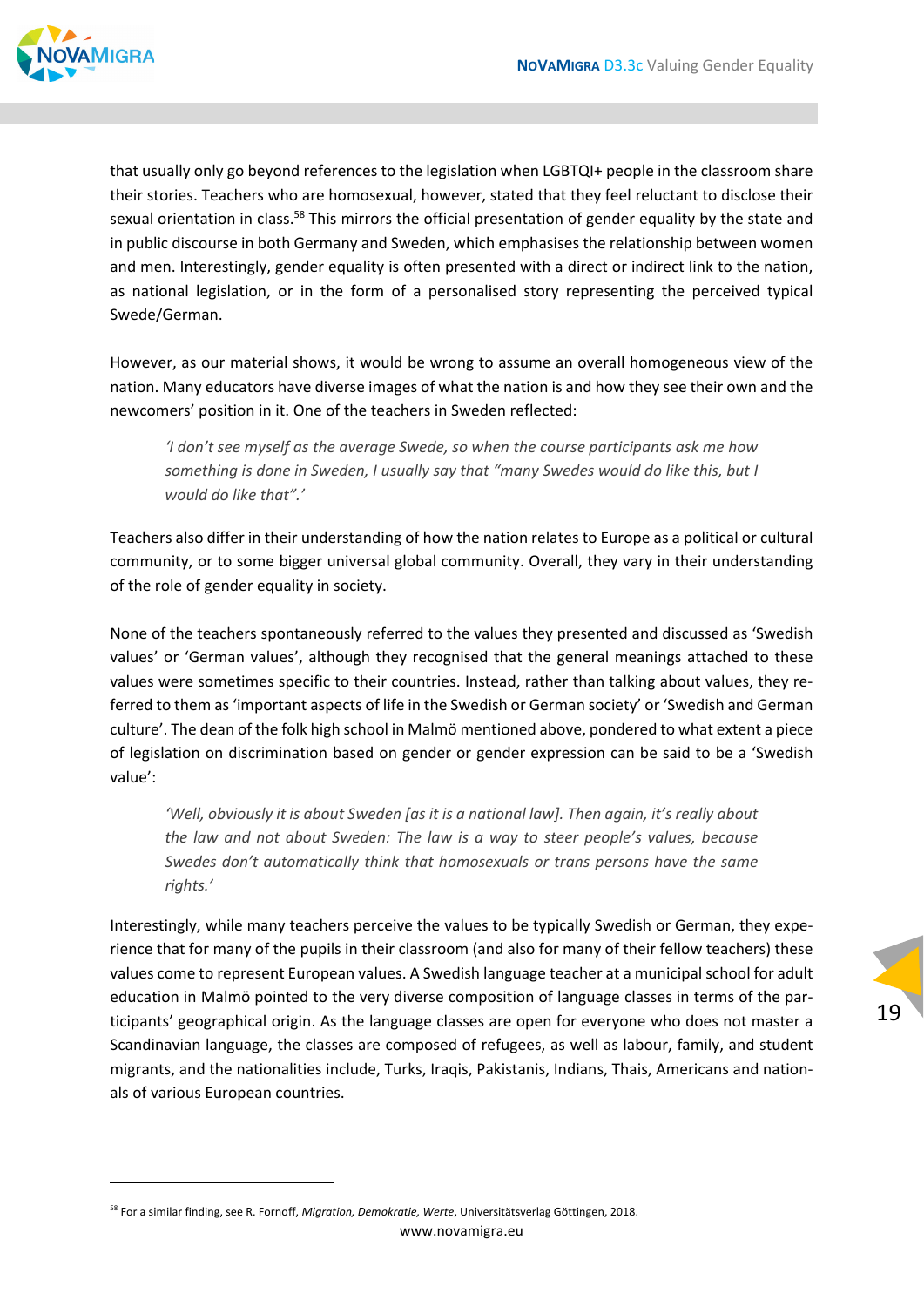

This teacher thus points at the way in which values — such as gender equality — may appear as Swe‐ dish, German or European, depending on the situation and depending on the composition of the group she teaches.

*'Sometimes you can feel that the non‐European pupils expect that those coming from Europe have exactly the same values. […] the teachers as well — they have the same assumption that those from non‐European countries (have different values), but the pupils too: "ah, you're from France, so it is the same" while "I am from Pakistan, so it is totally different." Those thoughts exist. The further away, the more difference.'*

### **Framing Gender Equality as Universal**

While Europe – or the EU – is thus seldom evoked as a point of reference, some teachers present gender equality as a universal or a global issue. According to them, framing gender equal‐ ity as universal rather than national offers, at least in theory, a more inclusive understanding of the value.

*'Gender equality is a very difficult topic to convey because I feel so stupid talking about it, in the books it is so obvious what they want to say: "We in the West are so gender equal".' – Ger‐ man integration course teacher*

The teacher and coordinator of the self‐organised integration association in North Rhine‐Westphalia says that she feels uncomfortable presenting gender equality solely as a German trait. This way of presenting carries an underlying assumption of a superiority of the West that does not

correspond with how she sees the world. Further, it makes it difficult to convey the content in a way that does not stigmatise the course participants.

Another teacher at a folk high school in Malmö explained that framing gender equality as a national value and struggle can invoke an image of 'us' and 'them' that separates rather than unites people. The school she worked at received money from the government in 2016 to offer a language and civic education course for newly arrived refugees, and together with a colleague she was tasked to design and later teach such a course. From her experience, values — such as gender equality — that are touched upon in the course should be presented as universal values rather than Swedish. If participants feel excluded from this 'imagined community' (Sweden), it allows them to think that it is not applicable to them. The teacher explained:

*'I have many friends from Syria, and they often say "yes, you, you Swedes do like this, but we would never be able to do so, even when living in Sweden"…and because I am a teacher, I am Swedish, I am seen as belonging to a different [social] rule, so it doesn't make a difference if I say "we are gender equal, we are this and that", because it doesn't exist [for them] … it becomes like a "yes, but we are not".'*

Framing gender equality as a universal value (independent of a national context) instead makes the idea of it accessible to the course participants in a different, more inclusive way. Furthermore, it does justice to the struggle for gender equality that many women and men all over the world partake in, as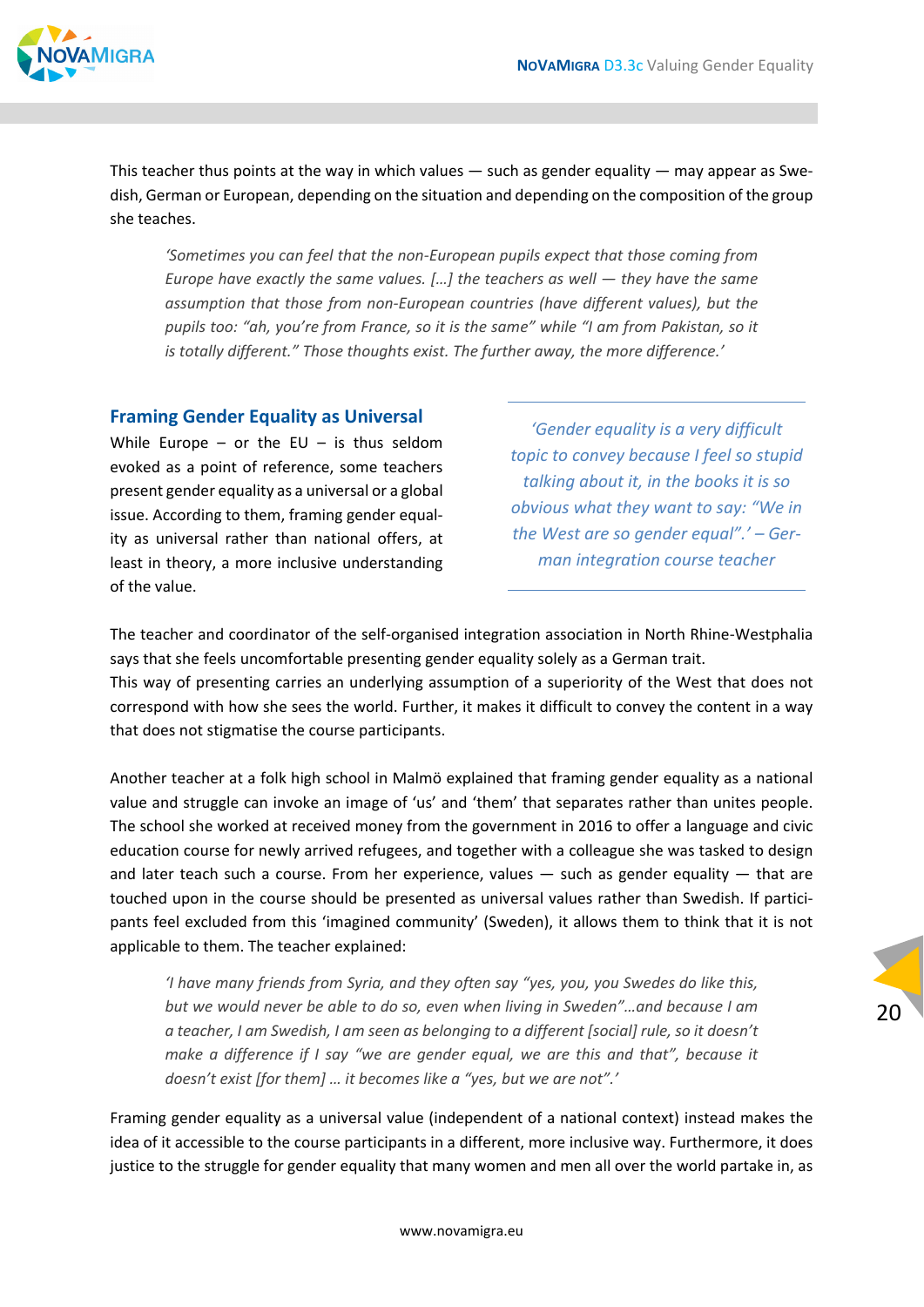

the same interviewee above reasons. She recalled a previous colleague of hers, who wasfrom Lebanon and who, when they discussed the rights of homosexuals, burst out:

*'"But this is nothing specific for Sweden, this is not why we should be for the right to marry, this should be in the whole world, not only in Sweden," so this was food for thought for my colleague and me. You often end up saying to the course participants that "in this country these rules apply," and by framing it as something national I am afraid it also gets reproduced as such [which is contrary to what we want to achieve].'*

Notwithstanding, this teacher realized that the national framing often occurs as the 'easier way' and that a discussion on the universality of gender equality and various other values would require a course budget that is not realistic for an introductory course.

### **Value Transformations through Time, Trust, and Encounters**

Despite the strong focus on legal norms discussed above, familiarity with the law does not automatically lead to the value transformation that is often the stated intention of politicians and the public when it comes to integration courses. This was reiterated by all of the teachers, deans, and other stakeholders who informed this report.

A teacher and coordinator of integration courses at a self‐organised integration association in North Rhine‐Westphalia, Germany, who has a background in adult education and came to Germany as a ref‐ ugee herself, expressed the conviction of many:

*'[…] value transfer in a course doesn't work, you have to experience it. We therefore organise a lot of excursions and of course we transmit values or how we deal with each other every day in the German course. So, every day, every hour, every minute.'*

Other integration workers point at encounters that create trust between newcomers and the receiving society as a precondition for value adaptation.<sup>59</sup> Such encounters and trust-building are enabled and shaped over time. One interviewee, who had been a language teacher at a municipal school for adult education in Malmö for several years, reflected on her long‐term involvement in teacher training and the implementation and evaluation of her school's equality policy. She reported:

*'You have to consider that things take time. If you let these things come in naturally and you have time to process, then you can change your way of thinking. […] When you just get rules of how to behave or not, you will not change your way of thinking. In‐ stead, transformation comes through the encounters with others, in discussion. So [as a teacher] you have to balance a bit. With reprimands you don't change somebody's prejudices.'*

Time also matters in a different way, in that taking into account an historical perspective is important. In many of the newer methods of value education, gender equality as a value is not presented just as an abstract concept without embeddedness in a particular society's history, but as the result of historical events, political conflicts, and social struggles. A scholar employed by a Swedish university has

<sup>&</sup>lt;sup>59</sup> The NOVAMIGRA Policy Research Alert No. 3 of 2019 already points out the need to establish spaces for encounters for the purpose of forging trust between migrant and resident individuals in society, https://doi.org/10.17185/duepublico/70361.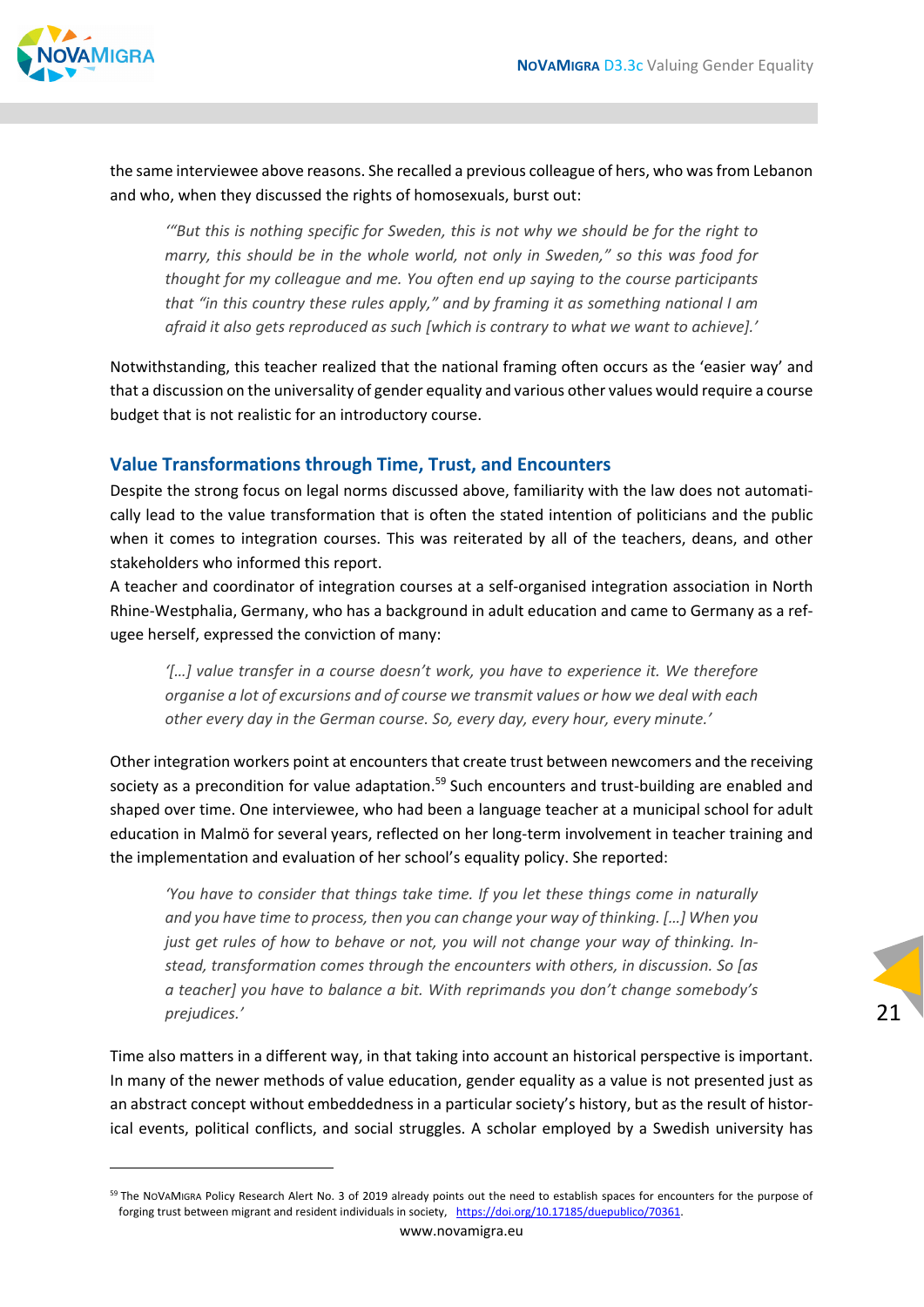

been centrally involved in the government's strategy on civic education and developed a module on gender equality. The scholar maintains that civic education needs to be based on the fundamental laws and Sweden's commitment in international and European conventions and treaties, and how gender equality as a value has emerged over time and through political struggle. He contended that 'presenting such things in a historical context is in stark contrast to how this has been presented in other textbooks before.'

Incorporating a historical perspective in integration courses not only helps the course participants to understand the background of the values taught, but it also enables reflection among the educators — that value transmission and value change have an important temporal dimension — and enables educators to reflect upon the expectations they bring into the courses. In the words of a Swedish lan‐ guage teacher:

*'we demand of them that they should live like us, while they are [like we were in the 1960's]. And so immediately also (snaps her fingers) they should be like us.'*

Embracing gender equality as a value through experience, en‐ counters, and time does not happen in a vacuum. It requires that the surrounding society treats it as something more than a legal norm, that gender equality is adhered to, lived, dis‐ cussed, and treated as a social norm because one sees the moral implication of doing so. It is then considerably more likely that migrant individuals will adhere to gender equality,

**Information is key to empowerment**

not only because of legal norms but also because they experience it as a value important in social life in Sweden. The teachers generally agreed that teaching values as part of an introduction course cannot do more than 'plant a seed' — true value transformation is an inner journey that goes beyond just acting in accordance with the law. However, integration courses are a first step to ensure familiarity with the law and societal expectations regarding gender equality.

#### **Communication Tools: Mutual Respect through Conversation and Reflection**

The material thus univocally showsthat teachers consider the provision of comprehensive information regarding the rights affiliated with gender equality (as a legal norm) to be one way of empowering newcomers. This last sub-section on promoting gender equality turns to the experiences and reflections regarding the methods of doing so. In order to generate a change of heart through new insights, i.e. an actual value transformation, teachers and participants engage in a number of cognitive and communicative methods, which are presented below.

Generally, the teachers and course leaders pointed at the importance of communication and a space for reflection as tools for prompting the embrace of new values among newcomers. Communication serves as crucial in doing away with mutual prejudices and, as a result of this, removing perceived boundaries between the course participants and the teachers. Communication, thus, is the corner‐ stone upon which trust is built. A Swedish language teacher in a small municipality about two hours by train from Malmö shared some of what she had learned to be crucial in this sense. She had been a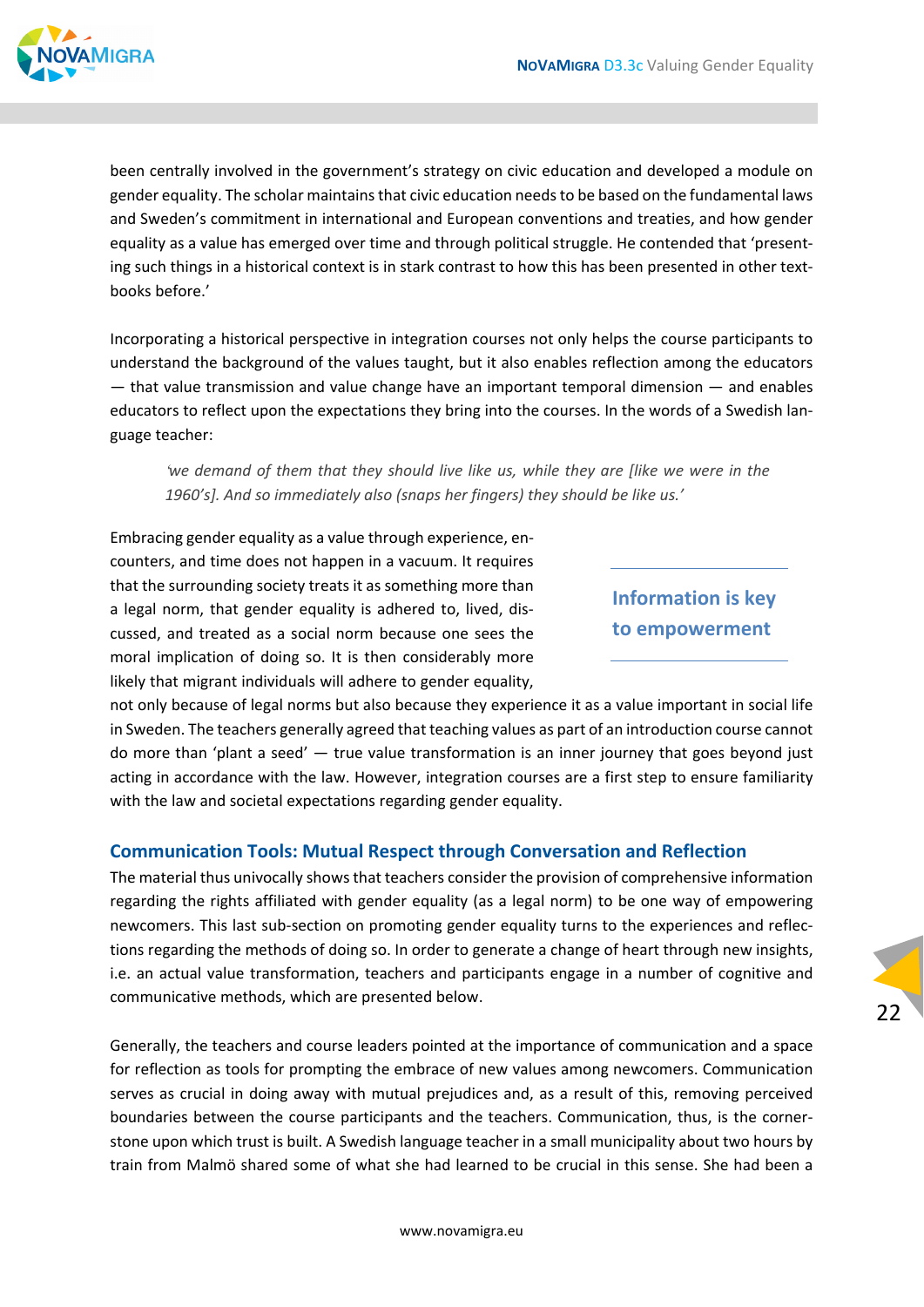

teacher for much of her professional career, only starting to teach Swedish to immigrants three years ago. In her experience,

*'Communication is so important and so difficult, even between Swedes. So, I think irre‐ spective of whether we talk about rules, values, politics, emotions: ask if you are not sure! Make sure we don't just misunderstand each other.' (SFI teacher in a small mu‐ nicipality in Southern Sweden)*

Moreover, the course providers generally agree on the importance of daring to address conflicts and problems – as long as it is done in a respectful way. For instance, Swedish parenting courses offered by study associations and other actors emphasise the space for reflection and conversations at eyelevel between course providers and participants as key to their pedagogical methods. $60$  The practice of reflection is used as a cognitive means of becoming more aware of one's own values and behaviour, from which then crucial, transformative insights can emerge. This pedagogical tool is seen by some teachers as important in order to avoid the impression that gender equality is a national (Swedish, German) or Western value, as this understanding would reinforce (social) boundaries between Euro‐ peans and refugees. Indeed, course leaders pointed to respect, democratic participation, and a feeling of safety and trust as core aspects of the 'good conversation' in which everybody is listened to and gets to speak. Furthermore, all teachers agreed that respect plays a key role in communication, as this is key to fostering trust in the classroom and beyond.

### **II. Practicing Gender Equality in Integration Work**

Gender equality cannot be achieved solely through a top-down approach; values are negotiated and internalized through experiences, and actual integration work happens on the ground and in day-today encounters. This second section is concerned with how gender equality as a social norm and a value is practiced in integration work 'on the ground'. Two central themes have come out as particularly relevant in the research material. One is the empowerment of women to reach gender equality and gender equity. As a second theme, the targeting of *all* genders in measures towards gender equality is discussed. This theme includes reflections on how negotiation of masculinity and inclusion of men in measures towards gender equality are becoming salient in integration work, and how LGBTQI+ related issues are managed in integration work.

#### **Empowering Women to Reach Structural Gender Equality**

One central way in which gender equality is promoted in practice through integration work is through efforts to empower refugee and other foreign-born women. This report provides insight into a range of empowerment efforts in integration work from the four countries, showing both how the work is done and how integration workers reflect on it. Attention is paid to activities of both public authorities and civil society organisations. A number of different types of initiatives have been detected.

 $60$  The courses provided by the municipalities tend to convey more information, and are less conversation-based.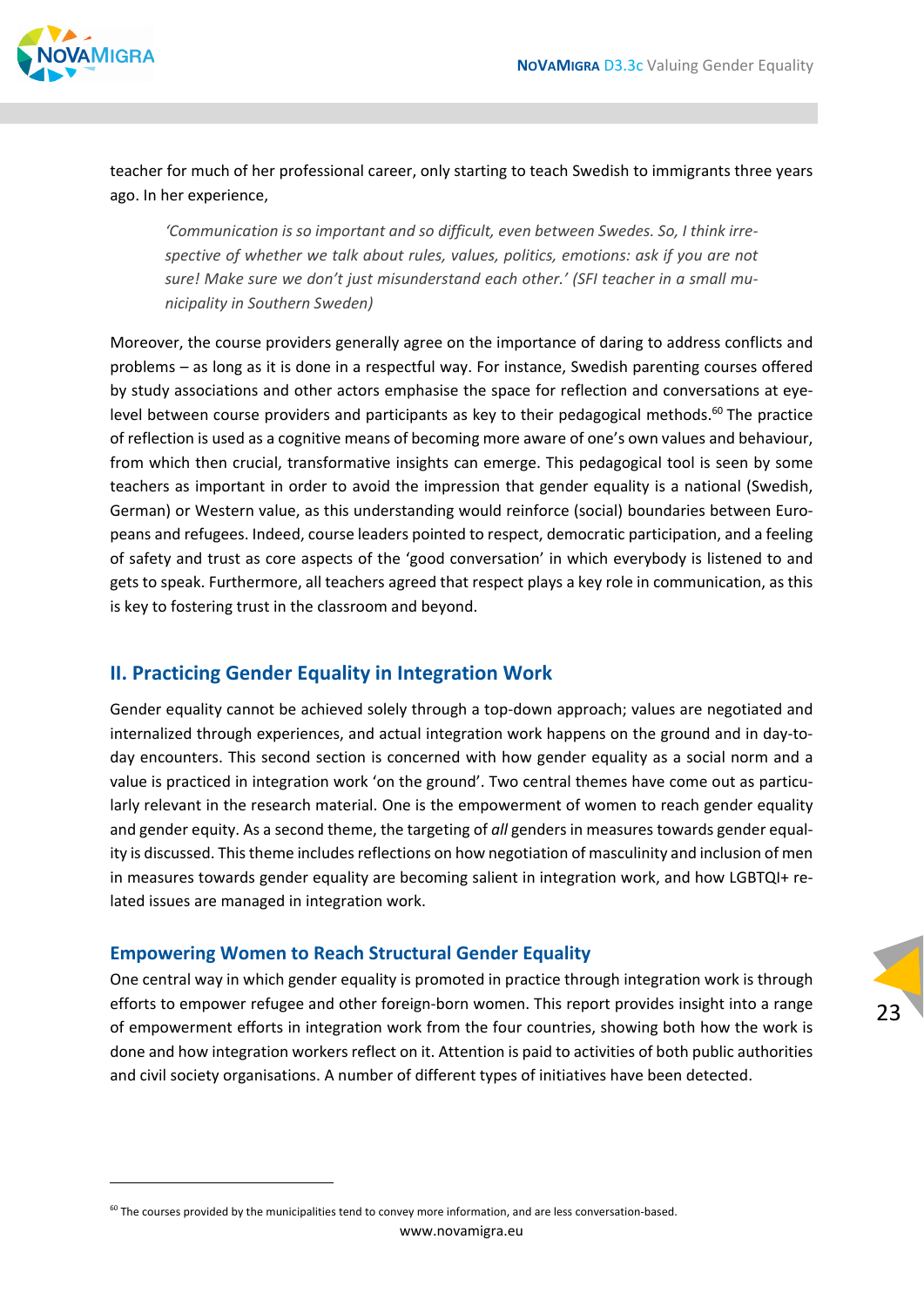

#### **Information about rights, services, and society**

A fundamental aspect of empowerment in integration work lies in making sure refugee and migrant women are informed of their rights and get the information necessary to steer their own lives and well-being. In Germany and Sweden, this work is done by public authorities – particularly through civic education and language courses – and civil society organisations, while in Poland and Hungary it is mainly civil society organisations who carry out such efforts.

Often, as many of the language and civic orientation teachers recognized, the gender roles the course participants live in their families may constitute a real contrast to what the law stipulates in Germany and Sweden, and many of these rights are far from being practiced. In Germany, we met with a cultural mediator of a language and civic orientation course to individuals in the asylum process. Arriving in Germany as a refugee from Syria himself just a few years ago, the young man stressed the significance of making sure (asylum seeking) women understand that they 'are allowed to decide for themselves in accordance with the law', and to 'know their rights', irrespective of what their family members and relatives might say. An important aspect of promoting gender equality was that women are provided information about these rights.

Several actors in the Polish civil society organise around women's and LGBTQ rights and their intersec‐ tion with migrant and refugee rights. One example is *Karat*, a regional coalition of associations that have been carrying out activities on gender equality on the local, regional, European, and global levels since 1997. *Karat* influences the shape of the feminist movement in Poland and actively supports women experiencing discrimination, in particular multiple discriminations. During the last two years *Karat* participated in the project 'Women's Empowerment Integration and Participation,' co‐funded by the Asylum, Migration and Integration Fund of the European Union aiming to provide migrant and refugee women in four EU countries (Spain, Italy, Poland and the UK) with enhanced opportunities for integration. Another problem women and refugee women in particular face in Poland is domestic vio‐ lence. One of the NGO's activists supporting women stated:<sup>61</sup>

*'Mothers, especially those who raise boys as a single‐parent, in addition to struggling with past violence, sometimes experience it from teenage sons. Patriarchy is so deeply rooted that it makes them despotic heads of the family. This is an important, multidi‐ mensional problem that we must work on.'*

Despite – or rather because of – the lack of government support, migrant and refugee women in Poland are starting to organise themselves and are becoming quite visible in the public sphere. *Kobiety Wędrowne* (Travelling Women) is a foundation established in 2018 to support refugee and migrant women. The Club of Ukrainian Women, an informal group, was established in 2014 as part of the Ukrainian House in Warsaw. Some of the organisations that support migrant and refugee women and men in Poland like the *Polish Migration Forum,* the *Legal Intervention Association*, the *Migrant Info Point*, *Nomada*, and the *Homo Faber Association* also offer programmes and activities promoting gen‐ der equality. This is also done mainly through informing about rights and opportunities.

<sup>61</sup> M. K. Nowak, 'To system obliczony na wykończenie przeciwnika. Życie uchodźczyń w Polsce,' *Oko Press*, 9 November 2019, https://oko.press/to-system-obliczony-na-wykonczenie-przeciwnika-zycie-uchodzczyn-w-polsce/, (accessed 5 August 2020).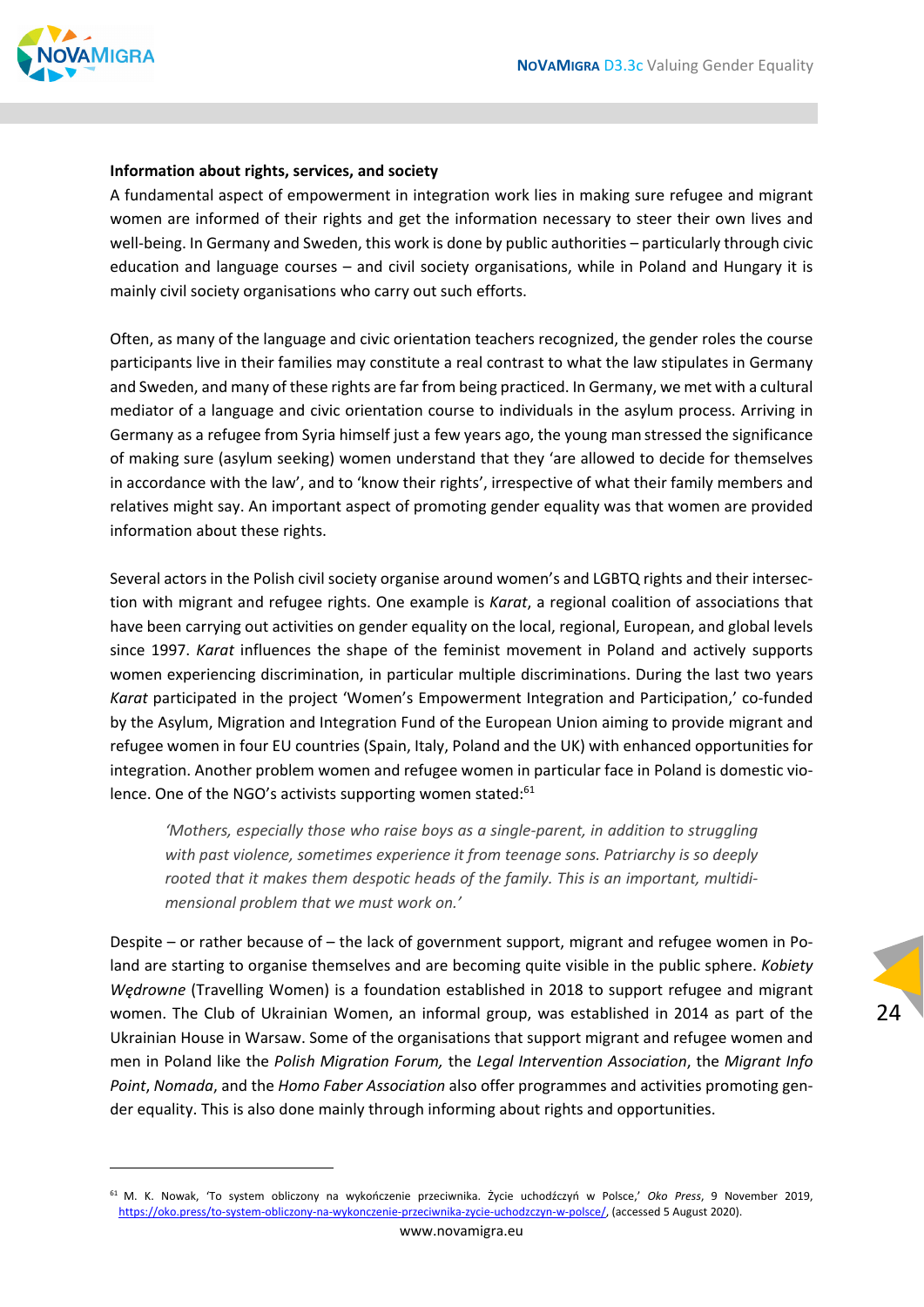

On a more practical level, there are many Polish activist groups and more formal civil society organi‐ sations motivated by their aim for a gender equal society that provide services which support and empower women with a foreign background. These activities include not only refugees, but any women who face discrimination due to their religion, nationality, ethnicity, or sexuality. Such initiatives include providing information and healthcare services to expectant mothers and infants, including specific support for migrant women, asis provided by the Polish Migration Forum. Moreover, the *Ocalenie Foundation* tailors courses and therapeutic workshops for women on safety and parenthood.

#### **Assistance in accessing the labour market**

Apart from empowerment through information on the society and knowledge of one's rights, an im‐ portant element of integration support is assistance in accessing the local labour market. This largely intersects with efforts of women's empowerment, since in all four countries under study, refugee and other migrant women have been shown to face more difficultiesin successfully entering the workforce than the men. In Germany and Sweden such support is, to a large extent, incorporated into the state integration programmes, and a discourse on underrepresentation of foreign‐born women in the labour market permeates many of the official discourses in these countries. As can be seen below, nonethe‐ less, civil society in these countries also engages with this issue.

#### **Box 1: Region Skåne's project 'Come in! A mentorship programme for foreign‐born women'**

The mentoring programme<sup>62</sup> for foreign-born women with a university degree is a European Social Fund‐financed project run by the Region Skåne office for regional development between 2019 until 2022. Its aim is to facilitate labour market access for these women through the men‐ tor as a 'door opener'. The mentor is somebody with a large professional network that can act as a 'door opener' for the participants. The project also sees a positive reward for the role of the mentor: 'It is fundamental for the role as the mentor to have a significant network, engagement for society as well as the willingness to get involved in someone's integration journey in our country, which is also developing for the mentor', the project coordinator explains. In the first round of the project (in 2020), the project managed to gather mentors from the public and the private sector. The 18 participants of Middle Eastern and Central American nationalities had their educational backgrounds in chemistry, IT, economics, literature or law with bachelor, mas‐ ter and doctoral degrees. The mentorship‐programme started in February 2020 and some of the participants have already received an internship as a result of the relationship with the mentor.

Local and regional authorities in Sweden have in recent years organised several projects targeting for‐ eign-born women. Often the projects have been financed through the European Social Fund. Sometimes the projects are aimed at women with a specific skill level, such as illiterate, low-skilled, or highskilled women. Commonly, the (female) participants receive coaching, go on study visits, and are per‐ sonally mentored by a professional from the private or public sector in order to expand their social

www.novamigra.eu

<sup>62</sup> https://www.esf.se/Resultat/Projektbanken‐2014‐2020/Alla‐Projekt/Kom‐in/.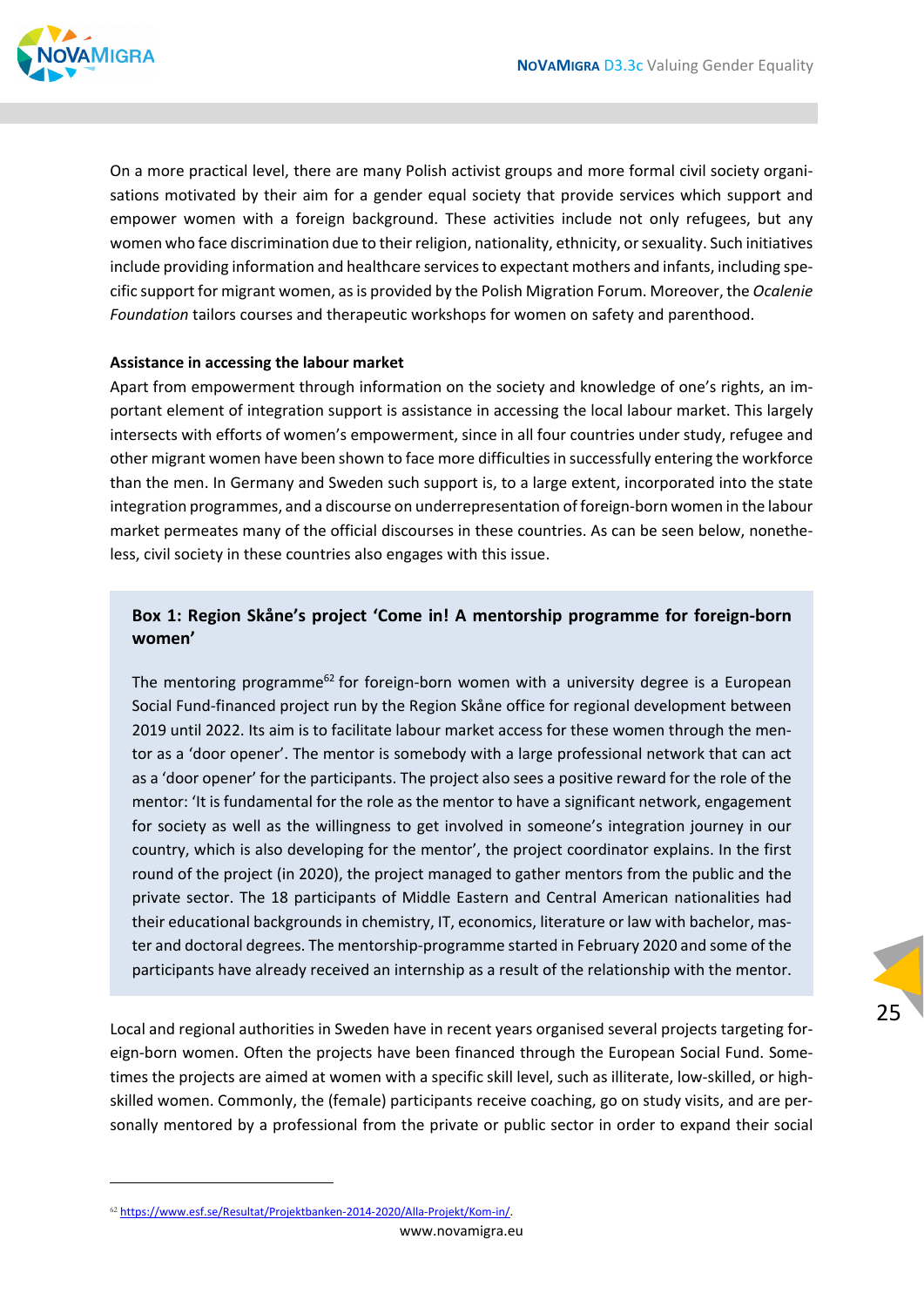

and professional network. In Germany such projects are also common. One example of such projects from Sweden is described in box 1 on the left.

Furthermore, courses directed at the immigrant population focus on empowerment. Instead of provid‐ ing a one‐size‐fits‐all approach, empowerment here is understood as providing the tools to become an independent part of society and to enact one's own dreams and unlock one's individual potential*.* A study association in Malmö offers a course that aims to improve the participants' language skills and civic knowledge, directed at individuals that have limited opportunities to enter the labour market; both those newly arrived and individuals that have been in Sweden longer. Many of them are women with a low educational level. As the course developer reasoned, the participants often lack the selfesteem they need in order to make actual use of the knowledge attained in this course, for example information about how to find employment:

*'(Therefore) we have started to work with self‐esteem. We have material on empow‐ erment, the women talk about their dreams and they draw and write, and we discuss what goals they have. So, we work with this – self‐esteem, self‐confidence – and we work with Swedish (language) and civic information at the same time. They are happy when they learn new words, new sentences … even if it's often simple things, it strengthens their self‐confidence.'*

Moreover, the Church of Sweden has in the last couple of years employed several individuals who arrived as refugees as 'bridge builders' – linguistic and cultural interpreters who work part time in different congregations in order to facilitate integration work with newly arrived refugees. The Church stresses that the aim with these positions was predominantly to focus on recruiting women. The initiator and organiser of this programme was originally himself hired to do this type of work in the Church on account of his Middle Eastern background, academic knowledge of the region, and knowledge of several relevant languages. He explained why he decided to focus on women when he himself got the opportunity to organise a *bridge builders* group and hire people to take part in it:

*'We have almost six or seven bridge builders at the moment. Because… I personally think that I only focus on women getting out [of the home], they shouldn't sit at home and watch the children all the time. And I thought, "what should we do now?" And if the women go out [to work], it will be better for the men too. That's why I hired women as bridge builders.'*

Similarly, NGOs in Poland often function as a first step into the labour market for migrant women. In Warsaw, a pilot programme assisting immigrant communities offered consultations and individual em‐ ployment training to migrant women to increase their chances of employment – especially for Chechen women with a low level of education and Muslim women who face discrimination in the labour market. However, there are not many places that offer such possibilities for employment and the PiS govern‐ ment's restrictions on EU and state financing for NGOs supporting migrants further decreased chances of such pro‐employment programmes.

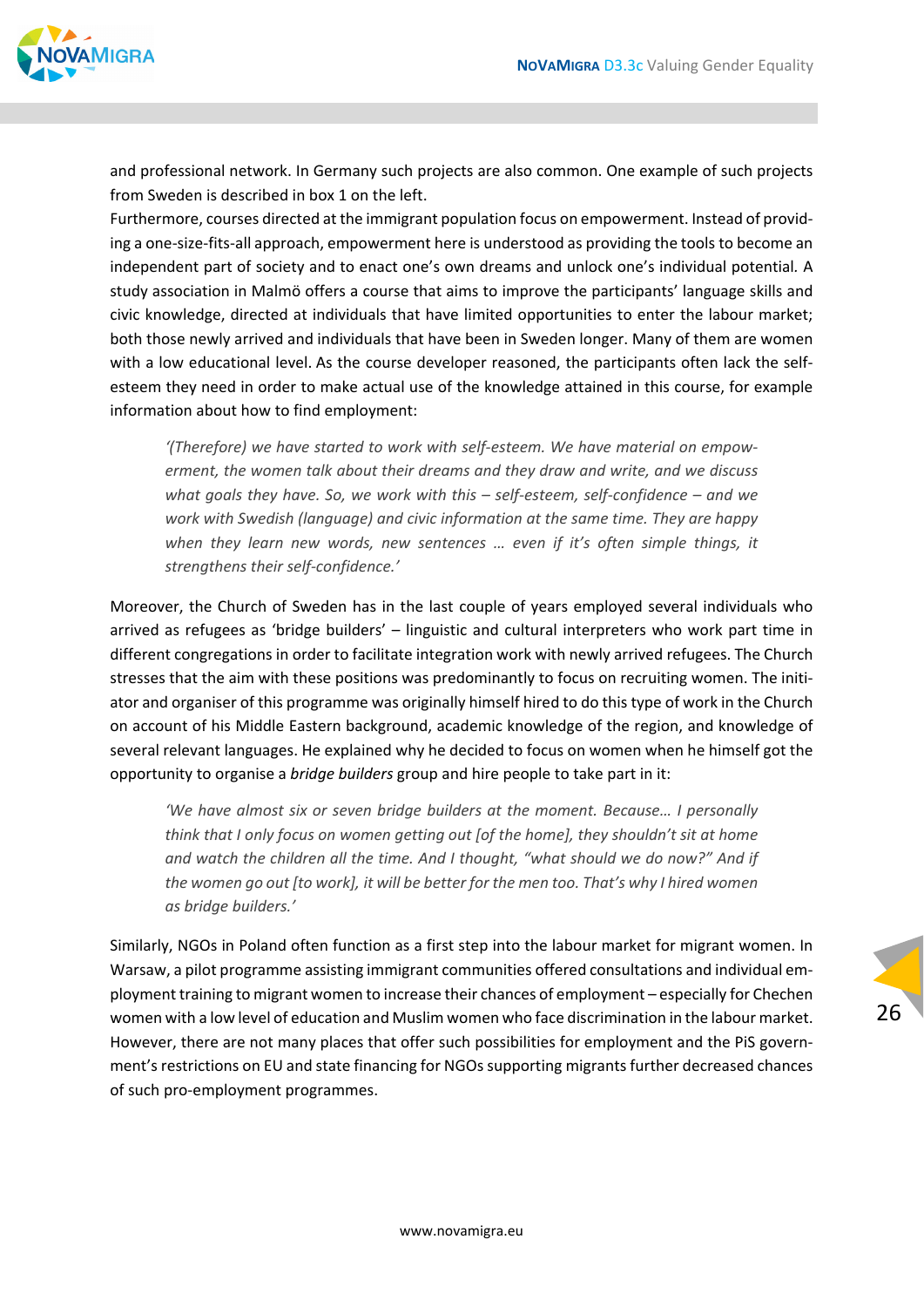

#### **Access to integration courses**

*Administrative Adjustments*: One of the central measures taken by public authorities has been the continuous adjustment of state integration programmes aimed at newcomers with regards to access and target group.

In 2010, Sweden introduced a change that effectively tied the integration allowance to the individual instead of to the household. This economic incentive aimed at increasing the women's labour market entry by reducing the family's impact over their lives,<sup>63</sup> while refraining from stigmatising specific (immigrant) groups. Furthermore, in 2012, Sweden decided to opt for an 'extended target group' (*utvidgat målgrupp*) for its integration courses, which came to include *all* third‐country nationals with a resi‐ dence permit instead of only those who had protection status. Above all, this came to include many of the women that arrive in Sweden as a family migrant (either through family reunification or family formation). The idea behind this expansion, as one person in operational capacity revealed, has been to be able to 'inform women directly instead of through their husbands'. This aim was based on the fundamental assumption that access to information allows a person to develop skills and acquire a more empowered position in society.

In some places in Germany, integration courses specifically targeted at women are offered. These courses have the same curriculum as the regular integration courses but provide more room for dis‐ cussion of topics of particular interest for the participants. One teacher explained thatshe understands the rationale behind these courses as a way for the government to ensure support to women, irrespective of their family context, because she argues that:

*'women coming from some countries may not know as much about the authorities and municipal offices and which work opportunities there are for them. That's why we have these courses to focus on this specifically.'*

This teacher, who works with integration courses and the coordination of these courses at a language education centre in North Rhine‐Westphalia, is a trained translator and underwent advanced training because she wanted a 'new challenge' and thought integration courses could be an interesting oppor‐ tunity for her. The courses aim to provide a space in which women can learn and discuss freely amongst one another. Amongst several interviewees this is interpreted to be a way of supporting women who are not comfortable speaking openly around men. Moreover, these courses provide space for more 'women‐related' content, regarding topics mentioned in the former section, such as women's educa‐ tion or labour market integration, children's education, and women's rights. While women‐only courses are made available in Germany, in Sweden many interviewees expressed a strict principle of maintaining co‐gendered education as a basis for democracy.

*Creating welcoming spaces*: The material gathered throughout the fieldwork imparts an understanding that empowerment measures are often also about fostering environments in which women feel comfortable engaging in discussions and state their opinions as a means of developing their (citizenship) skills. As implied above, in order to create such an environment, course organisers engage in different

<sup>63</sup> B. Suter and M. Qvist, *Study on the National Frame for the Integration of Newcomers – Sweden*. PROSINT Country Report. International Centre for Migration Policy Development (ICMPD), 2011.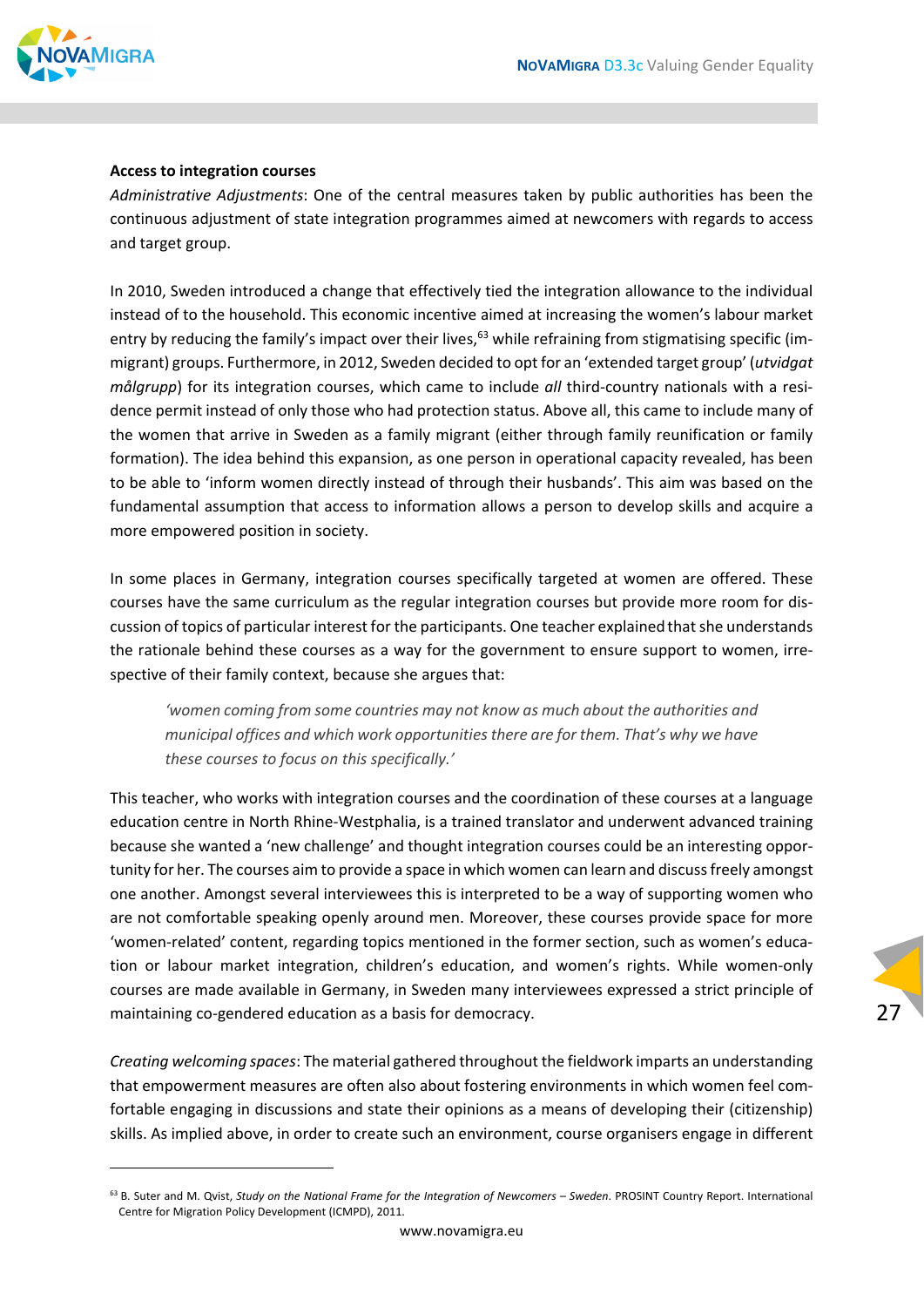

practices of creating spaces separated according to gender. In many teachers' and coordinators' expe‐ rience, a woman will often refrain from participating in general discussions if her husband is present and would rather let him speak. One integration worker in Dresden, Germany, who has a background in German studies and worked previously as German teacher and now teaches the general integration course at private training academy, reported that:

*'When I have married couples on the course, I always see that the woman is looking at her husband. They don't really dare to speak up. Especially the women that are less educated. They always sit next to their husband. I always try to separate them, for example in group work.'* 

In both Germany and Sweden, informal strategies are sometimes taken in order to produce spaces in which newly arrived women can fully engage in their education. One such practice is to separate married couples so that husbands and wives attend different classes. This becomes a way to 'allow the women to speak', as one Swedish interviewee expressed it. At a national stakeholder meeting in Stockholm in autumn 2019 this was repeatedly discussed.

Civil society organisations also work to facilitate separate spaces in which women can interact and discuss without the presence of men. In the Swedish context, such initiatives are often overtly gender separatist (in contrast to those organised by state actors). Several congregations in the Church of Sweden, the country's largest civil society organisations, coordinate interethnic 'women's groups', which are spaces in which refugee women can meet with female Church volunteers. These spaces are some‐ times organised together with other organisations, such as *Save the Children*, or with the municipali‐ ties. Church volunteers explained that the aim of these spaces is to provide a context in which women can relax, discuss among themselves, and meet across sociocultural and linguistic boundaries. These groups have also organised events specifically aimed at women, such as potluck dinners and celebra‐ tions of the International Women's Day on 8th March. Also, the *Association of Unaccompanied Minors* in Malmö, Sweden, conduct gender‐separated activities aimed at providing 'an environment in which girls would more easily dare to raise their voices', as a long-term representative of the association stated.<sup>64</sup>

Such activities are also part of refu‐ gee women's empowerment work in Poland. In Warsaw, one informal group of women, *Smaczne mamy*, organises cooking workshops in co‐ operation with the NGO *Kuchnia Konfliktu*. These informal initiatives provide refugee women with the possibility to socialize, but also to

*'Not everyone speaks Polish well, […] some‐ times there are misunderstandings hindering the activity. All cultural and linguistic differ‐ ences as well as gender issues are inherent in the nature of this initiative. However, this can also be inspiring and — as evidenced by two years of activity — all these types of problems are resolved' –* Activist from Kuchnia Konfliktu

28

<sup>&</sup>lt;sup>64</sup> Male refugees are heavily overrepresented among the unaccompanied minors that arrived in Sweden and among those that frequent the meeting place arranged by the association.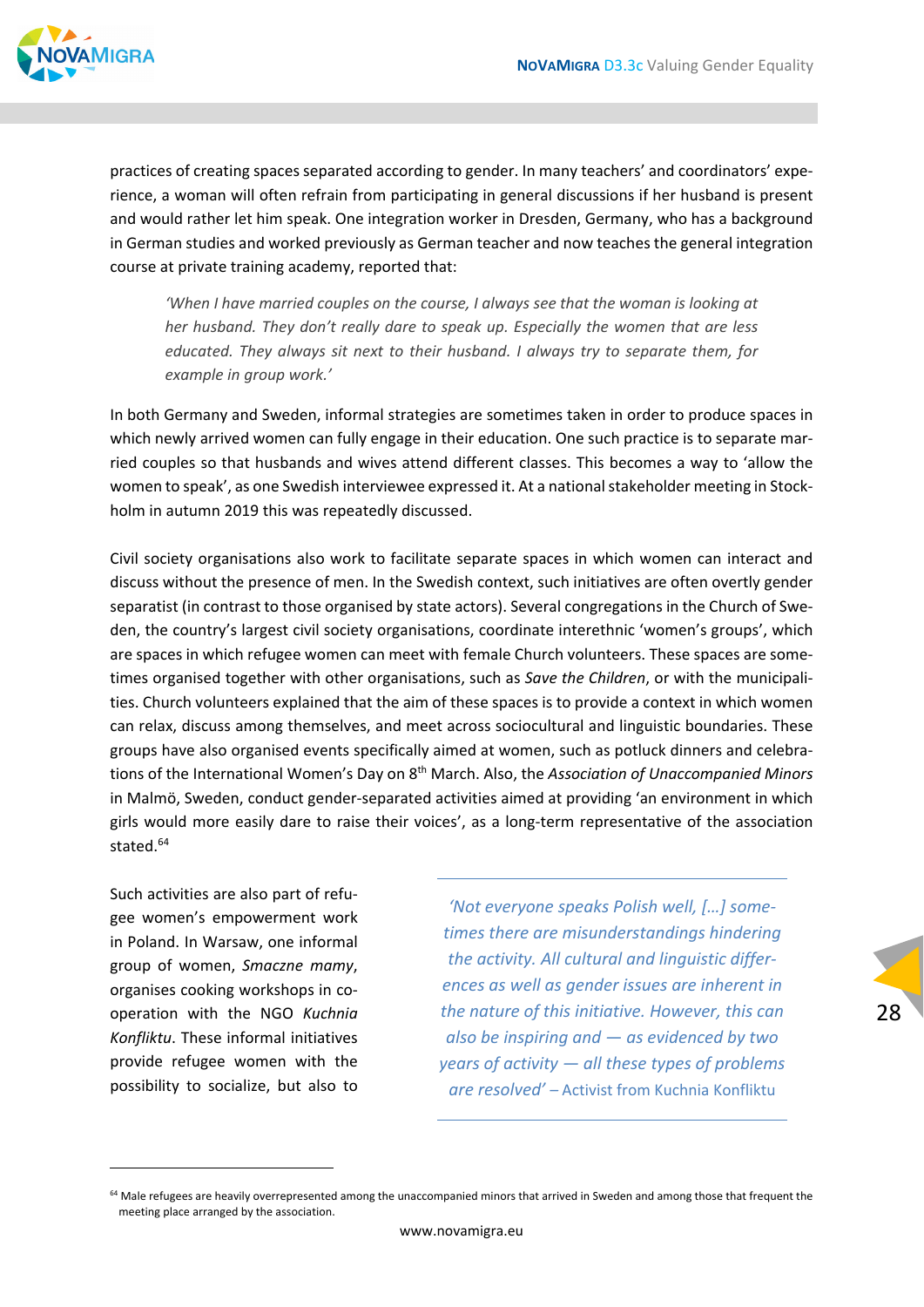

earn money. As noted by one activist, they not only learn to cooperate with Poles but also with other refugees and migrants representing different cultures.

*Remedying gendered obstacles to access integration provision*: In the material, various obstacles to people making use of integration provisions have been detected. From a gender perspective, the most commonly named obstacle by far, when it comes to attending and making use of other integration provisions, is to what extent childcare is made available to course attendees. While such services are important to families as a whole, in practice it is often women whose access to education is hindered when such services are not provided.

In Germany, several integration course coordinators reported positive results from implementing child care services as part of their programmes. Finding a day‐care place for a young child can be difficult in Germany due to long waiting listsin some regions. One interviewee, a teacher who is also the manager of a self‐organised integration organisation, active in local networks of integration workers in North Rhine‐Westphalia, explained that they are fortunate to be able to offer childcare during the courses:

*'The participants are very happy about the childcare opportunity. Some even come to our institution even though they live on the other side of town just because we are one of the few institutions that offer childcare'.*

In Sweden, children have the right to attend publicly funded preschools from the age of one year old, and, as such, the need for childcare is largely covered in this context, also for newly arrived families. In addition, language cafés targeting new mothers on parental leave are also a popular civil society group initiative. Municipal authorities also promote *open kindergarten* where parents on parental leave can spend time with others in similar situations and practice their Swedish. While such venues have existed for a long time, since 2018 the employer organisation of Swedish municipalities and re‐ gions (SKR) actively promotes them as a means to aid the integration process of foreign-born women.<sup>65</sup>

#### **Targeting all Genders in Measures towards Gender Equality**

The second central theme in the material points to the position genders other than women occupy and the role they play in measures on gender equality. More specifically, below we address, firstly, ways in which men and masculinities have appeared in the research material, and, secondly, efforts in integration work that target either LGBTQI+ people in particular or work towardsincreased acceptance and awareness of their situations.

Political and social efforts towards gender equality often stress the difficulties and barriers women face, and gender equality has thus, historically, been conceptualised as an issue that mostly concerns women. Hence, for decades, the empowerment of women has been the most common issue and the most central remedy for achieving gender equality. This has, however, generated a perception that achieving gender equality is only beneficial for women, and even detrimental to men's interests. However, creating awareness of gender specific challenges that men face to a higher degree than women

<sup>65</sup> Sveriges Kommuner och regioner, 'Om satsningen öppen förskola för språk och integration,' 2020, https://skr.se/skolakulturfritid/forskolagrundochgymnasieskola/forskolafritidshem/oppenforskolaforsprakochintegration/omsatsningen. 25946.html, (accessed 3 August 2020).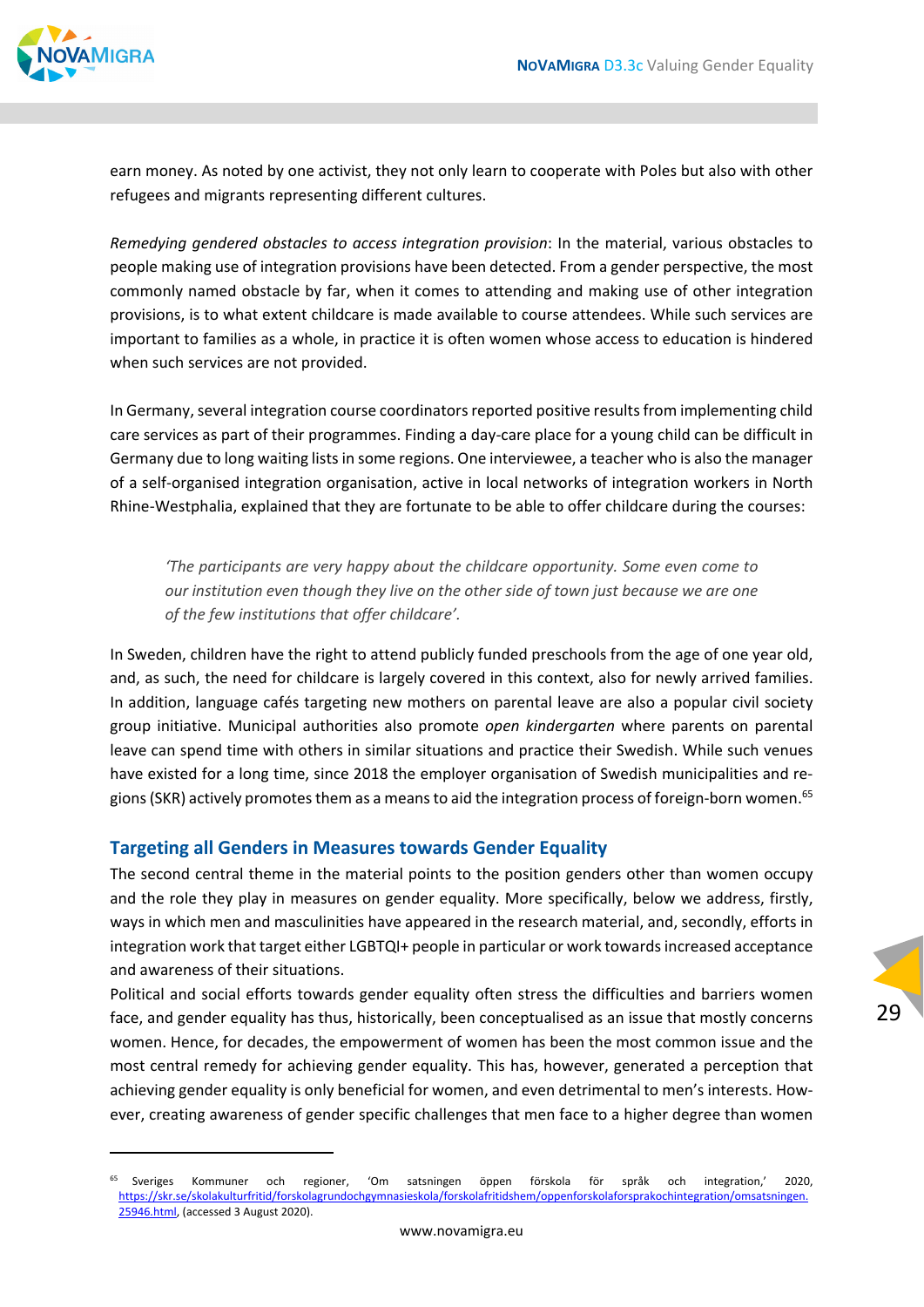

– such as lower life expectancy, worse psychological and mental health, higher frequency of suicide, lower education levels, and more rigid norms when it comes to gendered roles<sup>66</sup>– makes clear that working towards gender equality benefits men as much as women. Furthermore, the way that gender equality is not only a matter pertaining to men and women, but also includes other genders, must be considered when political efforts are made to promote gender equality. Gender inequality affects everyone in very different ways depending on each individual's situation and context. However, mental health issues and a high suicide rate are among the factors that are significantly more widespread among members of the LGBTQI+ community.<sup>67</sup>

#### **Redefining masculinity**

Research has shown countless times how a one‐sided image of male migrants, often fuelled with ste‐ reotypes, informs integration policies.<sup>68</sup> While female refugees, especially those perceived as Muslim, struggle with being imagined as a victim by the host society, men often struggle with being seen as patriarchal figures or even perpetrators or troublemakers, especially those perceived as Muslim. However, the need for research on gendered challenges that arise for male migrants and refugees is in‐ creasingly being pointed out by researchers. Achieving gender equality cannot be done without en‐ gaging men more in family life in general, and specifically in exercising a 'caring fatherhood' for their children. Such changes have the potential to reduce women's labour market discrimination, as well as the cost of health care for men.<sup>69</sup>

Just as women do, men have different roles as individuals – they are fathers, sons, brothers, spouses. Each role comes with their own ascribed norms and all of them intersect with racial, ethnic, religious, and class-based stereotypes. The roles can play out in different ways when it comes to migration.<sup>70</sup> Due to experiences and expectations of fulfilling a breadwinner role for one's family, more men than women experience a loss of social and economic status on account of migration, which can have profound implications for their wellbeing. In the interviews, one civic education teacher, who is the founder of an independent integration centre working actively with support beyond the integration courses, such as counselling, legal advice, mental health support, social gatherings and child care facil‐ ities in North Rhine‐Westphalia, Germany relayed her impression that:

*'The men experience so much nostalgia, and pain to return. They experience a lot of pressure to earn money with precarious jobs.'*

One Swedish language teacher also reflected on her experience of introducing Swedish history and current ideas of gender equality to her students. She realised that the idea and the opportunities to

<sup>66</sup> EIGE, *Gender Equality Index*. European Institute for Gender Equality, 2019, https://eige.europa.eu/about, (accessed 6 July 2020). <sup>67</sup> A study by the National Alliance on Mental Illness shows that LGBT individuals are at least twice as likely to experience a mental health

condition, NAMI, https://www.nami.org/Your-Journey/Identity-and-Cultural-Dimensions/LGBTQI, (accessed 3 August 2020).  $68$  Male immigrants are presented as a threat in the media on the grounds of stereotypical imaginations of masculinity, they can even be presented as violent or terrorists. See P. Scheibelhofer, 'Integrating the Patriarch? Constructs of Migrant Masculinity in Times of Managing Migration and Integration,' in F. Anthias and M. Pajnik (eds.), *Contesting Integration, Engendering Migration*. Migration, Diasporas and Citizenship Series, London, Palgrave Macmillan, 2014, pp. 185‐201.

 $69$  Currently, such fatherhoods and caring male roles are not available to all men. As it seems, the ability to combine men's 'traditional and newly emerged caring responsibilities' is often a privilege of the middle class. See A. Gregor, 'Who is for Sale? Challenging the commodifi‐ cation of gender equality in the European Union', in E. Kováts (ed.), *The Future of the European Union. Feminist Perspectives from East‐ Central Europe*, Budapest, Friedrich‐Ebert Stiftung, 2017.

<sup>70</sup> K. Wojnicka and P. Pustułka, 'Migrant men in the nexus of space and (dis)empowerment,' *NORMA*, vol. 12, no. 2, 2017, pp. 89‐95.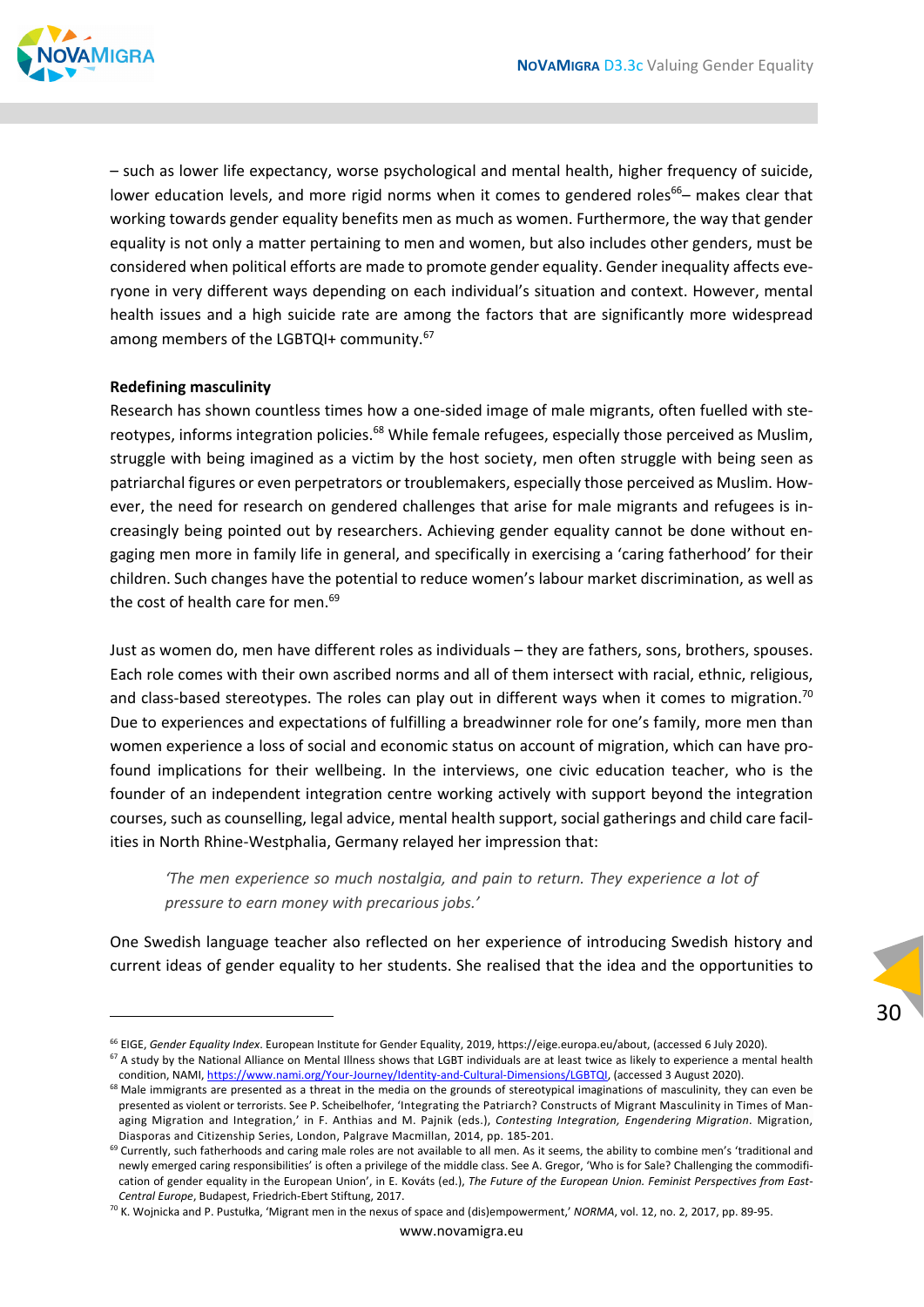

live a (more) gender equal life that Sweden arguably offers, can often lead to rupturing experiences regarding an individual's self‐understanding, gender roles and partnerships:

*'I often feel pity for the women; there are a lot of women that are very ambitious be‐ cause they notice "wow, what opportunities there are!", while the husband feels a bit threatened, I think, because he notices the changes at home but also in the wife, and what happens then with him? This is … not easy for them, neither for the woman nor for the man.'*

At the state level in Sweden and Germany, gender roles are discussed as a theme in integration courses. In both Germany and Sweden, integration activities – either in the language, the civic educa‐ tion or the parent support course – rely on research that makes a correlation between traditional gender roles (gender inequality) and violence against women.<sup>71</sup> Stakeholders in Sweden recognize a greater willingness from the government to fund such courses as a result of the refugee reception crisis in 2015 and the increased political and public discourse on gender equality as a result of this. As

*'I always talk about what tasks I do at home or the fact that I bake cookies for Christmas. That often surprises the participants and they find it disconcerting that a man does all these things. Then I say "this is our reality in Germany".' –* Male integration course teacher

one course leader in a small municipality in South‐ ern Sweden remarks: 'it is nice that the topic of gen‐ der equality has received more attention, but ide‐ ally we should work on gender equality with *all dads* and *all men.*'

In Poland, civil society members also engage with the topic of gender roles in their integration work. The Polish Migration Forum engages with migrant and refugee women and men on the topic of parenthood. They publish educational material, such as '*We are parents in Poland'* and '*I am a mother in Poland'* in a range of languages (Polish,

Russian, English, Vietnamese, and Arabic) to support migrant and refugee men and women with infor‐ mation concerning their reproductive rights and parenthood. These brochures include information about the Polish education and care system, child healthcare and the potential of multicultural families and how to support multilingualism in children. Although the material is not exclusively targeted at men, the fact that men are included in their audience and framed as parents alongside women, is in line with the findings from Germany and Sweden.

Integration work in a course context also provides a space for men to discuss with the teacher and amongst one another. One of the few male teachers, who transitioned from language teaching into integration work in 2015, set up a section at the adult education association to also provide integration courses, as well as specialised labour market integration courses in Bavaria, Germany. He reported that they engaged in many conversations about his personal role at home, doing house and care work, which is met with surprise.

<sup>71</sup> Swedish government's office, *En nationell strategi för ett stärkt föräldraskapsstöd*, Department of Social Affairs, Stockholm, 2018, https://www.regeringen.se/4a6017/globalassets/regeringen/dokument/socialdepartementet/barnets-rattigheter/en-nationell-strategifor-ett-starkt-foraldraskapsstod-webb.pdf, (accessed 1 June 2020).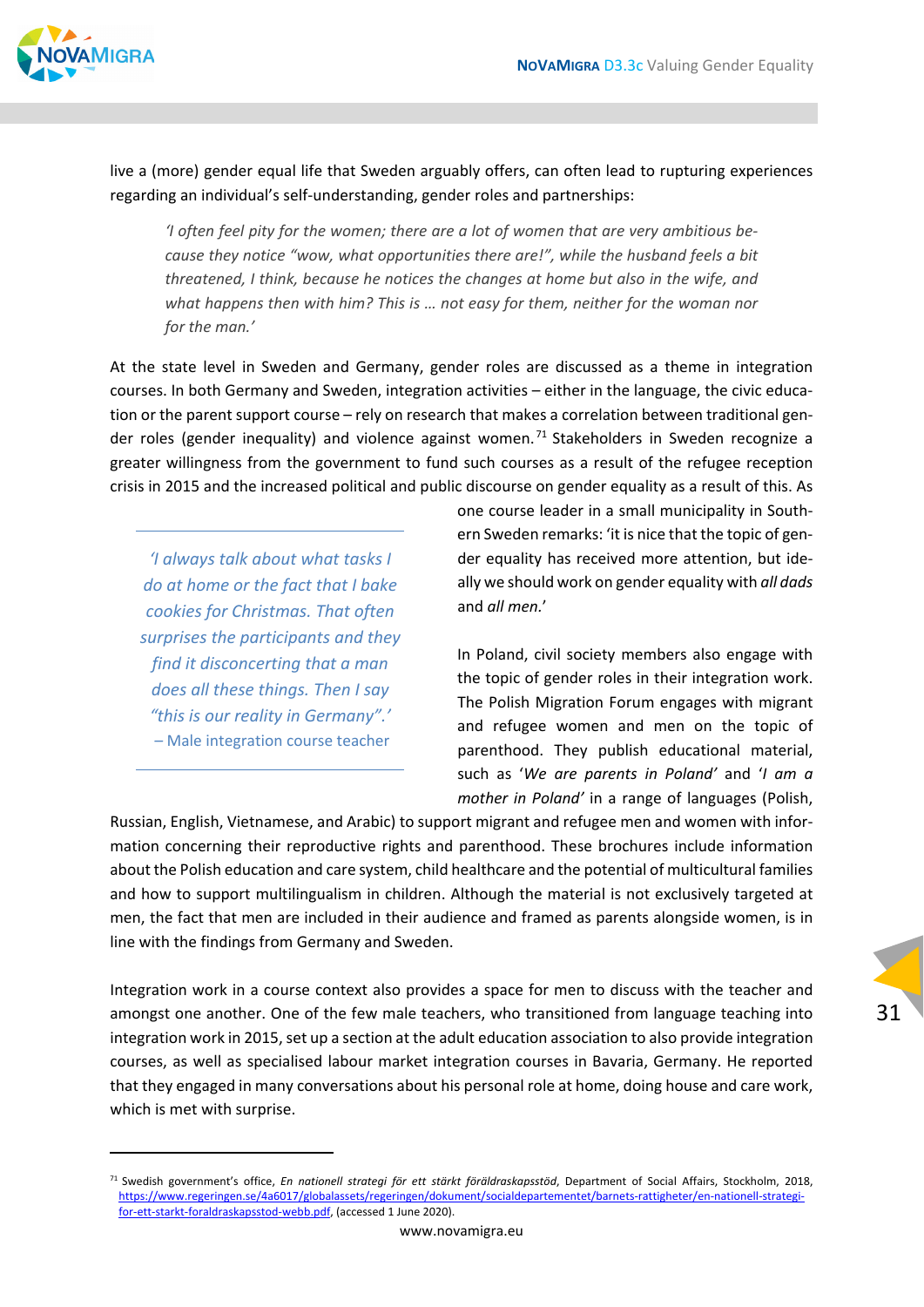

In Sweden, there is at least one course that has been developed specifically for immigrant fathers, see Box 2 below. The project takes its inspiration and collected experience from 'daddy groups' that have been organised by the civil society organisation *MÄN* for years, both in Sweden and abroad. <sup>72</sup> Their stated aim is to 'redefine masculinity' to stop violence perpetrated by men. In these groups, men who are fathers meet to discuss their role as a father and a spouse. Similar development can also be seen in other countries, such as Poland, where civil society organisations that engage with redefining masculinity norms along a more feminist orientation are starting to engage with integration work.<sup>73</sup>

#### **Box 2: Project – Daddy, Come Home**

The project 'Daddy, come home' (*Pappa kom hem*) has been arranging discussion rounds for newly arrived refugees since 2017. It is usually held in Swedish and accompanied by an inter‐ preter. In an interview the course developer states that 'all dads want to be "nice dads",' Swedenborn and immigrant fathers alike. The course takes up raising a child (including setting bounda‐ ries, violence, children's rights), household work, spousal relations, as well as honour‐related as‐ pects and domestic violence. Apart from these themes, each group is free to decide what to dis‐ cuss. 'So, the courses can have a different shape every time, depending on the group and the participants' interests, questions and problems,' the course developer explains. The aim of the course is to allow for increased awareness of the participants' gender roles and to change atti‐ tudes. The methodology is a reflective conversation technique that builds on mutual respect and avoids judgments or instructions.

*'There is a dire need for men to talk about emotions, so once we get the conversation started, the group usually opens up very quickly, even the ones who are a bit sceptical in the beginning'*

In the course leader's experience, the most difficult part is to make the men attend the courses, not the conversations in themselves. Many municipalities now organise this type of course within the framework of the obligatory introduction programme for newly arrived migrants (refugees and their family members).<sup>74</sup>

#### **Including a non‐binary understanding of gender**

As fieldwork revealed, implementing gender equality as a core value in European societies often goes beyond a binary understanding of gender and includes addressing ways in which gender in its different expressions, articulations, and lived experiences comes to matter for different people. While this re‐ port does not fully reflect all the ways in which the LGBTQI+ experiences are relevant in questions of gender equality, below are some examples of how these issues have surfaced throughout the research.

 $72$  Män: For equality, against violence, redefining masculinity, https://mfj.se/om-maen/man [website], (accessed 1 June 2020).

<sup>73</sup> K. Wojnicka, 'Men's Pro Gender Equality Initiatives in Europe', *Časopis za kritiko znanosti*, vol. 267, 2017.

<sup>(</sup>n.d.), https://webbutik.abf.se/product/samhalle\_och\_politik/foraldrautbildning/0/pappa\_kom\_hem, (accessed 1 August 2020).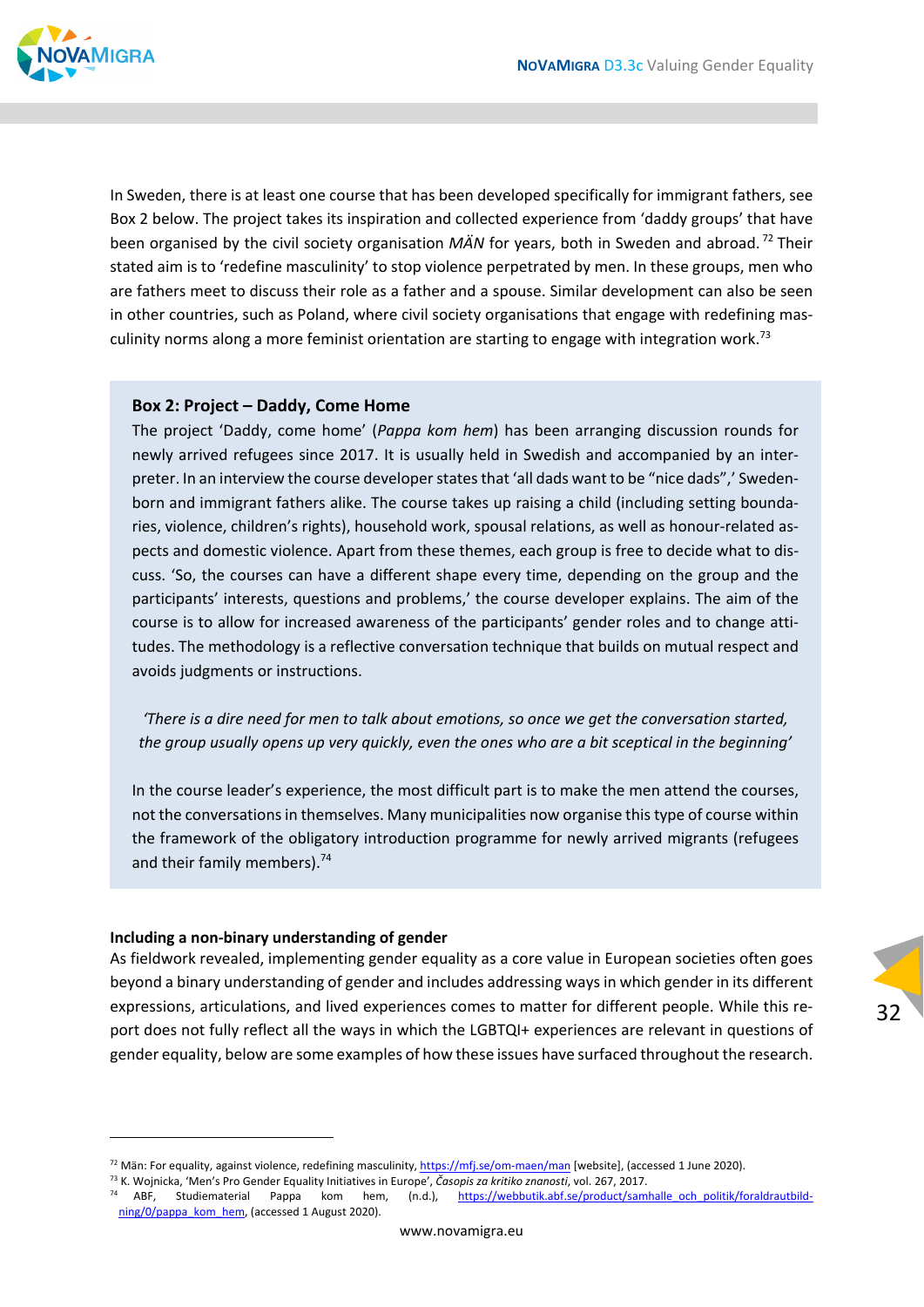

*'It is just like in any other society, in all groups, all people — no matter how you want to make those divisions — there are those that are more open to […] believing that everyone is worth the same, no mat‐ ter if it's an LGBTQI+ person, if it's a Mus‐ lim, or if it is a woman or a man. Of course, we have met resistance. It would be stupid to say we haven't. So, it is about how we as an organisation need to find a way to talk about these different [issues], for instance LGBTQI+ or gender equality, or honour‐related violence, and so on. We need to find a way to talk about it […] in a way thatsuitsthe specific [target group].'* – Activist in Budapest

First and foremost, LGBTQI+ issues have come up as topics that integration workers reflect on in the activities they undertake. Many integra‐ tion workers experience the topic of LGBTQI+ rights as challenging. Consider, for example, the experience of a Muslim study organisation in Sweden. The organisation runs on public funds and isrequired by The Swedish National Council of Adult Education to engage with democracy‐ related questions, which is generally seen to in‐ clude LGBTQI+ issues. There is, therefore, an ex‐ pectation from society at large to engage in these questions and to be explicit about their commitment for LGBTQI+ rights as part of their commitment to democratic principles. The di‐ rector of the organisation itself, however, recognizes that working towards a broader under‐ standing and acceptance of these principles in certain parts of the Muslim local community must be done in a long‐term perspective and cannot be rushed.

The situation looks different in Poland, where, following the coming to power of the PiS government, an anti-gender campaign has gained momentum, and has been exacerbated in parallel with anti-immigration policies in the years following the refugee reception crisis. Right-wing activists and conservative politicians use it to stimulate support for measures that curb reproductive rights, undermine initiatives addressing violence against women, hinder sexual and reproductive health education, and smear women's rights and LGBTQI+ rights activists. In public speeches and in the media, government leaders, politicians, and 'anti‐gender' activists propagated extremist misinformation vilifying women's rights groups and associating them with a deterioration of 'morality.' This shows how the fight for women's rights and the rights of others experiencing discrimination and violence on account of their gendered practices are connected.

In Hungary, the research material shows that antagonism towards what is considered 'gender ideol‐ ogy' is widespread and shapes the access both citizens and refugees/migrants have to their rights. One activist who worked for two important LGBTQI+ organisations within the Hungarian LGBTQI+ community, the Háttér Society<sup>75</sup> and the LGBT Alliance, maintained that:

*'that's how political homophobia comes in, that people just cannot believe that with such homophobic political leadership in the country the laws are actually still in place.*

www.novamigra.eu

<sup>75</sup> Háttér Society, [website], https://en.hatter.hu/, (accessed 7 July 2020).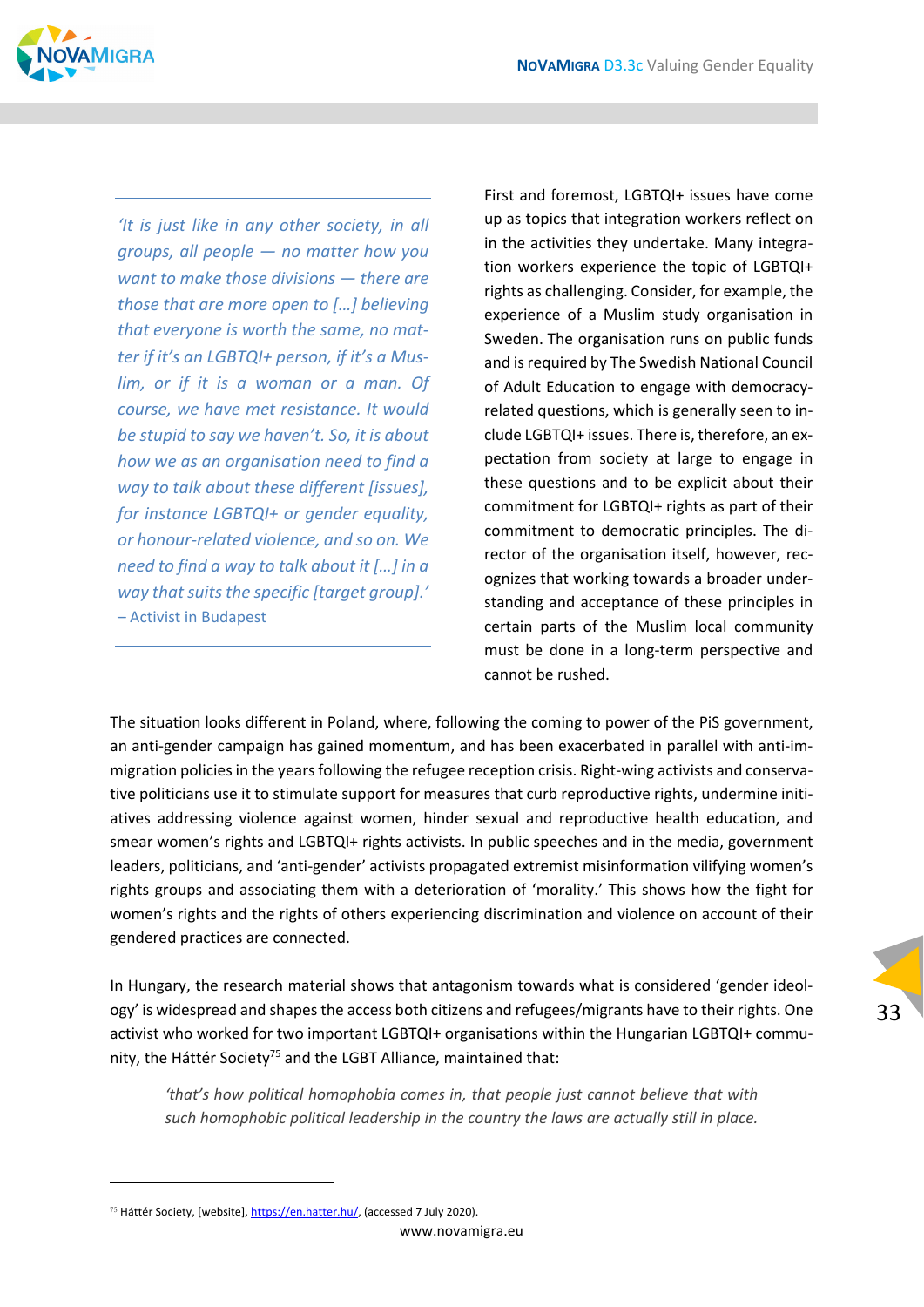

*[...] Because there is such pervasive homophobia and transphobia coming most im‐ portantly from the pro‐government politicians and newspapers. And it isreally now like every week something happens. Maybe there is a TV discussion about curing the ho‐ mosexuals or most recently the speaker of the parliament, he basically equated homo‐ sexuality with paedophilia. So now like every day you open a newspaper and you read some of this nonsense. Of course, that influences how people perceive the situation, perceive their rights. And many people are fed up and they are like "ok, I am going". And that's an issue… for out‐migration.'*

The material presented thus indicates that LGBTQI+ issues are treated in very different ways across the studied countries – often in accordance with the government and general public's most prevalent stance when it comes to questions of gender and gender equality.

### **III. Actors: Identities and Positions in Integration Work**

In this third section of our analysis we take a closer look at the actors with whom this research has been carried out. Before getting 'on the ground', a look at the institutional actors is warranted: while the government in Sweden and to a large extent also in Germany is a driving actor in working towards gender equality, gender equality in Poland and Hungary is currently more dependent on the activities of civil society organisations. Often, they receive funding from the EU or other international donors. Also, in Sweden and Germany the civil society organisations conduct essential work in achieving gen‐ der equality, especially for foreign-born women.<sup>76</sup> However, this work stands on shaky ground since the activities are dependent on project funding and on volunteer work. The current political developments in Poland and Hungary also make it increasingly difficult to carry out civil society work related to gender and immigration.

Turning to the integration workers on the ground, our material shows that their identities and posi‐ tions impact on how gender equality is being practiced as a norm and value in European integration work.

#### **Gender in Integration Work**

Much research has underlined that women are more likely to act altruistically than men, when it comes to investing both time and money in others.<sup>77</sup> Women are more likely to work in sectors that involve engaging with other people, while they also generally take on more unpaid work than their male counterparts.<sup>78</sup> While research of the nexus between gender and unpaid work has often focused on carerelated labour — such as general housework, child rearing, tending to ill and elderly family members, and administering the family home (the so-called 'third shift'<sup>79</sup>) — less research has been carried out

<sup>76</sup> E. Righard, H. Emilsson, and T. Gudrun Jensen, *Gender Dynamics in Integrating Refugees and Other Migrants in Sweden*, GLIMER, WP6 report, Sweden, 2020.

<sup>77</sup> M. Dittrich and B. Mey, 'Gender differences in volunteer activities: Evidence from German survey data', *Economics Bulletin*, AccessEcon, vol. 35, no. 1, 2015, pp. 349‐360; N. S. Themudo, 'Gender and the Nonprofit Sector', *Nonprofit and Voluntary Sector Quarterly*, vol. 38, no. 4, 2009, pp. 663‐683.

<sup>78</sup> See for example, the German Gender Equality report: Federal Ministry for Family Affairs, Senior Citizens, Women and Youth, 'Zweiter Gleichstellungsbericht der Bundesregierung. Eine Zusammenfassung', *BMFSFJ*, Germany, 2019, https://www.bmfsfj.de/bmfsfj/ser‐ vice/publikationen/zweiter‐gleichstellungsbericht‐der‐bundesregierung/122402, (accessed 5 June 2020).

<sup>79</sup> N. Gerstel, 'The third shift: Gender and care work outside the home', *Qualitative sociology*, vol. 23, no. 4, 2000.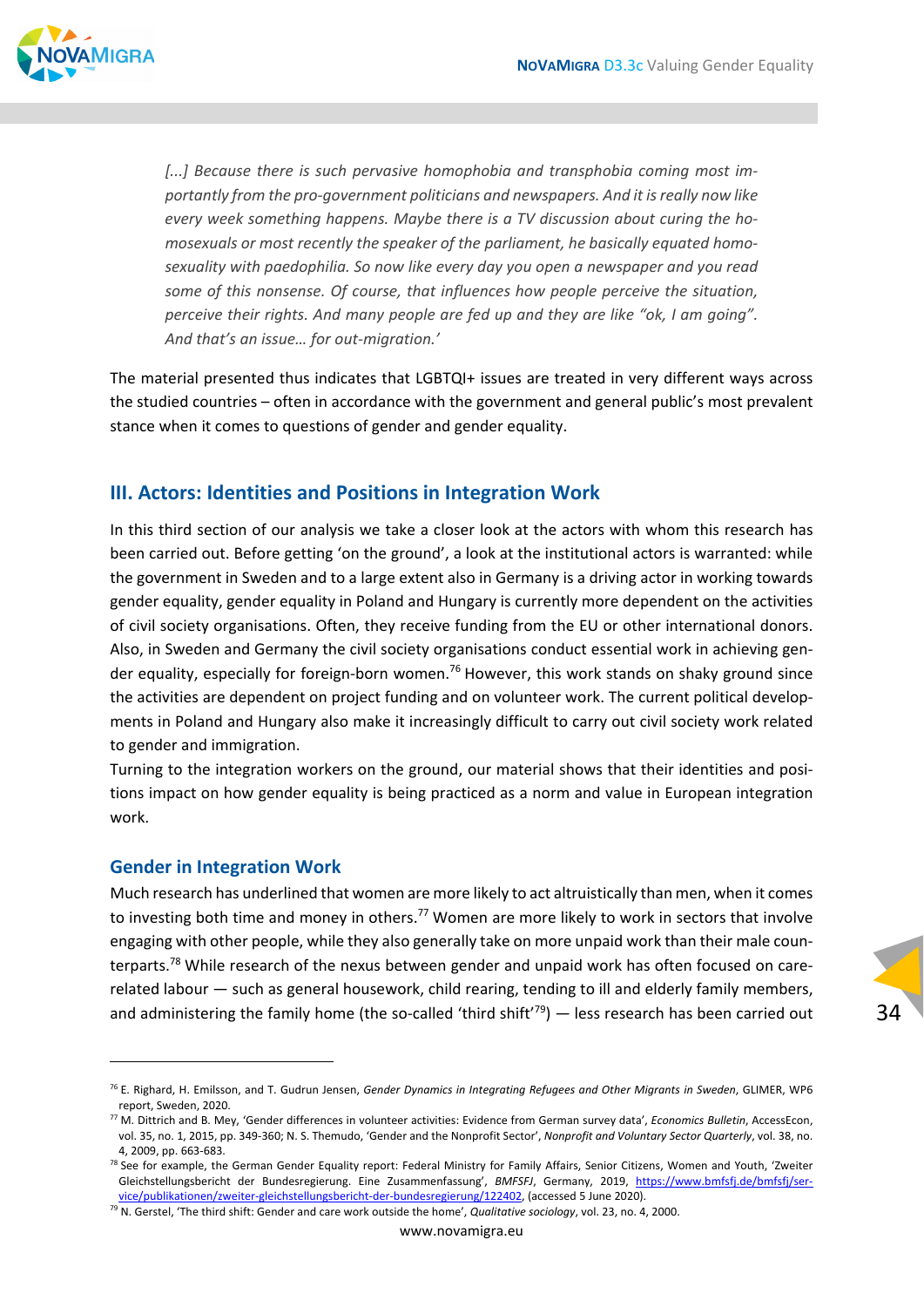

on how volunteer work in civil society is also gendered. This work is often done as an extension of the paid work already carried out in the third sector. This is, for instance, observable in our research material on church volunteers accompanying church employees in their diaconal work in Sweden, who often spend their time supporting initiatives that the Church deacons are in charge of. In the case of integration work, volunteer work can often also be understood as a supplement to those efforts put in through the public sector. In Sweden and in Germany, while language training is provided by the state, opportunities for conversational practice are often offered through civil society based over‐ whelmingly on volunteer work.

Asthisreport hasshown, integration work isto a large extent done within either the public or the third sector. In both sectors women are generally overrepresented. Sweden, for example, has a highly gender‐segregated labour market, with the majority of all employees in the public sector being women. This is one of the factors contributing to the significant income disparity between men and women, despite the country's mainstreamed gender equality politics. The picture is similar in the other three countries under study.

Volunteer work — an important component of the third and non‐profit sector — is also a greatly fem‐ inized form of labour. However, women do not generally carry out all types of volunteer work, nor do they fill all types of role. Rather, one study found that women tend to undertake volunteer work that helps 'the poor and the elderly'.<sup>80</sup> Importantly, gender roles are also likely to be mimicked when it comes to both volunteering and paid work:<sup>81</sup> Moreover, previous studies show that feminized labour market sectors, such as (health) care work, are becoming increasingly racialized in the current increas‐ ingly precarious economy.82

During the summer of 2015 in Hungary, both women and men volunteered providing support to refu‐ gees, but it wasthe women who were in charge of volunteer operations. They organised food, financial resources, took care of logistical issues, while the men tended to perform tasks to support the women's work. One volunteer in Debrecen relayed how women's ability to lead this work was intrinsically linked to their experiences from traditionally ascribed gender roles:

*'women who are mothers and grandmothers and know how to run households were much better equipped [than the men] to think through the food items and other neces‐ sities that were required.'*

#### The same woman jokingly continued by explaining that:

*'this was probably the first time that my husband did not question my authority and my orders. He and all the other men carried and transported what needed moving to a warehouse, they even swept the floors and cleaned the makeshift kitchens we erected to prepare hundreds of sandwiches.'*

<sup>80</sup> M. Dittrich and B. Mey. 'Gender differences in volunteer activities', p. 2.

<sup>81</sup> E. Wemlinger and M.R. Berlan, 'Does Gender Equality Influence Volunteerism? A Cross-National Analysis of Women's Volunteering Habits and Gender Equality', *Voluntas*, vol. 27, 2016.

<sup>82</sup> I. J. Ramsøy, Expectations and experiences of exchange. Migrancy in the Global Market of Care between Spain and Bolivia, Ph.D. diss., Malmö University, 2019.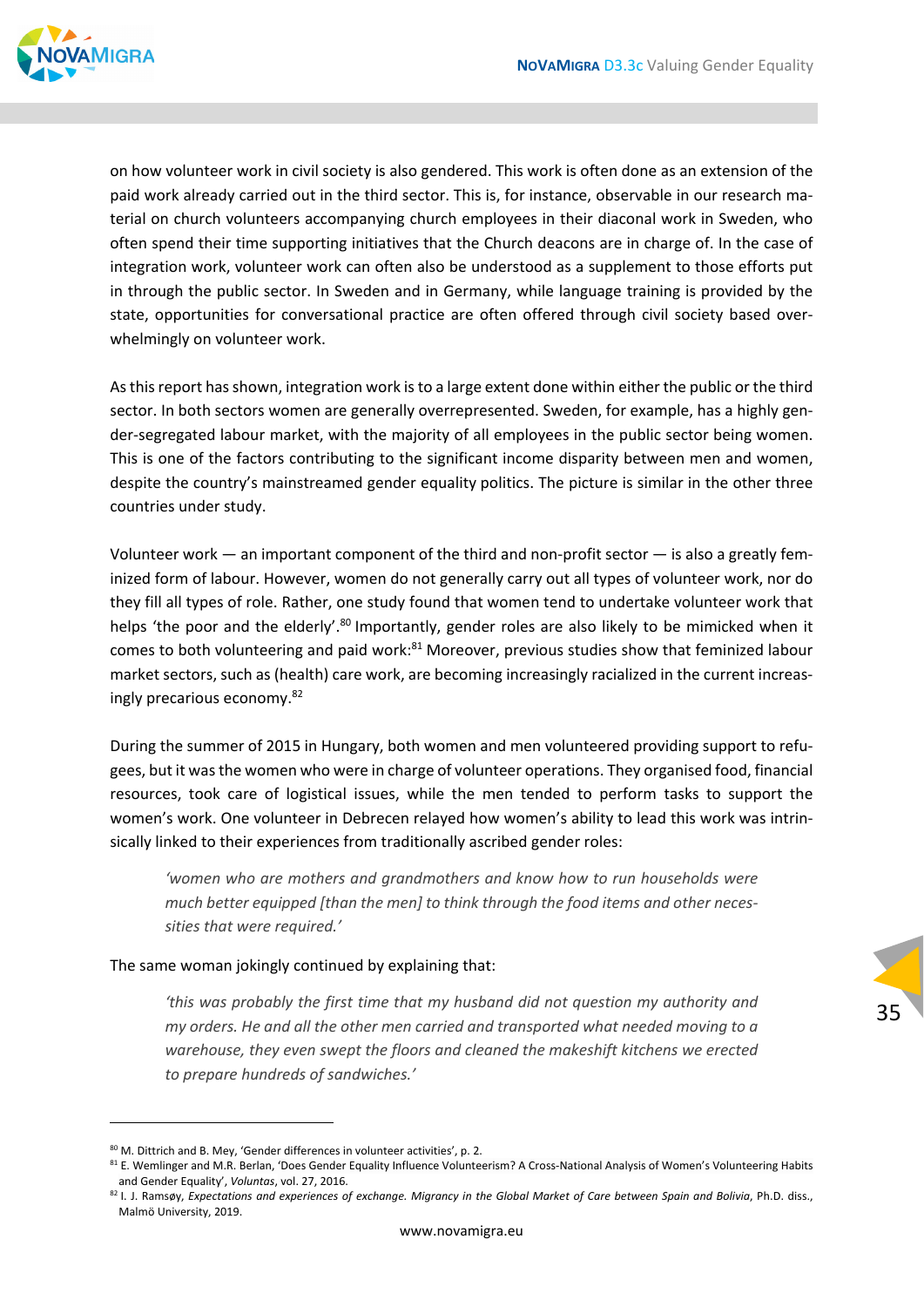

This way of structuring work — where men are included in a space dominated by women to take on subordinate positions and roles within the work structure — stands out in the Hungarian context. This volunteerism thus presents a (at least temporary) shift in the traditional gender roles when it comes to leadership, and presents an opportunity to empower Hungarian women vis‐à‐visthe men. However, this temporary shift of leadership took place utilizing the gender ascribed capacities. It thus provides an example of how intrinsically tied (gender) identity is to the roles women might play in integration work. This is in line with previous research which found that in many contexts traditional gender roles seem to mediate which organisations women or men choose to volunteer in.

In Sweden, gender roles are also a prevalent matter within civil society and volunteer work. One vicar in the Church of Sweden expressed how he could not explain why 'women hear God's calling more easily than men,' and confirmed that most integration activities in the Church, such as language cafés, clothing drives, and other initiatives, are run by women. When asked about this, volunteers in the same congregation confirmed that the vast majority of their fellow volunteers were women, also in other organisations they were involved in, such as the Red Cross and Save the Children. They reasoned that integration work demands the use of one's 'social abilities,' alluding to the same gendered roles as the volunteers in Hungary. These abilities to collaborate and communicate have been identified as key components of integration work.

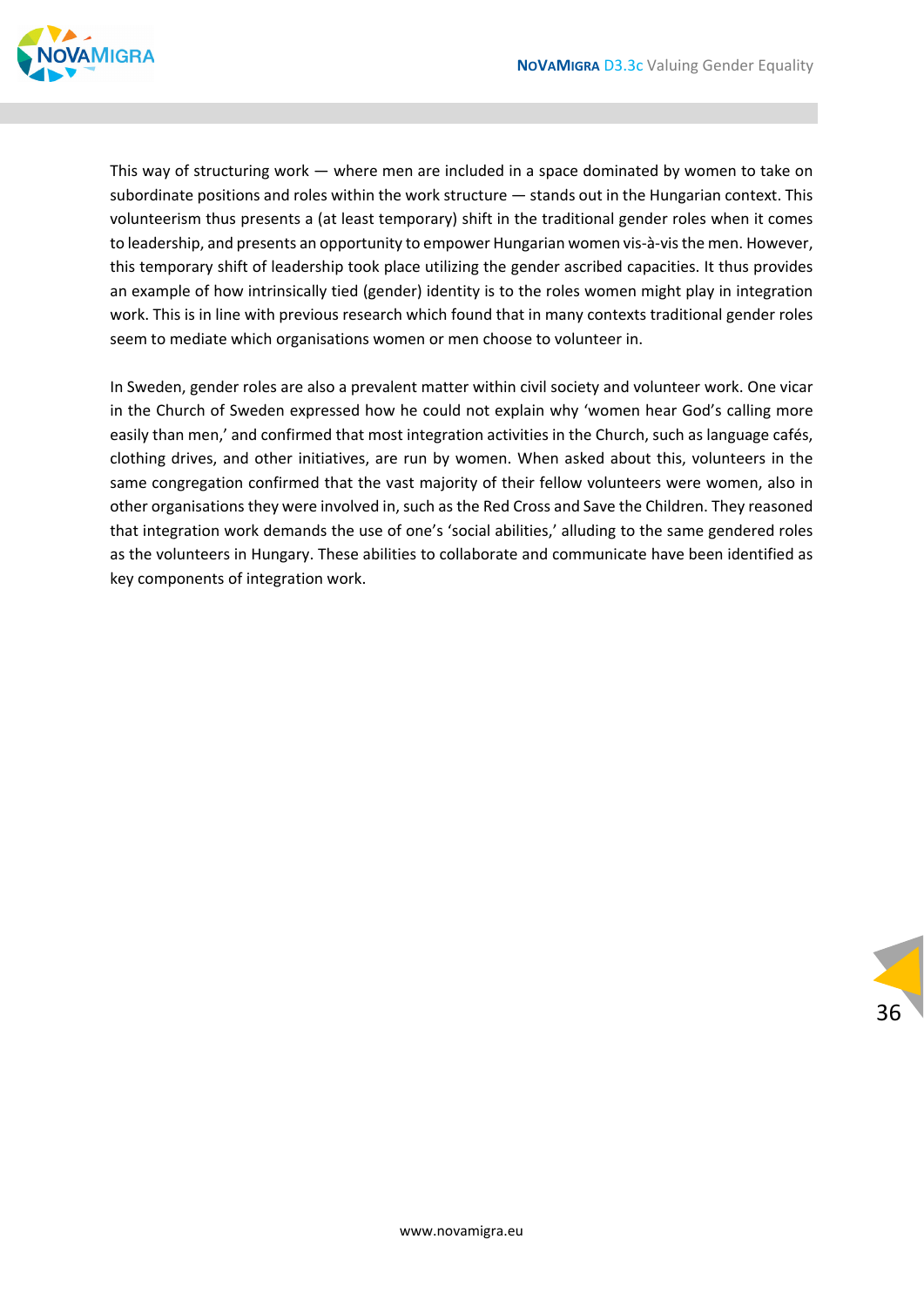

#### **Box 3: Portraits of teachers with refugee experience**

#### **Three** *cultural mediators* **who hold signposting courses in Georgian, Greek, Arabic, and Eng‐ lish:83**

All teachers worked as cultural mediators in signposting courses in the federal state of Saxony, Ger‐ many. The course provides daily life orientation for asylum seekers in their mother tongue. Infor‐ mation is provided about asylum procedures; pathways to employment; the German education system; fundamental rights, values and norms; practical orientation in the area (public transport); and health and environment. Organised by the municipalities, the stated aim is to create an atmosphere of empathy and trust where teachers with migration experience inform newcomers and share their own experiences; they are seen as mediators between the state and the newcomers as they have the possibility to focus more in‐depth on specific questions the participants have which otherwise fall short due to language barriers. The courses last for two days.

- Teacher one stated that his motivation for doing this work was to make the asylum period easier for others. The man, who is in his thirties and who lives with his family in Saxony, having come to Germany six years ago in search of a better future for his children, lamented the fact that that when he arrived such courses did not exist. Instead he had to find out a lot of information on his own, which was very difficult. He does not fully see himself as a teacher, and states: 'we have a lot of discussions, a lot of freedom, it is not like a lesson, more like a dialogue and exchange. I want my courses to be like that, where everyone feels comfortable to exchange their thoughts. People will benefit more from these courses like that.'
- Teacher two lives and works as an artist in Saxony. Eight years ago, he came to Germany as a refugee from Syria. He already had friends in Germany and expressed his gratitude for the help they extended to him, which he deemed essential. Now he wants to 'give back', and sees his involvement in the course as an opportunity for this. In his understanding, the course 'is not about integration, it is simply very crucial information for the beginning of a new life in this country'.
- Teacher three, who has been involved in the *Signposting* courses for five years, and has lived in Germany since the eighties, sees this as a good opportunity to help the newcomers by 'sharing one's own experiences of immigration'. He considers himself as belonging to both Germany and to Arabic countries, and he sees himself as a 'bridge builder' between German society and the newcomers. He highlights the difficulties newcomers face in adapting to even little things, and stresses how useful the courses are for understanding the par‐ ticularities of life in Germany.

37

 $83$  The position as a cultural mediator is remunerated with a small symbolic fee. As such, the position is thought of as a 'volunteer position' rather than a professional position.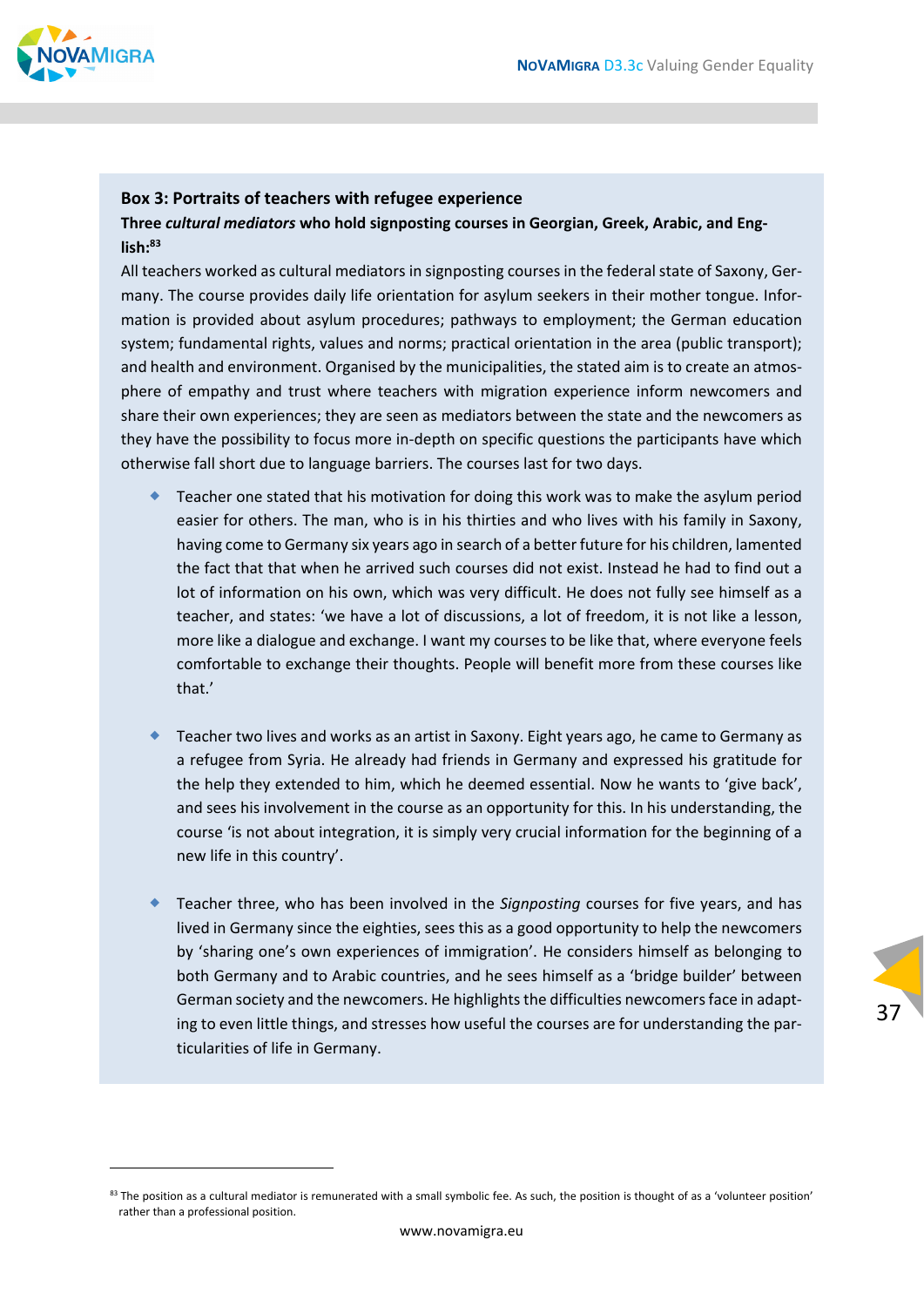

#### **Role model function**

In the German context, where integration courses are often outsourced from the state to civil society organisations, the majority of teachers are women. One teacher, who is Muslim herself, working for a Muslim women's organisation providing such courses relayed her understanding of the role she holds vis‐à‐vis the course participants. She sees herself as a role model for other women, and thereby im‐ plicitly transmits the idea/value of gender equality through her work. In her view it is important for the course participants to observe other Muslim women who are religious but also work and have successful careers in a meaningful field, so that they might see

*'that Muslim and religious women too can have a successful career and do good and that this does not have to be mutually exclusive.'*

This example shows yet again how integration workers' own identities matter to the message that is received by those who attend integration related services. In this case the fact that the teacher was both a woman and someone who belonged to the same religion as many of the course participants served as a way to connect and guide them in understanding their new sociocultural context. The same has been noted about the civic educators in Sweden.

*Migrants and minoritiesin integration work:* As has already been pointed out, the workersinterviewed in this study do integration on both a paid and a voluntary basis. When it comes to the latter, studies have shown that volunteerism can serve as a stepping stone for immigrants as it might often enhance a person's human and social capital, both when it comes to 'bonding' (with other immigrants) and 'bridging' (with the receiving society), depending on the organisation within which a person volun‐ teers.<sup>84</sup> Volunteerism has even been suggested as a way out of labour market discrimination.<sup>85</sup> Among the integration workers with some sort of personal experience with migration taking part in our study, their current job was, for most of them, the first qualified employment they had obtained within the German or Swedish labour market.

In Sweden, civic orientation courses are provided in the participants' mother tongue by a native speaker, and the Church of Sweden also employs 'bridgebuilders' to ease communication between Church volunteers and refugees receiving assistance from the Church. In the German state of Saxony, the *Signposting* course provided to asylum seekers is also led by native speakers in the attendees' mother tongue. So, generally, these teachers are people who have migrated themselves or are de‐ scendants of migrants or of mixed marriages, and therefore possess cultural and linguistic knowledge similarto the course participants. They are called civic educators(*samhällskommunikatörer*) in Sweden and cultural mediators (*Kulturmittler)* in Germany see Box 3, previous page.

A civic educator working in several municipalitiesin Southern Sweden, who offers coursesin Farsi, Dari and Pashto, usually meets groups of newcomers from Afghanistan and Iran. He arrived in Sweden as a young adult himself and reported that:

<sup>84</sup> F. Handy and I. Greenspan, 'Immigrant volunteering: A stepping stone to integration?' *Nonprofit and Voluntary Sector Quarterly*, vol. 38, no. 6, 2009.

<sup>85</sup> S. Baert and S. Vujić, 'Immigrant volunteering: a way out of labour market discrimination?' *Economics Letters*, vol. 146, 2016.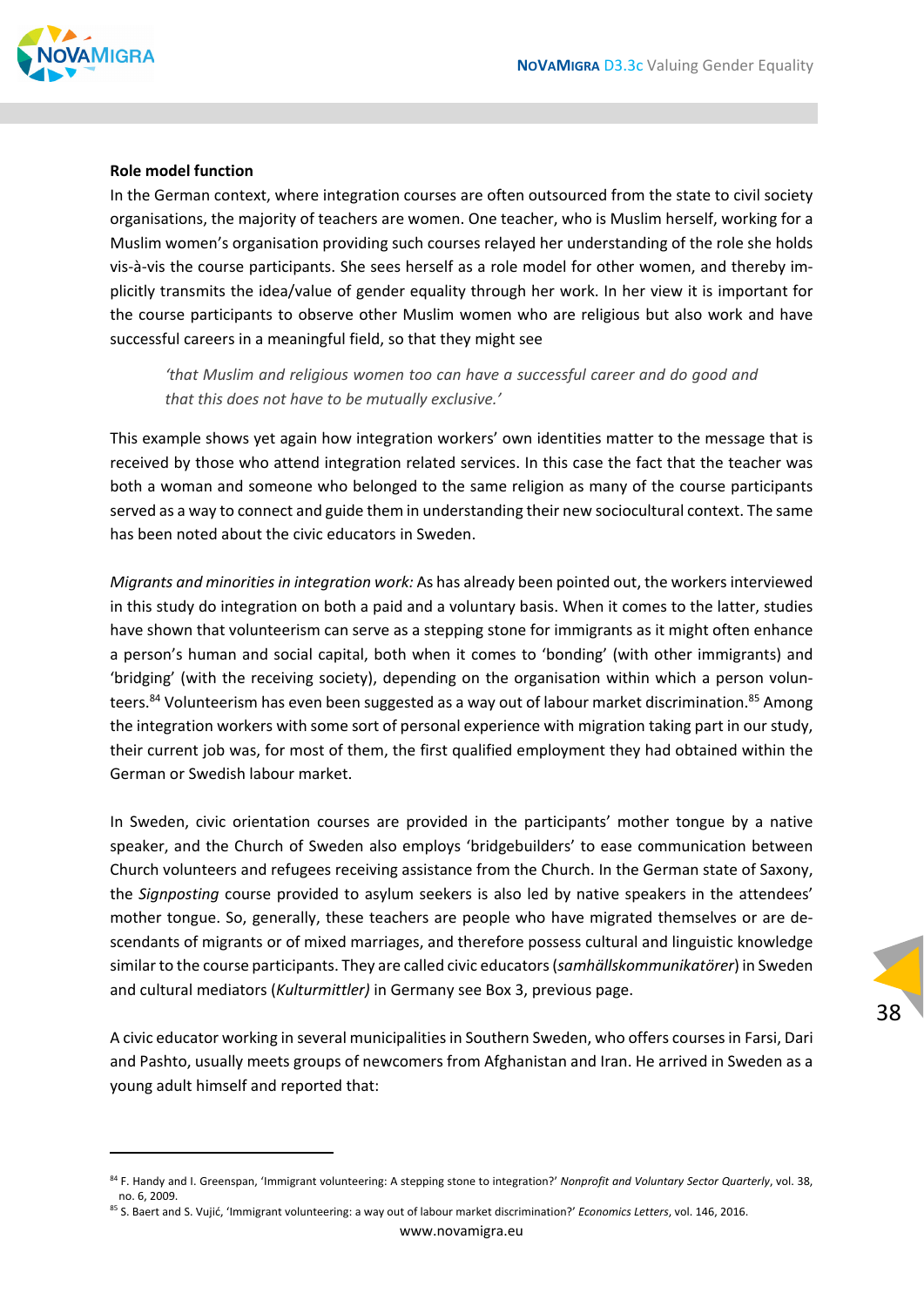

*'The biggest difference between a native Swede and me is that I can understand them, I understand how they think, what is behind a question. So, I can show the real picture ofsociety, or as close as possible at least. It isthe same language, the same background … and they dare to ask questions, they see me as one of them because Ispeak the same language. […] and there is a trust also. I am representing Sweden and I talk about Swe‐ den, but to speak that language creates trust – to talk in Arabic to Arabs induces trust that is difficult to attain in other platforms.'*

Providing civic education in a language in which everyone present can communicate enables more in‐ depth discussions of themes that can be emotional and conflicting and would not be possible if the courses were done in, for instance, Swedish or German. As seen above, teachers employed in these courses state that they often enjoy greater trust than their 'native' peers and are able to communicate important aspects of life in the new countries in a way that makes more sense to newcomers from a similar cultural background. Drawing on the cultural, social, and linguistic resources that minorities and people with migration experience can provide, is therefore key not only to effectively transmitting information about the different European receiving societies to newcomers, but also to enabling dis‐ cussions about important matters of social development possible, such as gender equality and other key values.

Considering the roles both women and people of minority background take when it comes to integra‐ tion work, it becomes important to consider what sort of impact specific identities might have on con‐ veying and practicing gender equality through such work. Here we have considered different ways in which identity has come to matter in the research material in regard to the transmission of gender equality as a norm and value.

*Refugees, migrants, and minorities as integration workers*: As a last point, we underline that it is not only the identity of integration workers that matters when it comes to incorporating gender equality as a value in integration work. Refugees and migrants participating in the different integration initiatives provided by both public authorities and civil society also influence how such work is done.

In Poland, several mainstream organisations promoting women's rights or feminism in general, have now widened the scope of their programmes to include integration work. As seen above, migrant and refugee women‐led organisations are an established part of public initiatives aimed at promoting gen‐ der equality. Using social media, especially Facebook, several migrant-led initiatives are co-operating with municipal councils and NGOs to promote gender equality and women's rights in different cities and smaller towns. *Children from Brest Railway Station* [Dzieci z dworca Brześć] is a group that organ‐ ises activities for migrant and refugee children and women. Another activist we spoke with, originally from Ukraine, cooperates with informal groups of female entrepreneurs, a cultural centre, and local foundations in a small Silesian town. Through a small grant from municipal authorities she organised integration and education activities to show common aspects of Slavic cultures. Some of these activities particularly focus on mothers and daughters.

The tendency of broadening the range of beneficiaries of different initiatives is also visible in Sweden, where the aforementioned 'Daddy, come home' courses have shifted their focus away from (native) fathers to recently arrived refugee or migrant fathers specifically.

www.novamigra.eu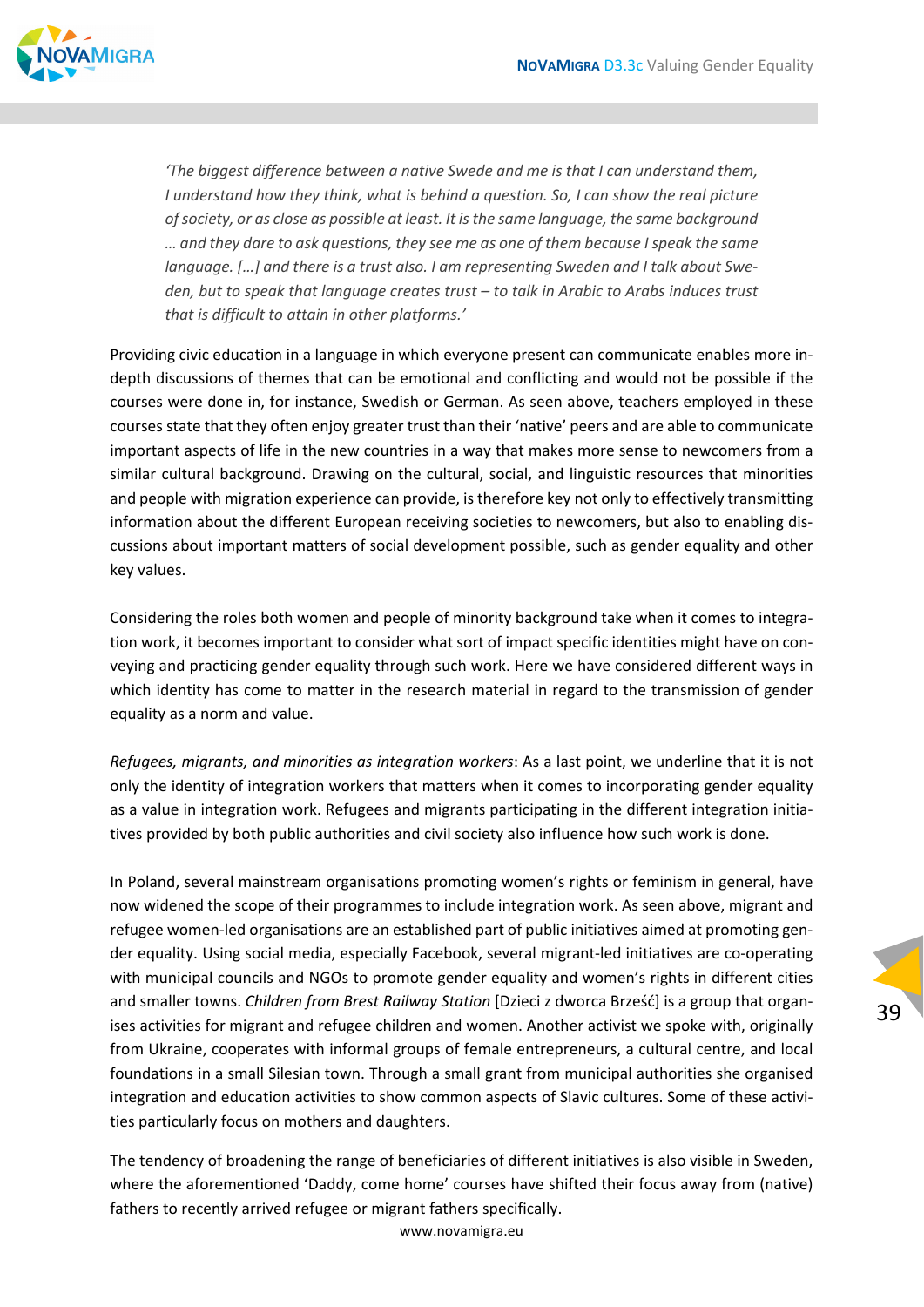

*Course participants shaping integration work:* Furthermore, course participants also influence the way that integration education is being carried out. Through their engagement in class discussions, they provoke new thoughts and ideas in the teachers, and this can, over time, influence their pedagogical practices, and thus contribute to how values are transmitted in these courses. A study conducted with Arabic‐speaking Swedish language students confirms the importance of communication and giving space to discuss and negotiate to make sure the values are not rejected by the course participants.<sup>86</sup> The author of this study contends that most immigrants show a general openness towards possibly new norms and values, but reminds the reader that '(i)n order to trust their new society, the newly arrived migrants need to participate in the construction of the "good" citizen, and in their own future, as concerns, among other things, their occupation in Sweden. This does not allow for any "pre-packaged boxes", with roles that are predetermined.'87

The importance of this is reflected in the experiences from the integration courses that were relayed to us. Many teachers, course designers, and implementers talked about their view on the course par‐ ticipants and how this might influence the way teaching is done. While some stated it as a matter of fact, others reflected on and problematised their own view and that of their colleagues, and how these views have been challenged by the participants themselves. For instance, one interviewee said:

*'I feel that in our view on families from the Middle East [as patriarchal and oppressive of women – the authors], what we do is to devalue the women's work.'*

#### Another teacher, in Germany reported that:

*'Some of my colleagues feel pity for the women because they know that they have many children and are responsible for the household chores, so they do not demand the same as they do from the men. I feel, in contrast, that these are strong women, so we should expect the same from them.'*

While yet another teacher – a civic educator in Sweden – expressed something that was often stated during fieldwork:

*'There is a large degree of heterogeneity in the classroom concerning nationality, ur‐ ban‐rural origin, class, age, gender and – connected to this – values, and we should acknowledge that more'.* 

The research material thus demonstrates that there are more ways of bringing the course participants into the community of values – be it national, European or universal – through recognizing the diverse knowledge and experiences that migrants bring with them to their new places of residency, also when it comes to values such as gender equality. Highlighting the migrants' experiences and discussing what can be learned from them in the new context could further contribute to the work towards a gender equal society where everyone is included.

<sup>&</sup>lt;sup>86</sup> A. Abdulla, Readiness or resistance? - Newly arrived adult migrants' experiences, meaning making, and learning in Sweden, Ph.D. diss., Department of Behavioural Sciences and Learning, Linköping University, 2017.

<sup>87</sup> A. Abdulla, *Readiness or resistance?*, p. 150.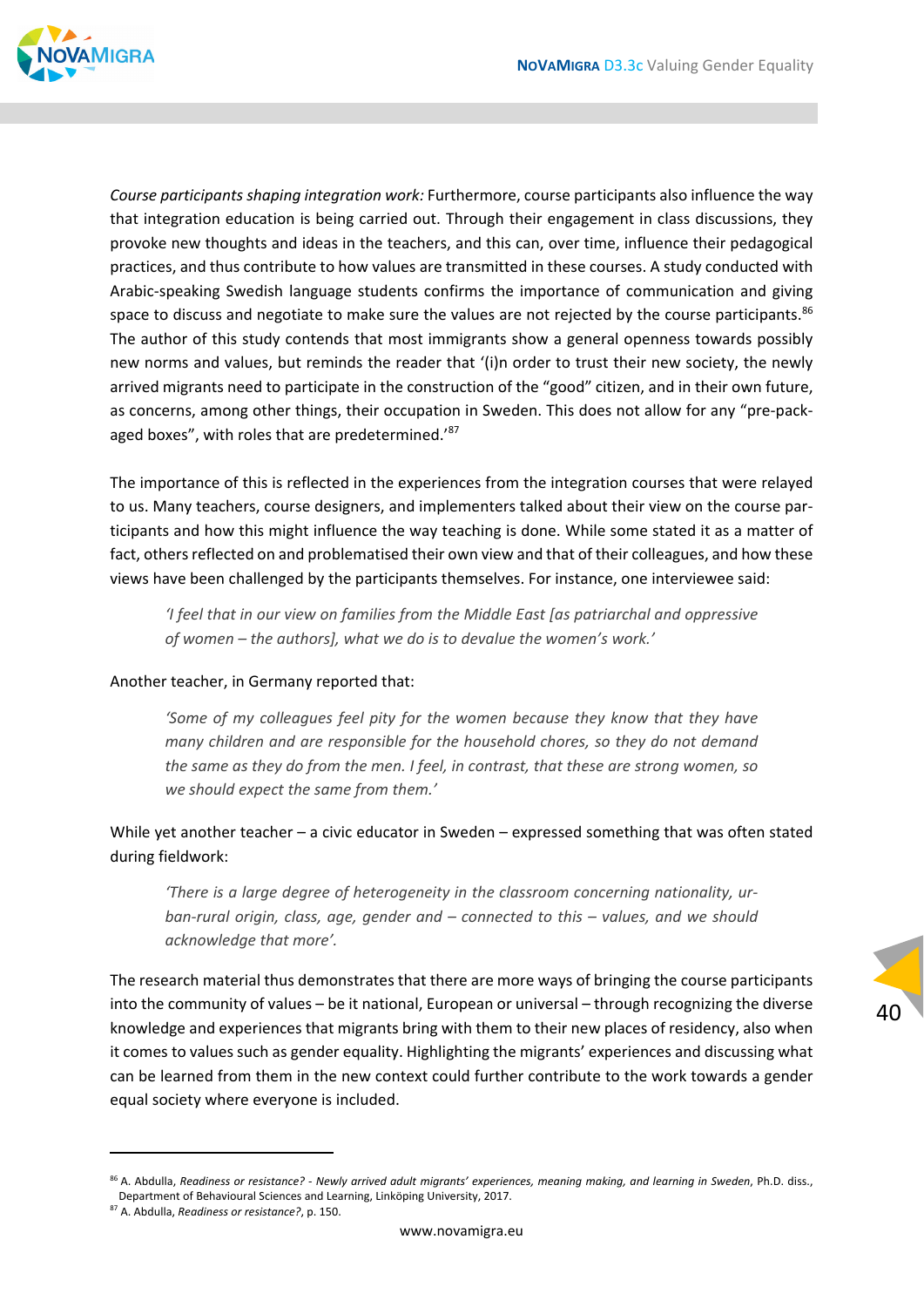

### **Key discussion points**

Our key discussion points revolve around the structure of this report which has observed integration work in relation to gender equality as a *value*, an idea or overarching ideal that is conveyed, in relation to *everyday practices* that are enacted as a way of achieving gender equality, and in relation to *actors* who engage with gender equality through integration work.

Gender equality as a core value of European societies has been an ambiguous project.<sup>88</sup> While on the national level gender equality is valued differently throughout the union, in the field of migration, many actors across the political spectrum have instrumentalized gender equality into a divisive line separating 'Europeans' from 'non‐Europeans'.

Gender equality as a value has a central place in various integration courses. As this report has shown, most teachers are as adamant about the importance of this value as they are about presenting it in both a neutral and an inclusive way. Examples include referring to national and international legislation or highlighting the universal bearings of gender equality by emphasizing our common humanity. Gen‐ erally, it was emphasised that value transformation needs time, experience and trustful encounters, and that the courses were seen as a starting point and not endpoint of this process. Further, the report points out that while many teachers see themselves as representatives of the nation, they showed great reflexivity concerning how to represent the nation, or any other community they felt part of. Europe – or the EU – seldom figured as a frame of reference.

The struggle for gender equality originated from the unequal treatment of women compared to men, and as a result of this, gender equality has come to be seen as an issue that concerns women more than men. Indeed, a majority of practices of integration work aimed at achieving gender equality are concerned with migrant and refugee women and their empowerment. The measures discussed and highlighted here reflect the importance of taking into account the heterogeneity of the target group. Being sensitive to specific needs and subjective positions of individuals is seen as essential for empow‐ erment work to prosper. Aspects of age, skill level, family constellation, and health conditions, for ex‐ ample, may create different needs and concerns. The report also shows that issues concerning masculinity and non-binary gender identities in relation to gender equality are significantly more marginalised but have increasingly found their way into integration work. The challenges men and LGBTQI+ people face in the migration process in regard to their (gender) identities are increasingly recognized and thematized.

The gender and ethnic identities and positions of the actors involved in integration work matter. Integration work is predominantly carried out by women, both in the public sector and in the third sector through paid and unpaid work. To a large extent this division of labour correspondsto traditional views on gender roles, with women doing the work in the lower paid or unpaid care sector. However, we have seen that this type of work also offers pathways to empowerment for women, people with migration experience and other minorities. Furthermore, the role model function that some of these people come to hold is not to be underestimated, from both a gender and an integration perspective.

<sup>88</sup> A. Petö, 'From women through gender to unconscious bias', 2017.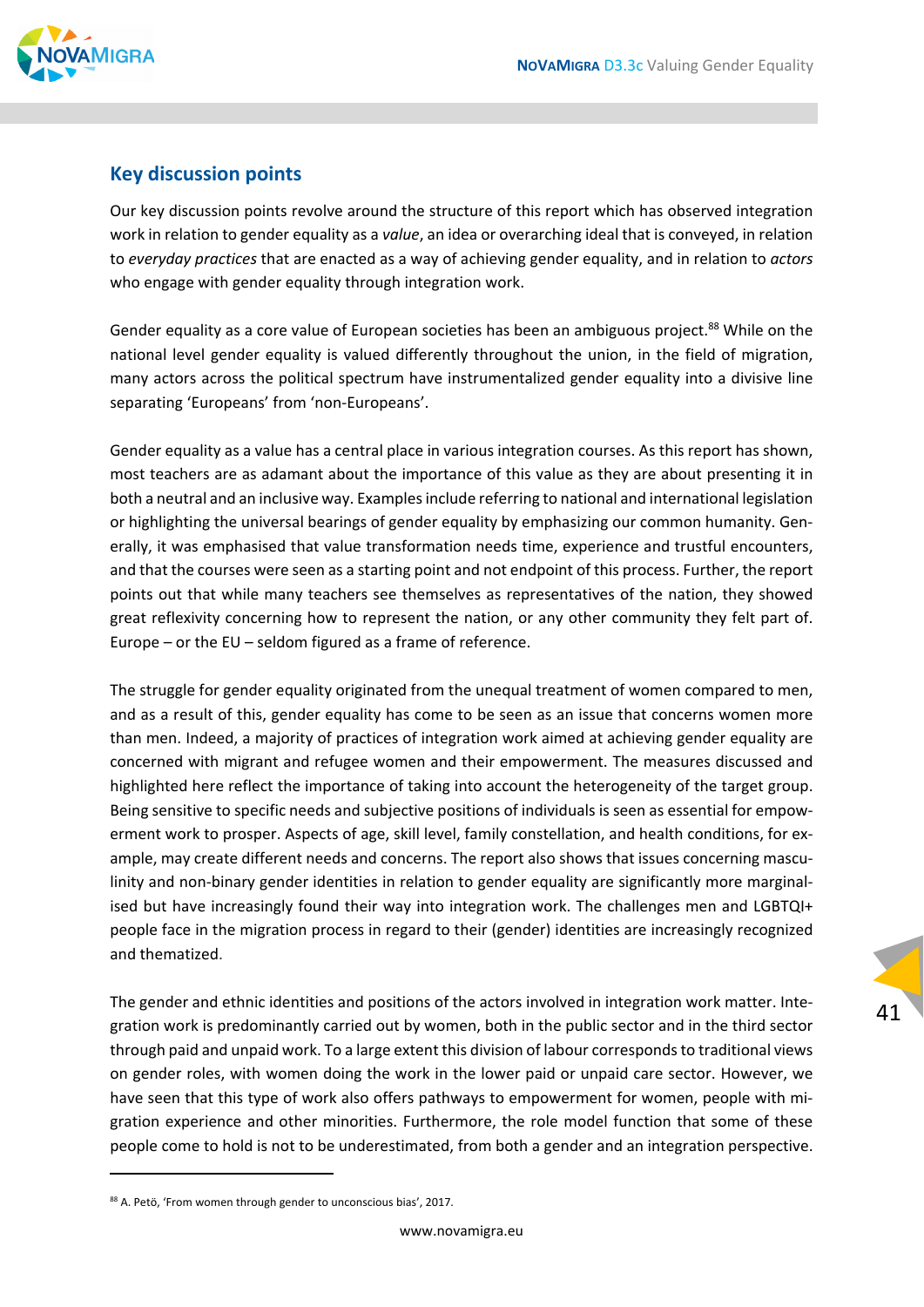

Also, it is indisputable that the type of actors — states, state institutions, NGOs and NGO funders heavily steer the course of work towards gender equality in their framing and funding of work that aims to achieve it.

So how can the view from below that this report offers inform our understanding of gender equality as a European value?

The report has shown that as a value gender equality in integration work plays out in a multifaceted way. And yet, following the integration workers' reflections and experiences, their ideas and practices, a series of recurring invariable points crystalize: First, the meanings of and strugglesfor gender equality are dependent on class, 'race', ethnicity, sexual orientation, bodily ability, and other social markers of the actors — in this case, both the integration workers and participants. Second, how gender equality as a value is seen  $-$  as European, as national, universal, or not recognised as a value at all  $-$  may change from one situation to the other, and is dependent not least on which issues of gender equality dominate the political and public debates in a given place. Following from this, expressions of gender equality and practices towards reaching gender equality can take different forms in different contexts and in different situations. Third, equally relevant is the insight that specific ideas of gender equality do not emerge in a vacuum but are historically embedded. The ideas of gender equality we hold today have evolved over time and through various struggles whose perspectives have shifted over time, but in particular over the last hundred years. Fourth, the transformation of norms and values, both in in‐ dividuals and in society, takes time and is not a static process. It is continuously under construction and undergoing constant (re‐)negotiation. For integration work, time and trust, and tools to create awareness of one's own values are essential.

The report also neatly points to issues that transcend refugeehood or migranthood. Child care arrangements, for example, not only result in a higher participation of refugee women in integration courses but also supports women's access to the labour market in general. Another example is work on masculinity that recognizes that gender equal relationships decrease men's violence against women in general and not only among the foreign‐born population. Issues pertaining to the value of gender equality are therefore intrinsic to society at large, and not only to the field of integration. This perspec‐ tive is important to keep in mind when addressing gender equality in integration work, not at least in policy‐making.

The EU as one policy realm has committed itself to gender equality as a value — an overarching ideal — and the lessons from this report aim to support the EU in living up to these commitments. The current crisis can be seen as an historical conjuncture for paving a new way for gender equality to gain its full potential as a European value. We see the lessons learned from the ground as a small but im‐ portant step in this direction.

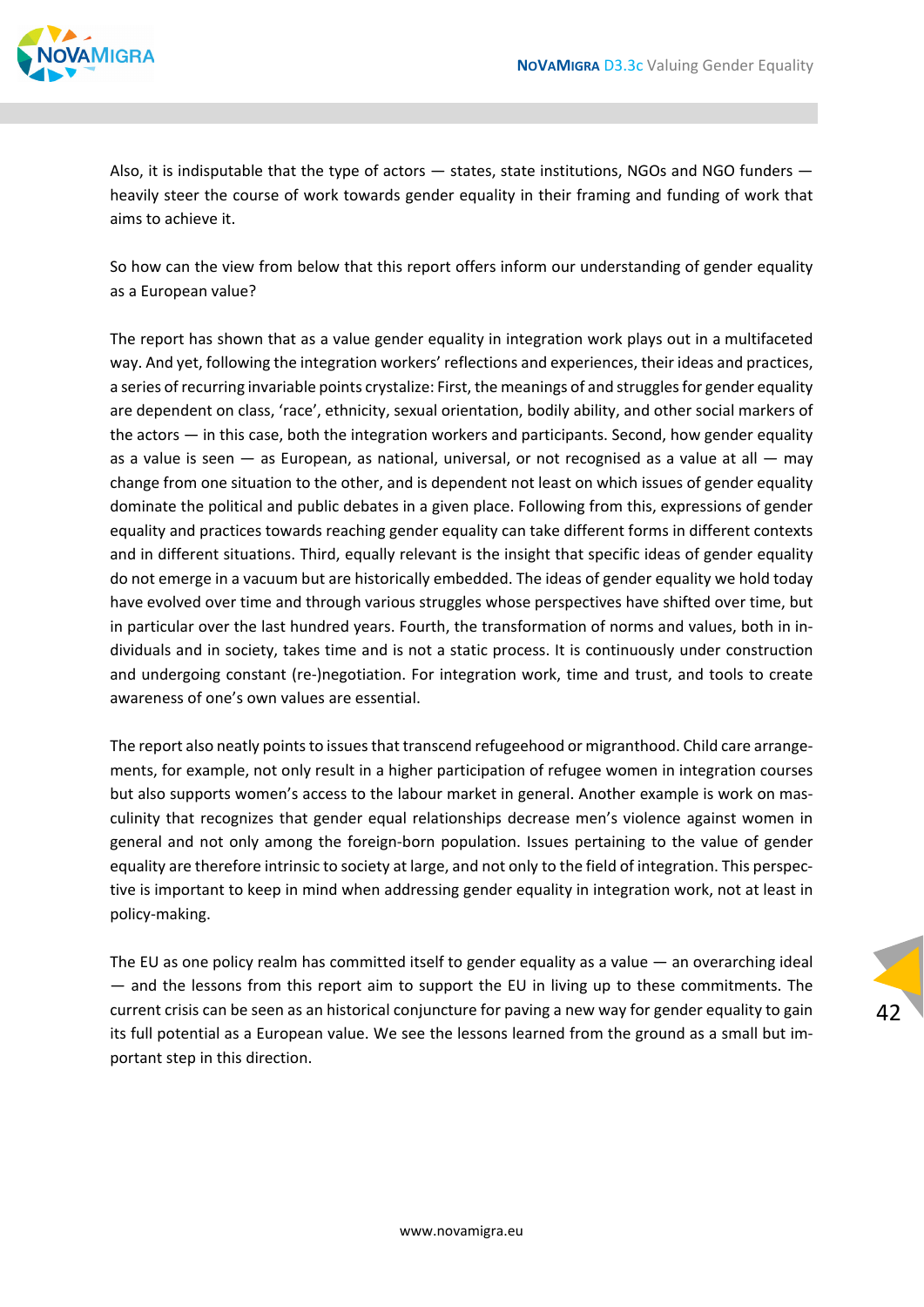

### **Policy recommendations**

Based on our field research on integration and gender equality in Germany, Hungary, Poland and Swe‐ den, we provide some policy-relevant recommendations, drawing on findings from the interviews with integration workers.

**Present gender equality as a value which is universally fought for, rather than dependent on a na‐ tional, European or Western context and thereby account for the diversity of the value itself and the struggles for gender equality in and beyond the West.**

> ◆ Gender equality is often presented as a national trait, as a Swedish or German (European) value (national culture, national value or national norm). This risks rejection and may exclude individuals who may not feel part of the nation. Gender equality should be presented as a value independent of national cultures. Conveying gender equality should allow for varying interpretations of the value itself. **Stakeholders: National, re‐ gional and local authorities, civil society organisations, especially integration workers.**

### **Offer conditions for integration work which foster trust and provide space for mutual communica‐ tion and reflexivity among newcomers and society at large.**

 $\bullet$  Value transformation at adult age is an inner journey that cannot be imposed from the outside. It engenders a processthat allowsfor the making conscious of one's own values through reflections on the topic in conversation with others. The conversation should be based on mutual respect and an openness towards different opinions. The aim of the conversations should be to build trust rather than to impose certain values. **Stakehold‐ ers: local authorities, civil society organisations.**

#### **Safeguard all women's rights, including migrant and refugee women.**

 National governments should continue and increase their efforts in safeguarding women's rights and in enabling gender equality for all women, including refugee and migrant women. This includes enforcing the legal norms enshrined in European and na‐ tional legislation, and working towards implementing gender equality as a social norm. **Stakeholders: National, regional and local authorities, civil society organisations, inte‐ gration workers.**

#### **Empower migrant and refugee women, through facilitating access to integration activities.**

◆ Migrant and Refugee women are among the most vulnerable groups in society. Empowering migrant and refugee women in particular through information on society, rights, and obligations is of high importance to facilitate their fair access to opportunities. It is essential to have access to integration courses, the labour market, health care facilities, legal representation and so on. To ensure this access, knowledge about one's rights and opportunities is of utmost importance.

43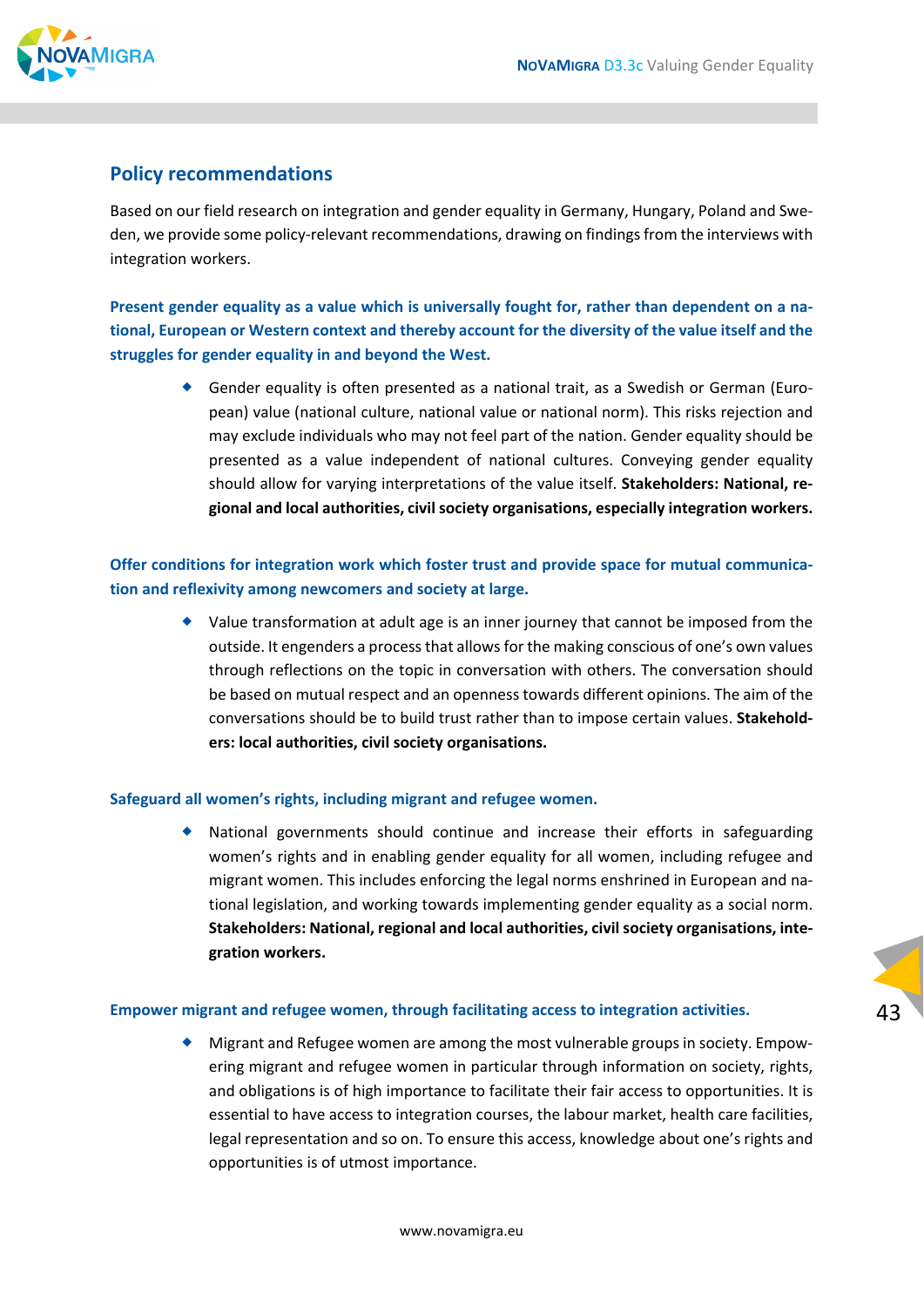

 One practical aspect is to provide childcare opportunities in integration work where women receive information, learn the language and are empowered to build networks in their new surroundings. Providers of civic orientation, language courses and other integration activities should consider childcare opportunities in order to enable more women to participate in these courses. While such services are important to families as a whole, childcare arrangements especially result in a higher participation of refugee women in educational and labour opportunities in the countries they reside in. **Stake‐ holders: National, regional and local authorities, civil society organisations, integra‐ tion course providers.**

### **Be attentive to the needs of all different target groups, such as the LGBTQI+ community, parents, women, and men.**

 Migrants and refugees are a heterogeneous group; their social markers (age, ethnicity, race, class, religion, sexual orientation and gender identities), their experiences, and their struggles differ. Integration work should be sensitive to the needs of all genders by being attentive to context, situation, people's identities, and social positions. Providing opportunities for example for men to share experiences and voice vulnerabilities, in‐ cluding LGBTQI+ issues in the discussion on gender equality in general, and providing gender‐separate spaces are three ways to develop tools for gender equal value trans‐ mission through integration work which recognizesindividuals needsforsafe spaces and facilitates cultural sensitivity. **Stakeholders: national, regional and local authorities, civil society organisations, integration workers.**

### **Promote academic research on gendered migration and integration including studies of masculini‐ ties.**

◆ Integration work should include men – refugee and migrant men as well as men in general – in the debate on gender equality as individuals (not only as husbands or fathers) that both benefit from and contribute to challenging rigid gender norms. This includes shifting the public debate beyond single narratives toward the heterogenous experi‐ ences of men and the multitude of migrant masculinities. This also warrants a greater academic focus on gender equality to engage with men and masculinities in general and in regard to migration in particular. **Stakeholders: European commission, funding bod‐ ies on national, regional and local level, civil society organisations.**

### **Increase project and NGO funding for sustainable work with the empowerment of migrants and ref‐ ugees.**

 $\bullet$  In many countries, civil society organisations are crucial actors in working towards the gender equality of men, women and LGBTQI+ people with migration experience. The work conducted by NGOs is often conducted on a project basis and often relies on funding from the EU, from regional governments or other local bodies. Strengthening these actors necessitates measures to remedy some of the issues that these organisations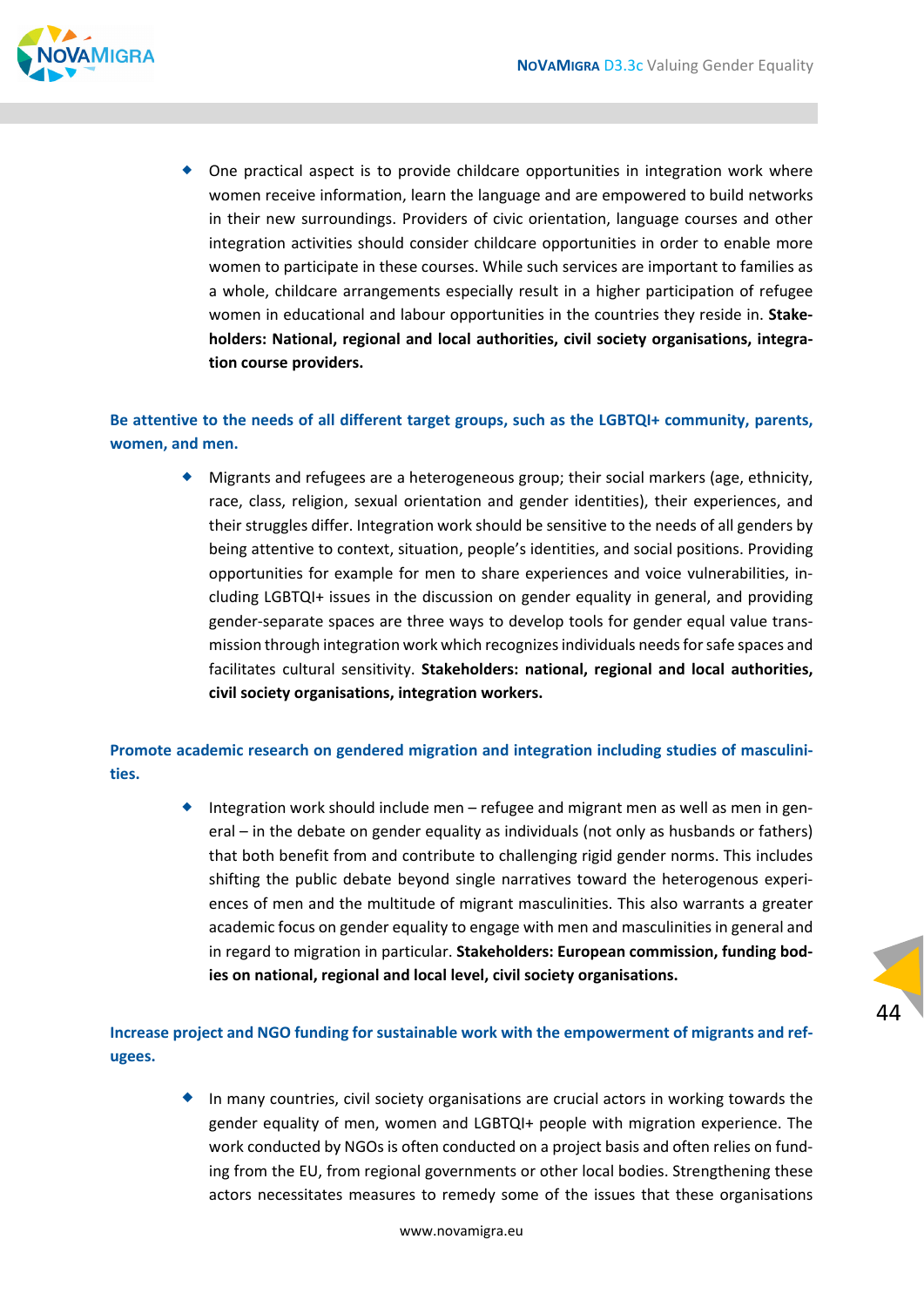

struggle with: the uncertainty pertaining to future funding, a lack of continuity, and un‐ stable work conditions for staff. **Stakeholders: European commission, national, re‐ gional and local authorities.**

### **Enable reflection among the educators and integration workers to account for the fact that value transformations are long term processes.**

 Facilitate space for reflection among educators and other integration workers involved in value transmission to promote an understanding of the significance of time and sensitivity to historical trajectories when discussing and promoting value transmission and changes. Educators should therefore be encouraged to reflect on the expectations they themselves bring into the courses and how these might influence their pedagogy and encounter with course participants. **Stakeholders: national, regional and local authori‐ ties, civil society organisations, integration workers.**

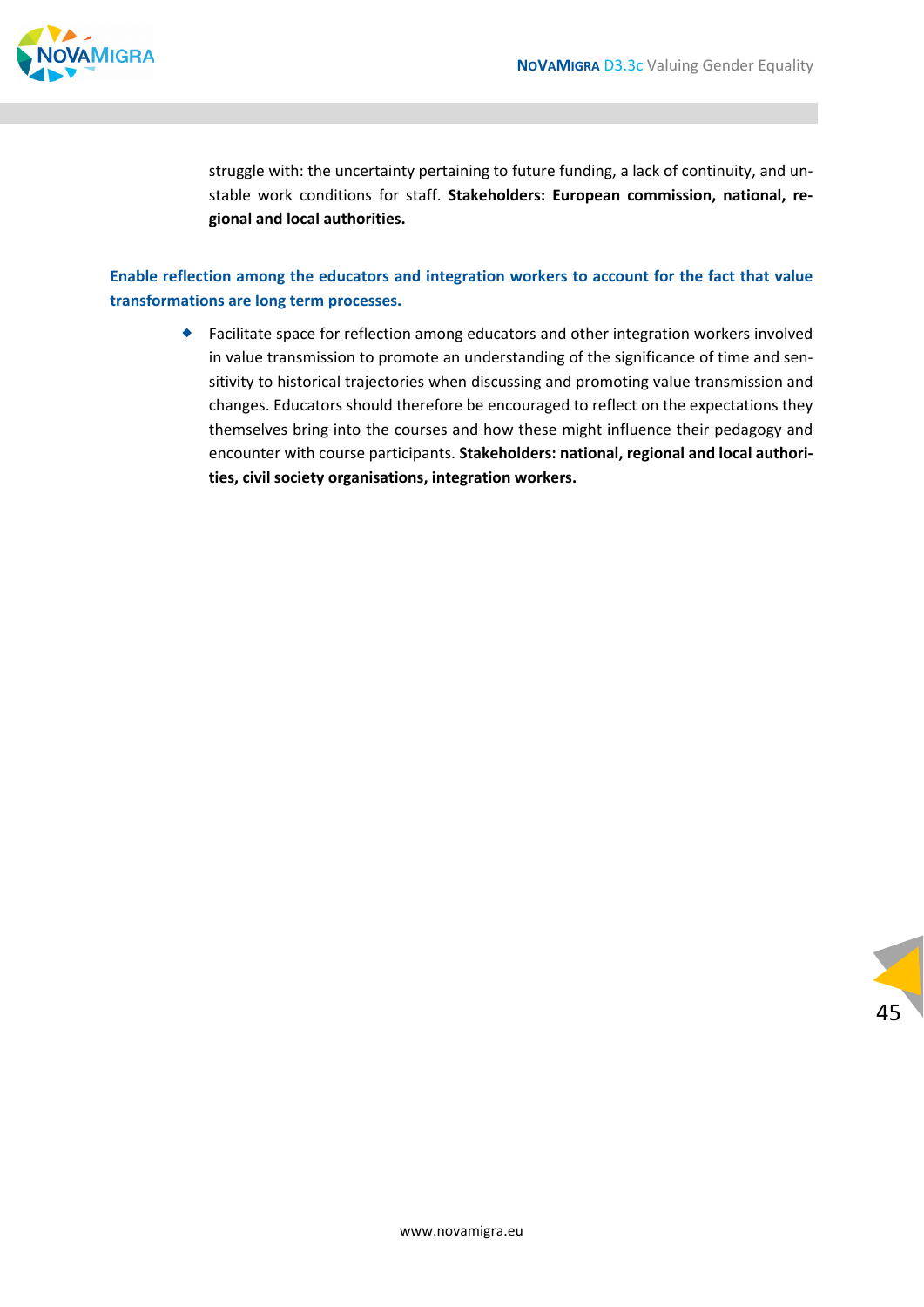

### **Bibliography**

Abdulla, A., *Readiness or resistance? ‐ Newly arrived adult migrants' experiences, meaning making, and learning in Sweden*, Ph.D. diss., Department of Behavioural Sciences and Learning, Linköping Uni‐ versity, 2017.

ABF, Studiematerial Pappa kom hem, (n.d.), https://webbutik.abf.se/product/samhalle\_och\_politik/foraldrautbildning/0/pappa\_kom\_hem, (accessed 1 August 2020).

Baert, S. and Vujić, S., 'Immigrant volunteering: a way out of labour market discrimination?' *Econom‐ ics Letters*, vol. 146, 2016, pp. 95‐98.

Bíró‐Nagy, A., 'Illiberal democracy in Hungary: The social background and practical steps of building an illiberal state', in P. Morillas (ed.), *Illiberal democracies in the EU: The Visegrad group and the risk of disintegration*, Barcelona, CIDOB, 2016.

Borevi, K., Jensen, K.K., and Mouritsen, P., 'The civic turn of immigrant integration policies in the Scandinavian welfare states', *Comparative Migration Studies*, vol. 5, no. 9, 2017.

Botsch, E., *The Policy on Gender Equality in Germany: In‐depth analysis for the FEMM committee*, Di‐ rectorate General For Internal Policies, European Parliament, Brussels, European Union, 2015, https://www.europarl.europa.eu/Reg-Data/etudes/IDAN/2015/510025/IPOL\_IDA(2015)510025\_EN.pdf, (accessed 3 July 2020).

Council of Europe, 'Gender mainstreaming at the Council of Europe', *Council of Europe*, Strasbourg Cedex, France, 2020, https://www.coe.int/en/web/genderequality/gender‐mainstreaming, (accessed 3 July 2020).

Dimitriadi, A. and Malamidis, T., 'Talking of Values: Understanding the Normative Discourse of EU Mi‐ gration Policy. On (Value‐Based) EU Policies on Migration,' *NOVAMIGRA* Deliverable D2.1., September 2019, https://doi.org/10.17185/duepublico/49360, (accessed 3 July 2020).

Dimitriadi, A. and Malamidis, T., *Humanitarianism and Hospitality in Civil Society: Practices during the European 'Refugee Crisis,' NOVAMIGRA* Deliverable D3.3a, 2020, https://doi.org/10.17185/duepub‐ lico/72832

Dittrich, M. and Mey, B., 'Gender differences in volunteer activities: Evidence from German survey data', *Economics Bulletin*, AccessEcon, vol. 35, no. 1, 2015, pp. 349‐360.

Edenborg, E., 'Endangered Swedish Values: Immigration, Gender Equality, and "Migrants' Sexual Vio‐ lence"', in A. Hellström, C. Norocel and M. Bak Jørgensen (eds.), *Nostalgia and Hope: Intersections between Politics of Culture, Welfare, and Migration in Europe*, Amsterdam, Springer Publications, 2020, pp. 101‐118.

Elomäki, A., 'The economic case for gender equality in the European Union: Selling gender equality to decision‐makers and neoliberalism to women's organizations', *European Journal of Women's Studies*, vol. 22, no. 3, 2015, pp. 288‐302.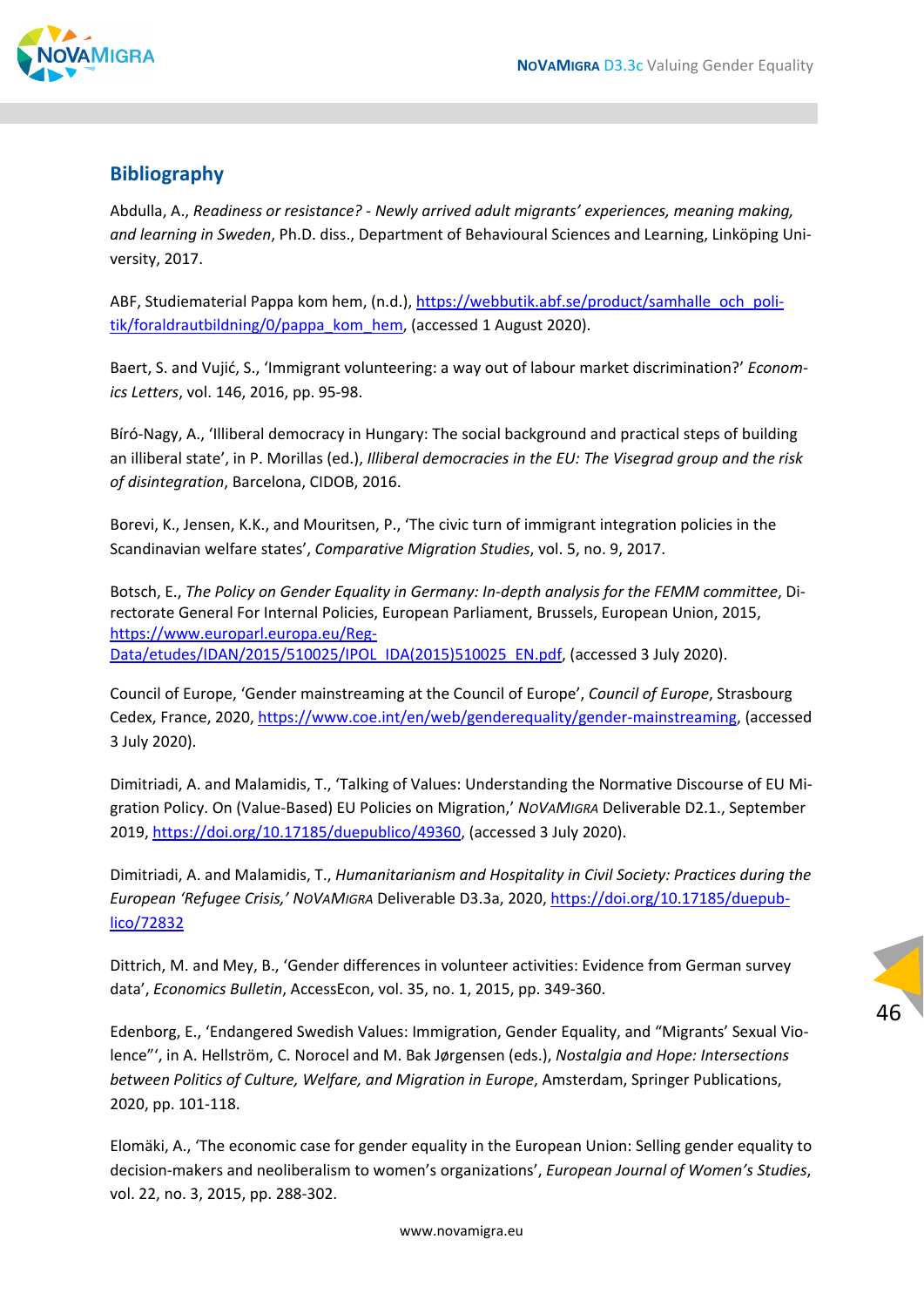

EIGE, *Gender Equality Index*. European Institute for Gender Equality, 2019, https://eige.eu‐ ropa.eu/about, (accessed 6 July 2020).

European Parliament, 'A Welcoming Europe? Asylum Applications', *News,* European Parliament*,* 2019, https://www.europarl.europa.eu/infographic/welcoming-europe/index\_en.html - filter=2015, (accessed 1 June 2020).

Federal Ministry for Family Affairs, Senior Citizens, Women and Youth, 'Zweiter Gleichstellungsber‐ icht der Bundesregierung. Eine Zusammenfassung', *BMFSFJ*, Germany, 2019, https://www.bmfsfj.de/bmfsfj/service/publikationen/zweiter‐gleichstellungsbericht‐der‐bundesre‐ gierung/122402, (accessed 5 June 2020).

Fernandez, C., 'Cosmopolitanism at the Crossroads: Swedish Immigration Policy after the 2015 refu‐ gee crisis', in E. Goździak, I. Main, and B. Suter (eds.), *Europe and the Refugee Response: A Crisis of Value?*, London, Routledge, 2020, pp. 220‐235.

Fornoff, R., *Migration, Demokratie, Werte*, Universitätsverlag Göttingen, 2018.

Funk, N., 'A spectre in Germany: refugees, a 'welcome culture' and an 'integration politics', *Journal of Global Ethics*, vol. 12, no. 3, 2016, pp. 289‐299.

Gerstel, N., 'The third shift: Gender and care work outside the home', *Qualitative sociology*, vol. 23, no. 4, 2000, pp. 467‐483.

Goździak, E., 'Using Fear of the "Other," Orbán Reshapes Migration Policy in a Hungary Built on Cul‐ tural Diversity', *Migration Policy Institute*, 19 Oct 2019, Migration Information Source, https://www.migrationpolicy.org/article/orban‐reshapes‐migration‐policy‐hungary, (accessed 1 June 2020).

Goździak, E., Main, I., and Kujawa, I., *The 'Refugee Crisis' and Religious Tolerance in Europe: Plurality of Perspectives. NOVAMIGRA* Deliverable D3.3b, 2020, https://doi.org/10.17185/duepublico/72833

Gregor, A., 'Who is for Sale? Challenging the commodification of gender equality in the European Un‐ ion', in E. Kováts (ed.), *The Future of the European Union. Feminist Perspectives from East‐Central Eu‐ rope*, Budapest, Friedrich‐Ebert Stiftung, 2017, pp. 9‐20.

Handy, F. and Greenspan, I., 'Immigrant volunteering: A stepping stone to integration?' *Nonprofit and Voluntary Sector Quarterly*, vol. 38, no. 6, 2009, pp. 956‐982.

Háttér Society, [website], https://en.hatter.hu/, (accessed 7 July 2020).

Johansson Heinö, A., *Hur mycket mångfald tål demokratin? Demokratiska dilemman i ett mångkulturellt Sverige*, Ph.D. diss., University of Gothenburg, 2009, https://gupea.ub.gu.se/handle/2077/20038, (accessed 6 July 2020).

Joppke, C., 'Beyond national models: Civic integration policies for immigrants in Western Europe', West European Politics, vol. 30, no. 1, 2007, pp. 1‐22.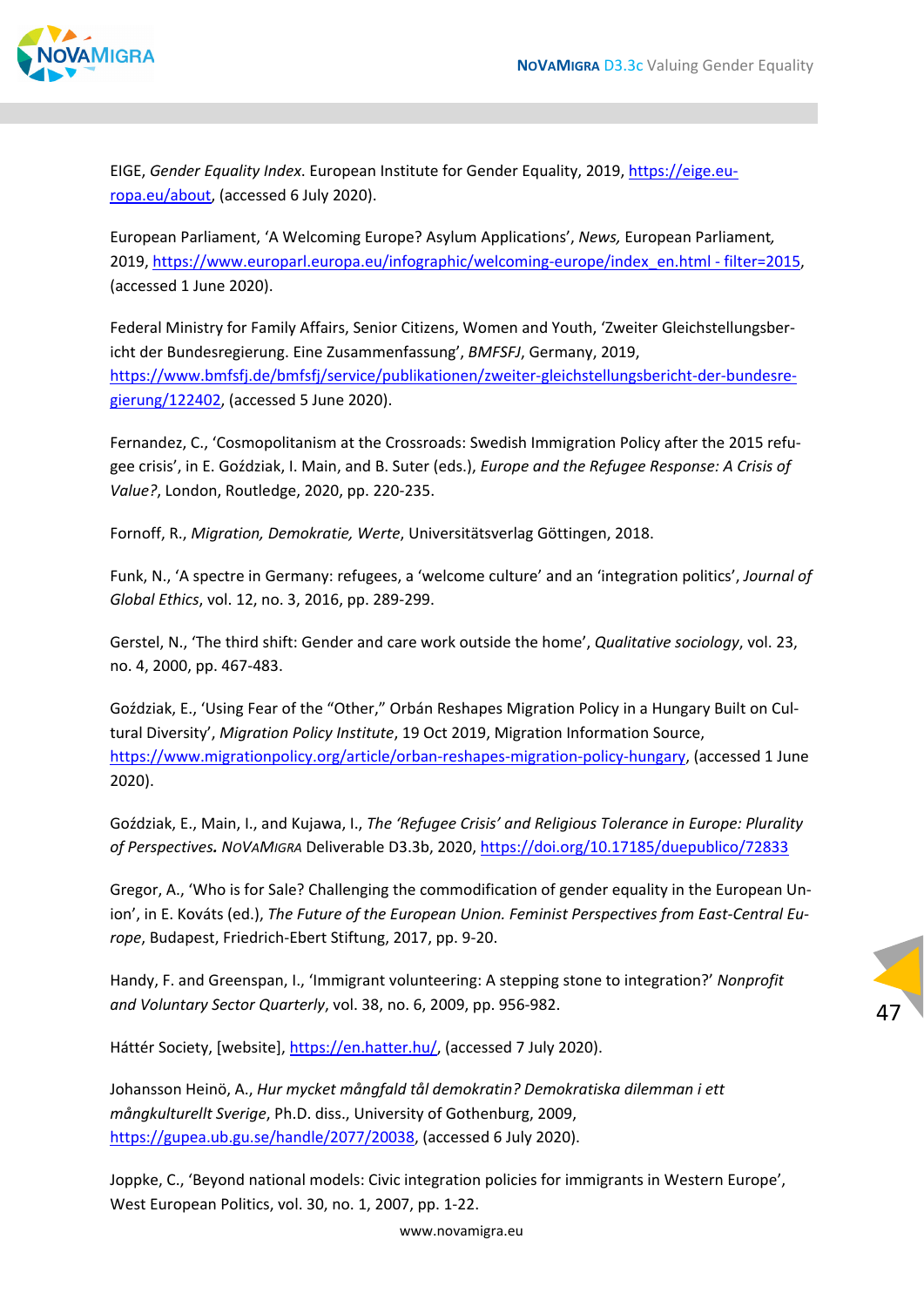

Kováts, E., 'Preface: The need for feminist and East‐Central European reform perspectives for the EU', in E. Kováts (ed.), *The Future of the European Union. Feminist Perspectives from East‐Central Eu‐ rope*, Budapest, Friedrich‐Ebert Stiftung, 2017, pp. 5‐8.

Krzyżanowski, M., 'Discursive Shifts in Ethno‐Nationalist Politics: On Politicization and Mediatization of the "Refugee Crisis" in Poland', *Journal of Immigrant & Refugee Studies*, vol. 16, no. 1‐2, 2018, pp. 76‐96.

Män: For equality, against violence, redefining masculinity, https://mfj.se/om‐maen/man [website], (accessed 1 June 2020).

Main, I., 'Proclaiming and Practicing Pro-Immigration Values in Poland: A Case Study of Poznan', in E. Goździak, I. Main, and B. Suter (eds.), *Europe and the Refugee Response: A Crisis of Value?*, London, Routledge, 2020, pp. 269‐285.

Mourão Permoser, J., 'Civic Integration as Symbolic Politics: Insights from Austria', European Journal of Migration and Law, vol. 14, no. 2, 2012, pp. 173‐198.

Mulinari, D., 'Women friendly? Understanding gendered racism in Sweden', in K. Melby, C. Carlsson Wetterberg and A.‐B. Ravn (eds.), *Gender Equality and Welfare politics in Scandinavia. The Limits of Political ambition?*, Bristol, Policy Press, 2009, pp. 167‐183.

Nowak, M. K., 'To system obliczony na wykończenie przeciwnika. Życie uchodźczyń w Polsce,' *Oko Press*, 9 November 2019, https://oko.press/to‐system‐obliczony‐na‐wykonczenie‐przeciwnika‐zycie‐ uchodzczyn‐w‐polsce/, (accessed 5 August 2020).

Petö, A., 'From women through gender to unconscious bias: changing terminology about gender equality in the EU', in E. Kováts (ed.), *The Future of the European Union. Feminist Perspectives from East‐Central Europe*, Budapest, Friedrich‐Ebert Stiftung, 2017, pp. 21‐26.

Pew Research Centre, 'Number of Refugees to Europe Surges to Record 1.3 Million in 2015', 2nd Au‐ gust 2016, https://www.pewresearch.org/global/2016/08/02/number-of-refugees-to-europe-surgesto-record-1-3-million-in-2015/, (accessed 1 May 2020).

Pilat, A. and Potkańska, D., *Local responses to the refugee crisis in Poland. Reception and integration*, NIEM Analyses, Warszawa, Institute for Public Affairs, 2017.

Ramsøy, I. J., *Expectations and experiences of exchange. Migrancy in the Global Market of Care be‐ tween Spain and Bolivia*, Ph.D. diss., Malmö University, 2019.

Righard, E., Emilsson, H., and Gudrun Jensen, T., *Gender Dynamics in Integrating Refugees and Other Migrants in Sweden*, GLIMER, WP6 report, Sweden, 2020.

Rommelspacher, B., 'Feminismus, Säkularität und Islam. Frauen zwischen Modernität und Traditiona‐ lismus', in M. Selçuk and I. Wunn (eds.), *Islam, Frauen und Europa: Islamischer Feminismus und Gen‐ der Jihad ‐ neue Wege für Musliminnen in Europa*, Stuttgart, Kohlhammer, 2013.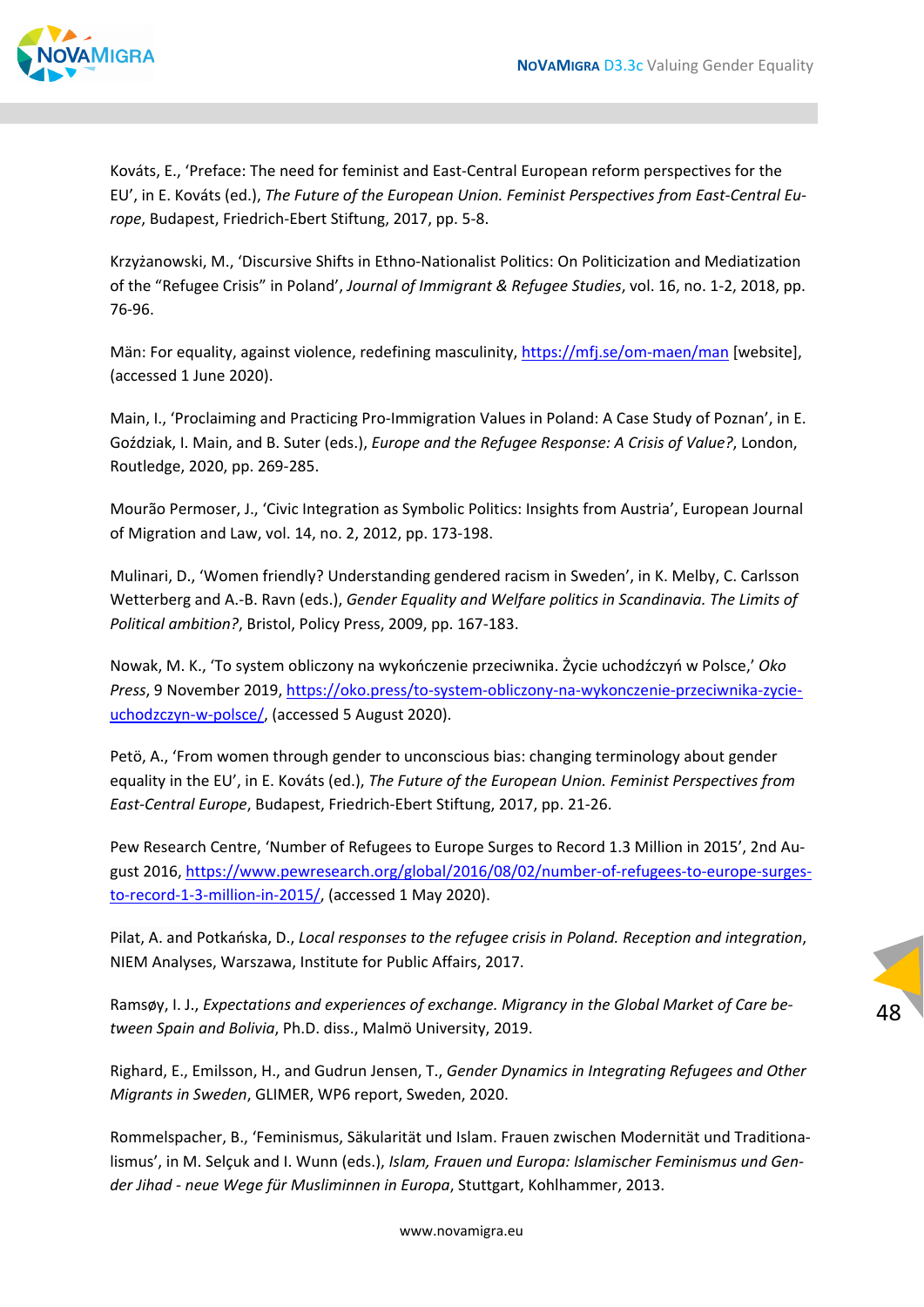

Rostock, P. and Berghan, S., 'The ambivalent role of gender in redefining the German nation,' *Ethnici‐ ties*, vol. 8, no. 3, 2008, pp. 345–364.

Scaramuzzino, R. and Suter, B., 'Holding course: Civil society organisations' value expressions in the Swedish legislative consultation system before and after 2015', in E. Goździak, I. Main, and B. Suter (eds.), *Europe and the Refugee Response: A Crisis of Value?*, London, Routledge, 2020, pp. 166‐184.

Scheibelhofer, P., 'Integrating the Patriarch? Constructs of Migrant Masculinity in Times of Man‐ aging Migration and Integration,' in F. Anthias and M. Pajnik (eds.), *Contesting Integration, En‐ gendering Migration*. Migration, Diasporas and Citizenship Series, London, Palgrave Macmillan, 2014, pp. 185‐201.

Scholten, P.W.A et al., 'Integration from Abroad? Perception and Impacts of Pre‐entry Tests for Third‐ Country Nationals,' *PROSINT,* WP4 report, 2012, http://research.icmpd.org/projects/integration‐non‐ discrimination/prosint/, (accessed 2 June 2020).

Solik, A., 'Poland's dual approach to migration', in WIDE (ed.), *The Europe we want? Feminist ap‐ proaches to gender, migration, and democracy*, Vienna, WIDE, 2018.

Suter, B. and Qvist, M., *Study on the National Frame for the Integration of Newcomers – Sweden*. PROSINT Country Report. International Centre for Migration Policy Development (ICMPD), 2011.

Sveriges Kommuner och regioner, 'Om satsningen öppen förskola för språk och integration,' 2020, https://skr.se/skolakulturfritid/forskolagrundochgymnasieskola/forskolafritidshem/oppenforskolafor sprakochintegration/omsatsningen.25946.html, (accessed 3 August 2020).

Swedish Gender Equality Agency, *Sweden's Gender Equality Policy* [website], https://www.jam‐ stalldhetsmyndigheten.se/en/about‐gender‐equality/swedens‐gender‐equality‐policy, (accessed 3 July 2020).

Swedish government's office, *En nationell strategi för ett stärkt föräldraskapsstöd*, Department of Social Affairs, Stockholm, 2018, https://www.regeringen.se/4a6017/globalassets/regeringen/dokument/socialdepartementet/barnets‐rattigheter/en‐nationell‐strategi‐for‐ett‐starkt‐ foraldraskapsstod‐webb.pdf, (accessed 1 June 2020).

Themudo N. S., 'Gender and the Nonprofit Sector', *Nonprofit and Voluntary Sector Quarterly*, vol. 38, no. 4, 2009, pp. 663‐683.

Thornberg, R., 'The lack of Professional Knowledge in Values Education,' *Teaching and Teacher Edu‐ cation*, vol. 24, 2008, pp.1791‐1798.

Van der Vleuten, A., *The Price of Gender equality. Member States and Governance in the European Union*, Aldershot, Ashgate Publishing, 2015.

Verwiebe R. (ed.), *Werte und Wertebildung aus interdisziplinärer Perspektive*, Wiesbaden, Springer, 2019.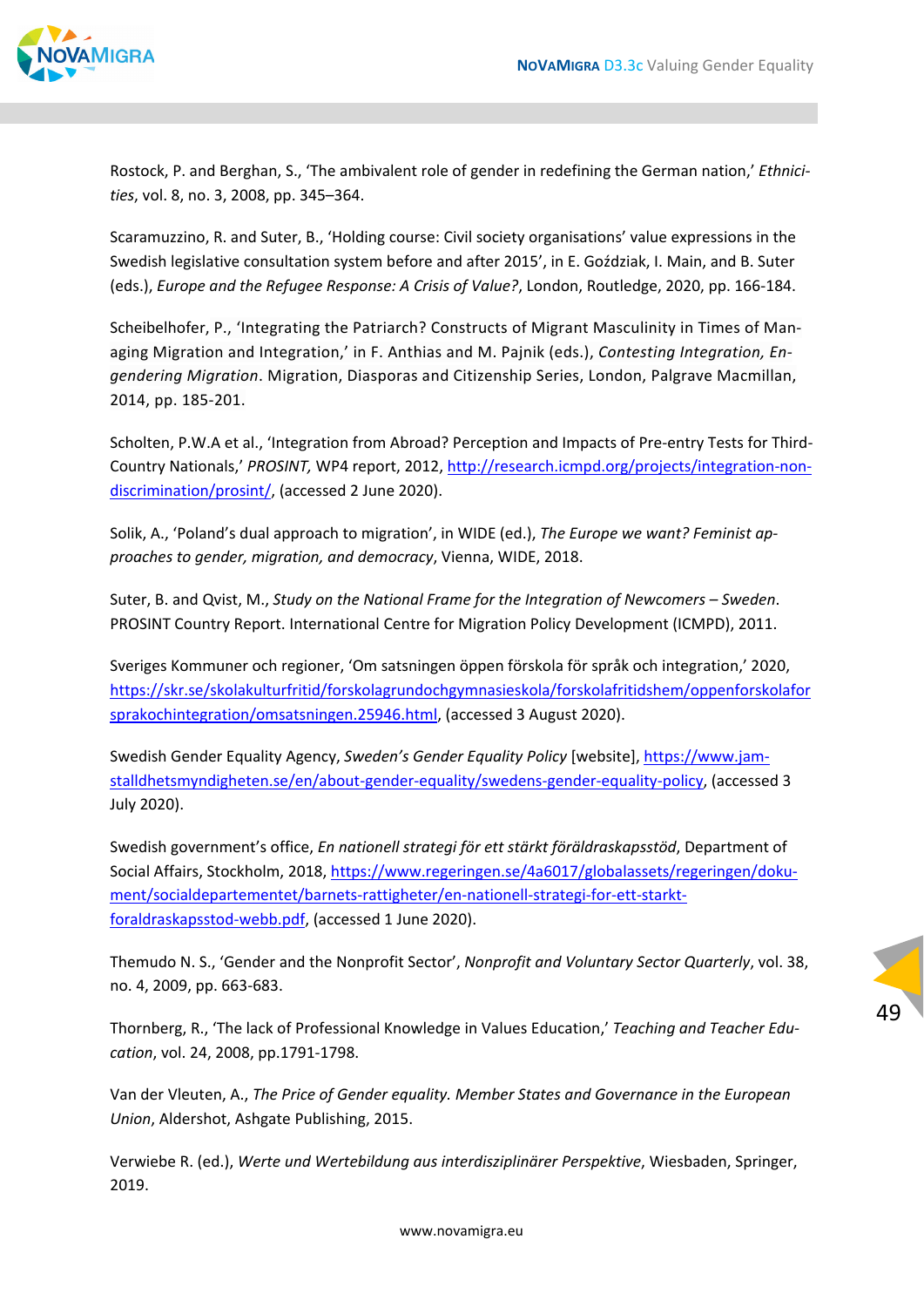

Verwiebe, R., Seewann, L. and Wolf, M., 'Werte und Wertebildung in der Einwanderungsgesell‐ schaft,' in R. Verwiebe (ed.), *Werte und Wertebildung aus interdisziplinärer Perspektive*, Wiesbaden, Springer, 2019, pp. 239‐264.

Wallace Goodman, S. and Wright, M., 'Does Mandatory Integration Matter? Effects of Civic Require‐ ments on Immigrant Socio‐economic and Political Outcomes', *Journal of Ethnic and Migration Stud‐ ies*, vol. 41, no. 12, 2015, pp. 1885‐1908.

Wemlinger, E. and Berlan, M.R., 'Does Gender Equality Influence Volunteerism? A Cross‐National Analysis of Women's Volunteering Habits and Gender Equality', *Voluntas*, vol. 27, 2016, pp. 853–873.

White, A. et al., *The Impact of Migration on Poland. EU Mobility and Social Change*. London, Univer‐ sity College London Press, 2018.

Wiegel, G., 'Family and Gender politics of the right wing "Alternative for Germany",' *Luxemburg Magazine*: *Gesellschaftsanalyse und linke Praxis*, September 2018, Berlin, Rosa‐Luxemburg‐Stiftung.

Wojnicka, K., 'Men's Pro Gender Equality Initiatives in Europe', *Časopis za kritiko znanosti*, vol. 267, 2017, pp. 189‐206.

Wojnicka, K. and Pustułka, P., 'Migrant men in the nexus of space and (dis)empowerment,' *NORMA*, vol. 12, no. 2, 2017, pp. 89‐95.

Wunn, I., 'Neue Wege für Musliminnen in Europa,' *Politik und Zeitgeschichte: Frauen in Europa*, Bpb, vol. 37‐38, 2011.

Yuval‐Davis, N., *Gender and nation*, London, Sage, 1997.

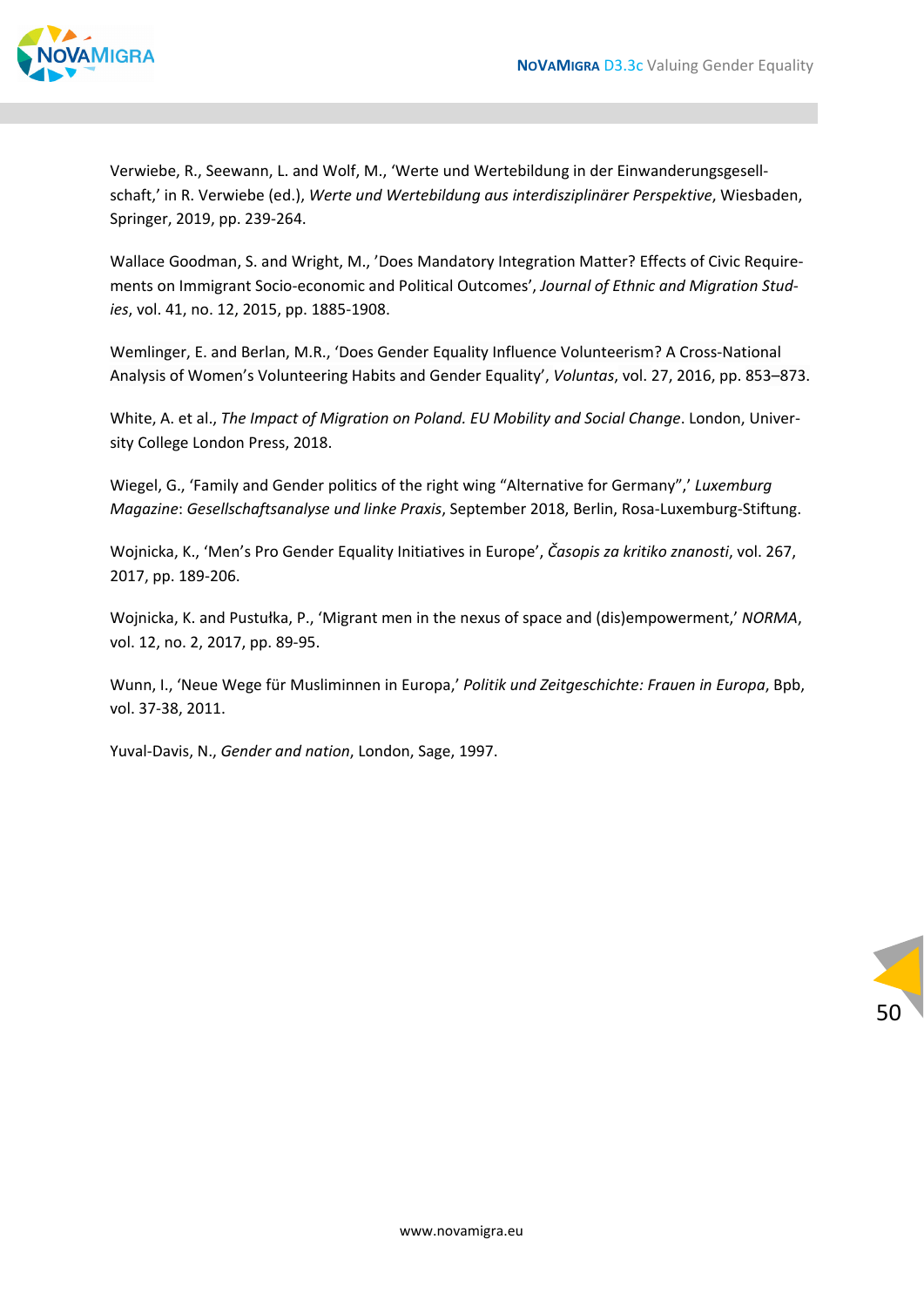

### **Document metadata**

|                                  | Valuing Gender Equality: Ideas, Practices and Actors in Eve- |            |  |
|----------------------------------|--------------------------------------------------------------|------------|--|
| <b>Title of Deliverable</b>      | ryday Integration Work - Integration and the Value of Gen-   |            |  |
|                                  | der Equality in Germany, Hungary, Poland and Sweden          |            |  |
| Deliverable No.                  | D3.3c                                                        |            |  |
| <b>Work Package</b>              | WP3                                                          |            |  |
| <b>Dissemination level</b>       | <b>Public</b>                                                |            |  |
| <b>Nature</b>                    | <b>Report (Briefing Paper)</b>                               |            |  |
| <b>Target Group</b>              | European Commission, General public, and members of the      |            |  |
|                                  | consortium                                                   |            |  |
| <b>Contractual Delivery Date</b> | 30.09.2020                                                   |            |  |
| <b>Actual Delivery Date</b>      | 30.09.2020                                                   |            |  |
| <b>Version</b>                   | 1.0                                                          |            |  |
| <b>Responsible editors</b>       | Brigitte Suter, Ingrid Jerve Ramsøy, Franziska               |            |  |
|                                  | Böhm, Malmö University                                       |            |  |
| <b>Contributors</b>              | Elżbieta M. Goździak, Izabella Main, Izabela                 |            |  |
|                                  | Kujawa, AMU                                                  |            |  |
| <b>Internal Reviewer</b>         | Nicola Riva, UMIL                                            | 04.09.2020 |  |
|                                  | Therese Herrmann, UDE                                        | 15.09.2020 |  |
| <b>Approved by</b>               | WP leader                                                    | 25.09.2020 |  |
|                                  | Coordinator                                                  | 29.09.2020 |  |

### **Version history**

| <b>Version</b> | <b>Date</b> | <b>Description</b>                            |
|----------------|-------------|-----------------------------------------------|
| 0.1            | 01.07.2020  | <b>First Outline</b>                          |
| 0.2            | 05.08.2020  | Ready for internal review                     |
| 0.3            | 04.09.2020  | Updated version, comments by AMU, Nicola Riva |
|                |             | and MAU                                       |
| 0.4            | 15.09.2020  | Updated version, comments by Therese Herrmann |
|                |             | and MAU                                       |
| 0.5            | 22.09.2020  | Updated version by PMO                        |
| 0.6            | 28.09.2020  | Ready for review by Coordinator               |
| 1.0            | 30.09.2020  | Final version submitted to EC                 |

51